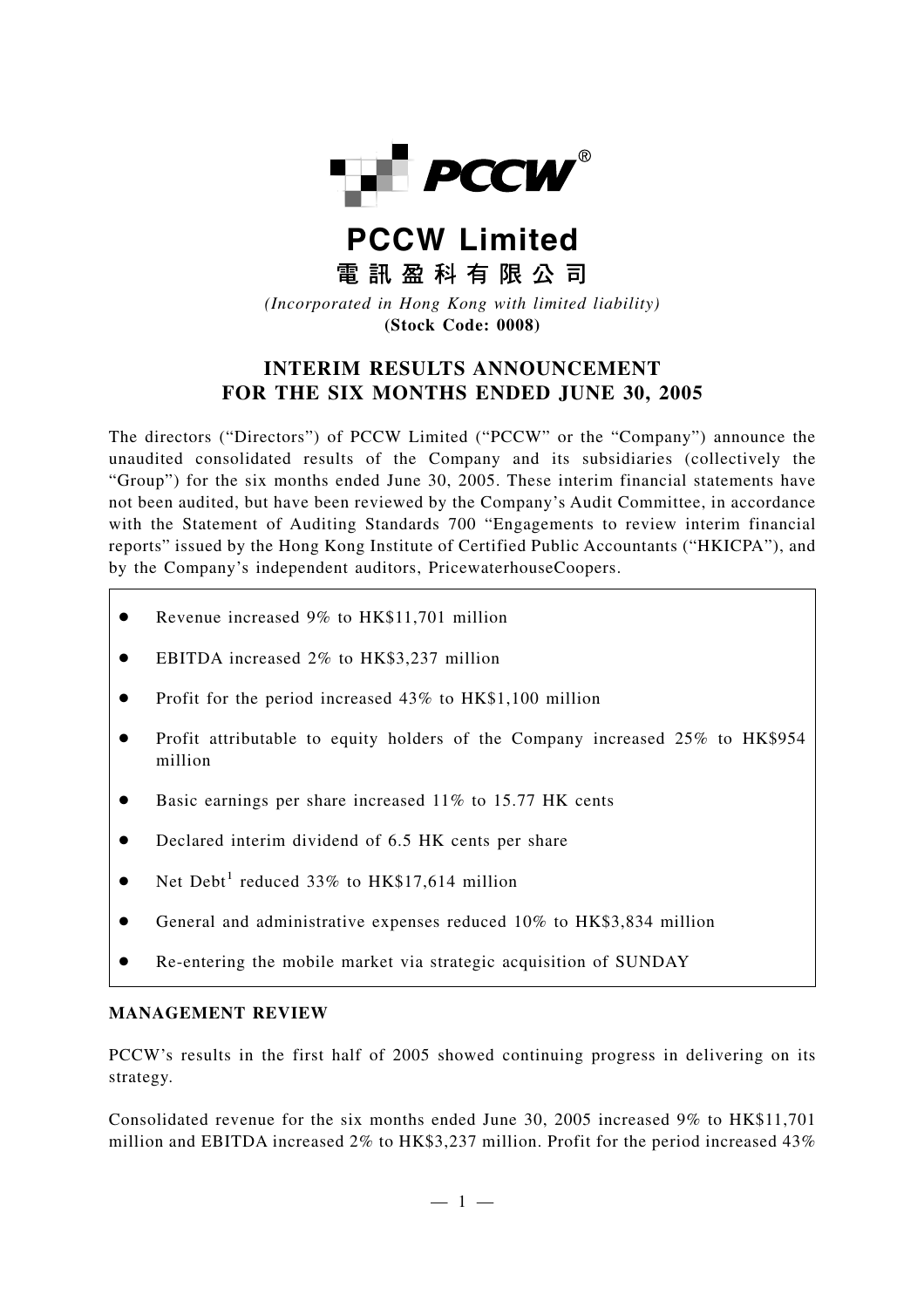to HK\$1,100 million. Net of minority interests, profit attributable to equity holders of the Company increased 25% to HK\$954 million. Basic earnings per share increased 11% to 15.77 HK cents. The Board of Directors of PCCW (the "Board") has resolved to declare an interim dividend of 6.5 HK cents per share.

The increase in revenue was attributable to the higher contribution from Pacific Century Premium Developments Limited ("PCPD"), the Group's property flagship subsidiary. PCPD's sales of Bel-Air continued to be impressive, benefiting from the rising property market in Hong Kong.

Despite the high level of competition in the local telecommunications market, the Group's premium products and services including **now** Broadband TV ("**now** TV"), New Generation Fixed Line ("NGFL") services and PCCW Convergence, have proven to be successful in stabilizing its core revenue. Telecommunications Services ("TSS") revenue decreased by less than 1% from the same period a year ago while TSS EBITDA remained fairly stable. Group and TSS EBITDA margins remained stable at approximately 28% and 44%, respectively.

In January 2005, the Office of the Telecommunications Authority ("OFTA") issued a new fixed carrier licence to PCCW-HKT Telephone Limited ("HKTC"), an indirect wholly-owned subsidiary of PCCW, which allowed HKTC to move from ex-ante to ex-post regulation. This in turn, enabled HKTC to compete on a more level playing field and to react to market challenges and customer requirements more flexibly. In June 2003, net monthly line loss peaked at 38,000. The figure reduced to 16,000 in June 2004 and further to 1,000 in June 2005.

Celebrating its second anniversary, **now** TV has grown from 23 channels to over 70 channels and built a subscription base of 441,000 as at June 2005. Recently, the Group has entered into long-term arrangements with Satellite Television Asian Region Limited (STAR), HBO Pacific Partners (HBO) and Mei Ah Entertainment Group Limited, to broadcast their content exclusively on **now** TV. PCCW has put Hong Kong on center stage globally by deploying the largest scale commercial IPTV service in the world. **now** TV has begun to contribute increasingly significant revenue to the Group.

Apart from the progress achieved in its core business, PCCW made an important strategic move to re-enter the mobile market in Hong Kong. On June 22, 2005, the Group acquired approximately 59.87% interest in SUNDAY Communications Limited ("SUNDAY"), a company offering local wireless communications and data services, at an aggregate cash consideration of HK\$1,164 million. Management of the Company believes that the acquisition was an important strategic step in the Group's future development as it allowed the Group to enter the wireless communications, data services and 3G markets in Hong Kong. It also enables the Group to progress its planning towards fixed-mobile convergence services in the future and cements its ability to be the preferred mobile partner in mainland China of China Network Communications Group Corporation ("China Netcom Group"). Under the requirements of the Rules Governing the Listing of Securities on The Stock Exchange of Hong Kong Limited (the "Listing Rules") and the Hong Kong Code on Takeovers and Mergers, a mandatory unconditional cash offer has been triggered. The offer period has been extended and the offer will remain open for acceptance until further notice. As at July 29, 2005, the Group held approximately 77.1% of the issued share capital of SUNDAY. For more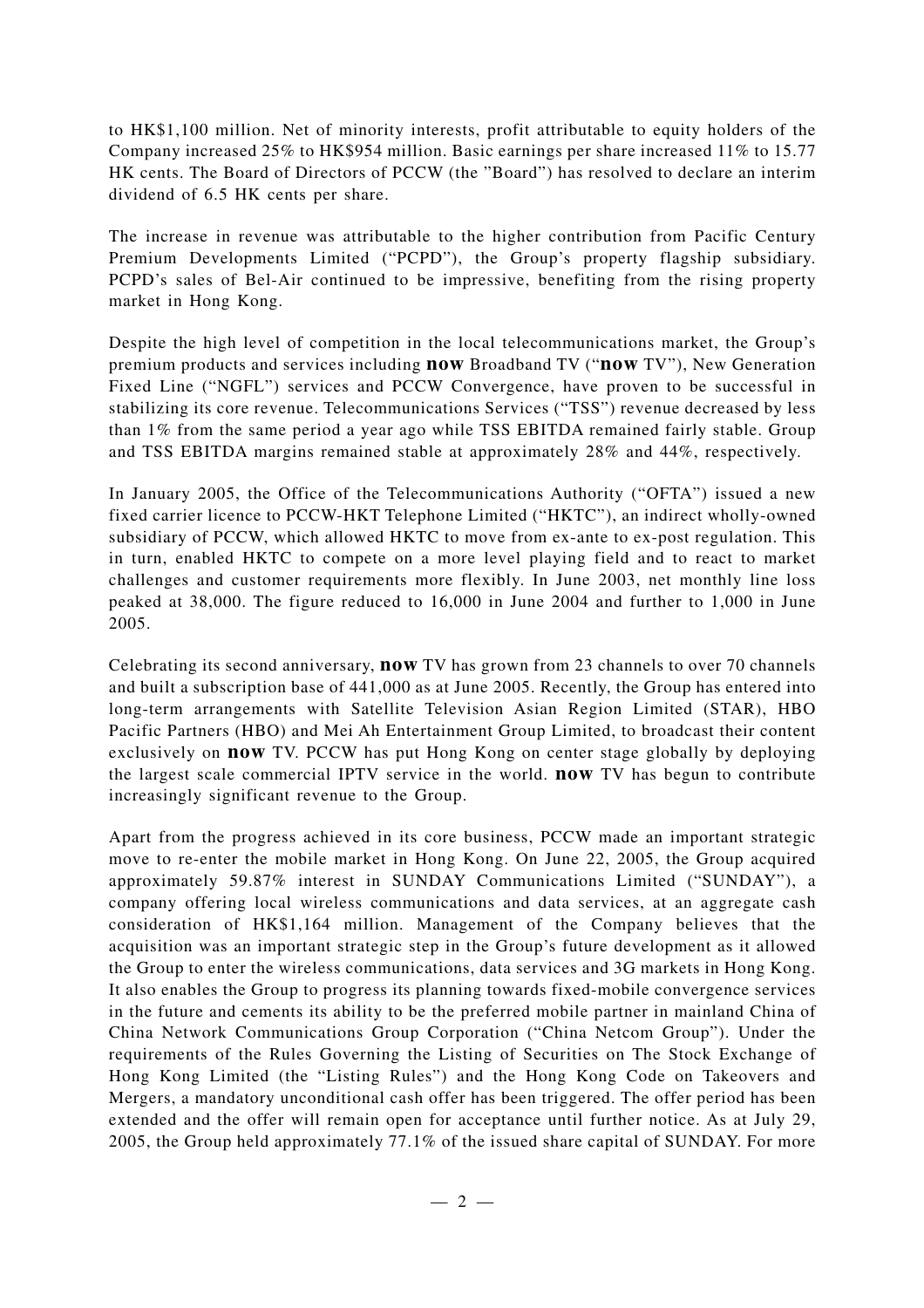information of the offer, please refer to the composite offer document dated July 8, 2005 and the joint announcement of the Company and SUNDAY dated July 29, 2005. For more information about the performance of SUNDAY, please refer to the 2005 interim results of SUNDAY released on August 18, 2005.

In the United Kingdom ("UK"), the wireless broadband business ("UK Broadband") will continue to expand its coverage area and subscriber base. The Group is continuing to take a prudent approach by implementing a phased rollout.

The Group continued to exercise cautious cost control and saved 10% in general and administrative expenses by further improving corporate overhead efficiency, overall productivity and streamlining certain loss-making businesses.

De-leveraging remained as one of the Group's key financial priorities. Net  $Debt<sup>1</sup>$  as at June 30, 2005 reduced by another 33% to HK\$17,614 million from HK\$26,200 million as at December 31, 2004.

The Group has changed certain of its accounting policies following its adoption of new Hong Kong Financial Reporting Standards, Hong Kong Accounting Standards and Interpretations (collectively referred to as "new HKFRSs"), which are effective for accounting periods beginning on or after January 1, 2005. The adoption of the new HKFRSs is in accordance with HKICPA's objective of full convergence with International Financial Reporting Standards, International Accounting Standards and Interpretations established by the International Accounting Standards Board. Comparative figures in 2004 have been restated as required to conform with the new HKFRSs. It should be noted that none of these changes affect the Group's underlying business operation or cashflow.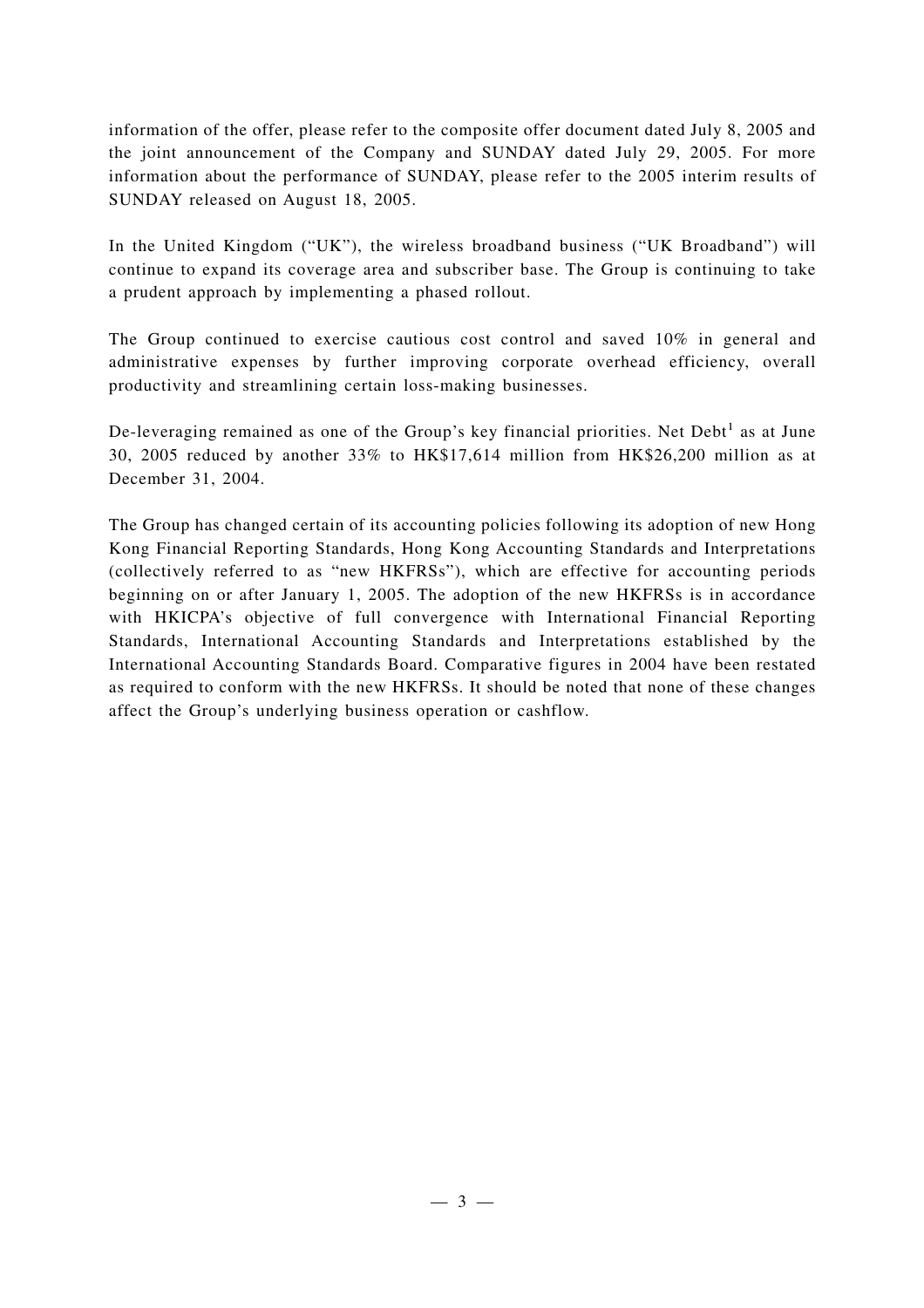# **FINANCIAL REVIEW BY SEGMENTS**

| For the six months ended<br><b>HK\$</b> million | Jun 30, 2005  | $(Restated)^4$ | $(Restated)^4$ | Jun 30, 2004 Dec 31, 2004 Better/(Worse)<br>$y - 0 - y$ |
|-------------------------------------------------|---------------|----------------|----------------|---------------------------------------------------------|
| Revenue                                         |               |                |                |                                                         |
| <b>TSS</b>                                      | 7,497         | 7,549          | 7,785          | $(1)\%$                                                 |
| Business eSolutions <sup>2</sup>                | 1,323         | 1,312          | 1,389          | $1\%$                                                   |
| Infrastructure                                  | 3,352         | 2,321          | 3,542          | 44%                                                     |
| $Bel-Air$                                       | 3,179         | 2,096          | 3,319          | 52%                                                     |
| Infrastructure (ex. Bel-Air)                    | 173           | 225            | 223            | $(23)\%$                                                |
| Others                                          | 160           | 194            | 178            | $(18)\%$                                                |
| Elimination                                     | (631)         | (597)          | (671)          | $(6)$ %                                                 |
| <b>Total Revenue</b>                            | <u>11,701</u> | 10,779         | <u>12,223</u>  | 9%                                                      |
| Cost of sales                                   | (5,893)       | (4,536)        | (5,995)        | (30)%                                                   |
| <b>Operating costs before</b>                   |               |                |                |                                                         |
| depreciation and amortization                   | (2,571)       | (3,065)        | (2,840)        | 16%                                                     |
| EBITDA <sup>3</sup>                             |               |                |                |                                                         |
| <b>TSS</b>                                      | 3,335         | 3,347          | 3,491          | $0\%$                                                   |
| Business eSolutions <sup>2</sup>                | 27            | 72             | 16             | (63)%                                                   |
| Infrastructure                                  | 322           | 358            | 416            | (10)%                                                   |
| Bel-Air                                         | 230           | 213            | 337            | 8%                                                      |
| Infrastructure (ex. Bel-Air)                    | 92            | 145            | 79             | (37)%                                                   |
| Others                                          | (447)         | (599)          | (535)          | 25%                                                     |
| <b>Total EBITDA</b>                             | 3,237         | 3,178          | 3,388          | 2%                                                      |
| <b>Group EBITDA Margin</b>                      | 28%           | 29%            | 28%            | $(1)$ %                                                 |
| <b>EBITDA Margin (ex. Bel-Air)</b>              | $35\%$        | 34%            | $34\%$         | $1\%$                                                   |

*Note 1: Net Debt refers to short-term and long-term borrowings, excluding redemption premium of convertible bonds, minus cash and cash equivalents.*

- *Note 2: Business eSolutions included IT business provided under Unihub Limited ("Unihub"), retail business broadband and the Group's directories businesses.*
- *Note 3: EBITDA represents earnings before interest, taxation, depreciation, amortization, gain/loss on disposal of property, plant and equipment, investment properties and interest in leasehold land held for own use, net other gains, provisions for impairment losses, restructuring costs, impairment losses on interests in jointly controlled companies and associates and the Group's share of results of jointly controlled companies and associates. While EBITDA is commonly used in the telecommunications industry worldwide as an indicator of operating performance, leverage and liquidity, it is not presented as a measure of operating performance in accordance with the new HKFRSs and should not be considered as representing net cash flows from operating activities. The computation of the Group's EBITDA may not be comparable to similarly titled measures of other companies.*

*Note 4: 2004 figures were restated in accordance with the new HKFRSs effective from January 1, 2005.*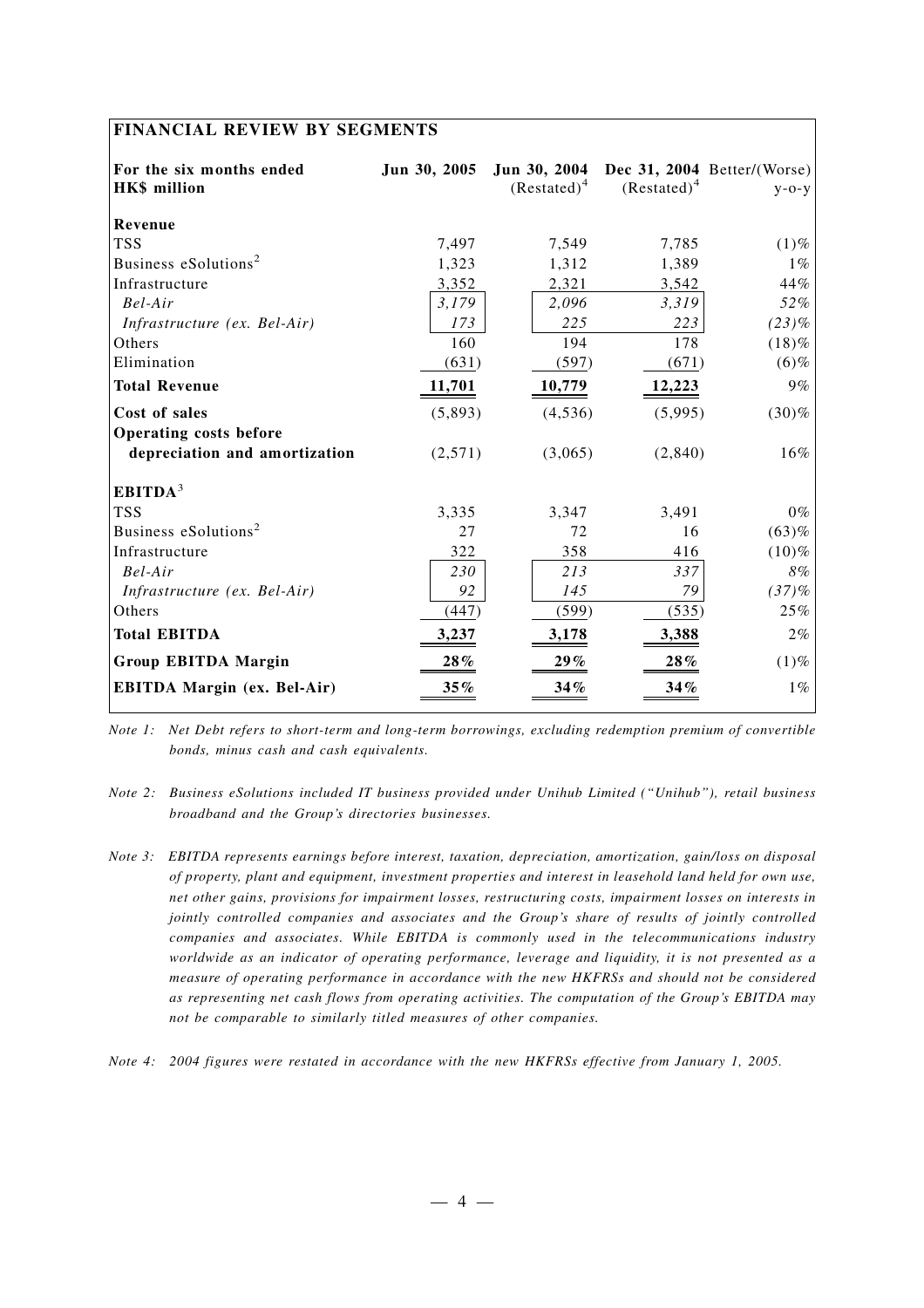# **OPERATING DRIVERS**

|                                                 | <b>Jun 30,</b> | <b>Jun 30,</b> | Dec 31, |                |             |
|-------------------------------------------------|----------------|----------------|---------|----------------|-------------|
|                                                 | 2005           | 2004           | 2004    | Better/(Worse) |             |
|                                                 |                |                |         | $y - o - y$    | $h$ -o- $h$ |
| Exchange lines in service ('000)                | 2,514          | 2,662          | 2,567   | $(6)$ %        | $(2)\%$     |
| Business lines ('000)                           | 1,127          | 1,175          | 1,144   | $(4)$ %        | $(1)\%$     |
| Residential lines ('000)                        | 1,387          | 1,487          | 1,423   | $(7)$ %        | $(3)$ %     |
| Fixed line market share <sup>5</sup>            | 67%            | 70%            | 68%     | $(3)\%$        | $(1)$ %     |
| <b>Business lines</b>                           | 68%            | 71%            | 69%     | $(3)\%$        | $(1)$ %     |
| Residential lines                               | 65%            | 70%            | 67%     | $(5)$ %        | $(2)$ %     |
| New Generation Fixed-Line sign-                 |                |                |         |                |             |
| ups $(^{6}000)$                                 | 972            | 849            | 969     | 14%            | $0\%$       |
| now TV installed ('000)                         | 441            | 269            | 361     | 64%            | 22%         |
| Total broadband access lines ('000)             | 857            | 753            | 796     | 14%            | 8%          |
| (Consumer, business and wholesale<br>customers) |                |                |         |                |             |
| Retail consumer broadband                       |                |                |         |                |             |
| subscribers ('000)                              | 715            | 558            | 660     | 28%            | 8%          |
| Retail business broadband                       |                |                |         |                |             |
|                                                 |                |                |         |                |             |
| subscribers ('000)                              | 80             | 68             | 74      | 18%            | 8%          |
| Consumer narrowband subscribers                 |                |                |         |                |             |
| (000)                                           | 139            | 160            | 148     | $(13)\%$       | $(6)$ %     |
| Traditional data (Exit Gbps)                    | 262            | 211            | 234     | 24%            | 12%         |
| Retail International Direct Dial                |                |                |         |                |             |
| ("IDD") minutes ('M mins)                       | 741            | 661            | 722     | $12\%$         | 3%          |
| International Private Leased Circuit            |                |                |         |                |             |
| ("IPLC") bandwidth                              |                |                |         |                |             |
| (Exit Mbps)                                     | 6,503          | 4,822          | 6,020   | 35%            | 8%          |

*Note 5 June 30, 2005 market shares are provisional figures and y-o-y change is based on absolute percentage change.*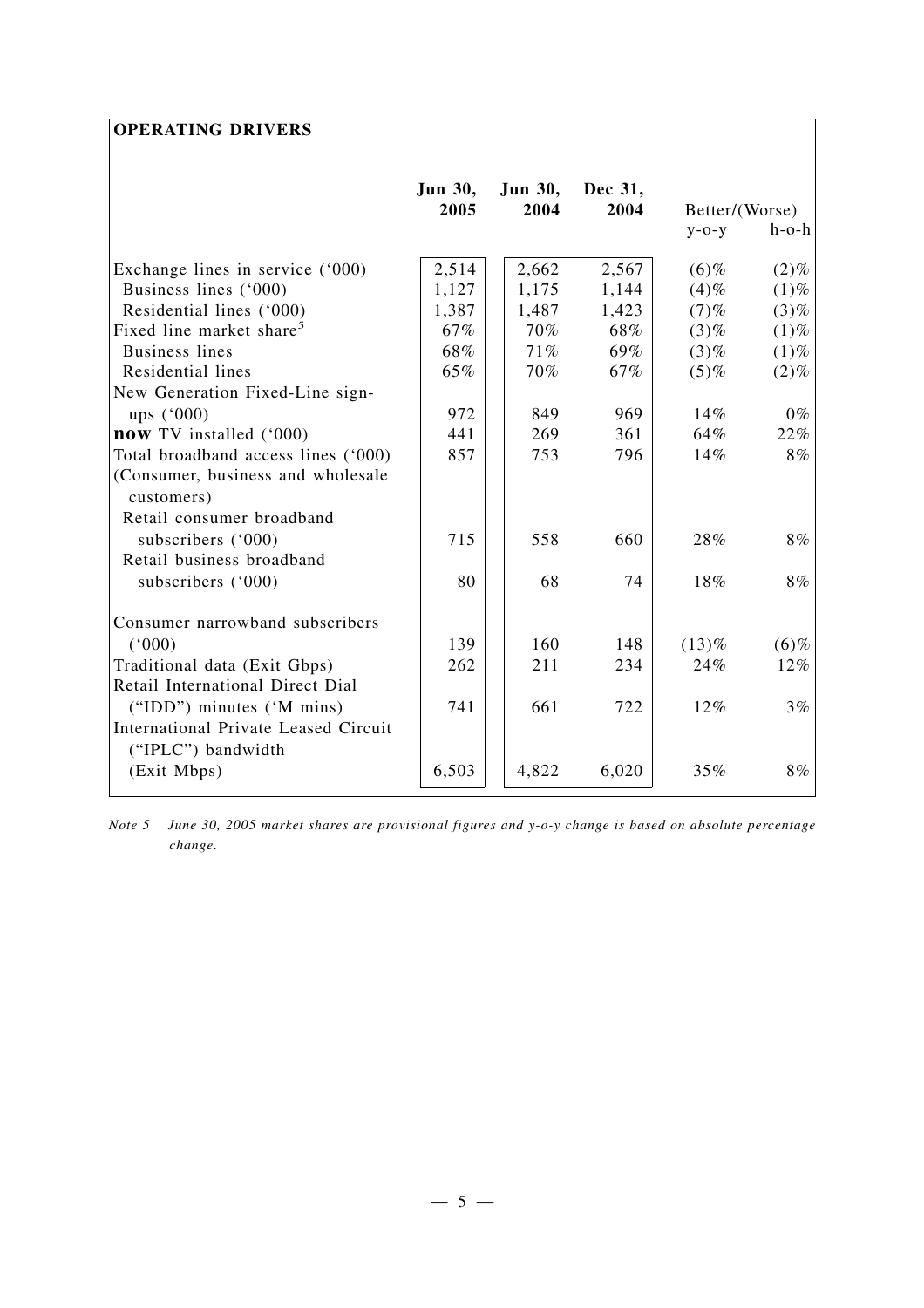| For the six months ended<br><b>HK\$</b> million | Jun 30, 2005 | Jun 30, 2004<br>$(Restated)^4$ | $(Restated)^4$ | Dec 31, 2004 Better/(Worse)<br>$V - O - V$ |
|-------------------------------------------------|--------------|--------------------------------|----------------|--------------------------------------------|
| Local Telephony Services                        | 2,462        | 2,739                          | 2,671          | $(10)\%$                                   |
| Local Data Services                             | 2,219        | 2,164                          | 2,222          | $3\%$                                      |
| International Telecommunications                |              |                                |                |                                            |
| Services                                        | 1,167        | 1,176                          | 1,209          | $(1)\%$                                    |
| Other Services                                  | 1,649        | 1,470                          | 1,683          | $12\%$                                     |
| <b>TSS Revenue</b>                              | 7,497        | 7,549                          | 7,785          | $(1)\%$                                    |
| Cost of sales                                   | (2,175)      | (2,006)                        | (2,268)        | $(8)\%$                                    |
| Operating costs before depreciation             |              |                                |                |                                            |
| and amortization                                | (1,987)      | (2,196)                        | (2,026)        | 10%                                        |
| <b>TSS EBITDA</b>                               | 3,335        | 3,347                          | 3,491          | $0\%$                                      |
| <b>TSS EBITDA Margin</b>                        | 44%          | 44%                            | 45%            | $0\%$                                      |

The table below sets out the financial performance of TSS for the six months ended June 30, 2005 and 2004:

TSS continued to actively manage its business and operations in response to the challenging operating and regulatory environment in Hong Kong's telecommunications market. PCCW's innovative products, NGFL services, PCCW Convergence, and **now** TV, continue to bring enhanced features to its customers and the quality of service is seen as a key differentiator against competitors.

TSS revenue for the six months ended June 30, 2005 decreased by less than 1% to HK\$7,497 million. The decline in traditional telecommunications services was offset by an increase in broadband and **now** TV; certain international connectivity and technical subcontracting services revenue.

*Local Telephony Services*. Revenue from local telephony services for the six months ended June 30, 2005 decreased 10% to HK\$2,462 million. This primarily reflected a reduction in the overall number of direct exchange lines in service operated by the Group as a result of competition from other network operators, and substitution by broadband access lines and wireless telecommunications services.

Under the new fixed carrier licence issued by OFTA to HKTC in early 2005, the Group is no longer required to obtain prior approval of tariff revisions, but merely notifies the regulator one day before the changes become effective. Various targeted marketing programmes were launched to retain and win-back fixed line customers. As a result, net line loss reduced significantly to 53,000 for the six months ended June 30, 2005 from 117,000 for the same period in 2004.

According to industry statistics provided by OFTA and the Group's estimate, the total number of direct exchange lines in the fixed line market contracted by approximately 0.7%

**TSS**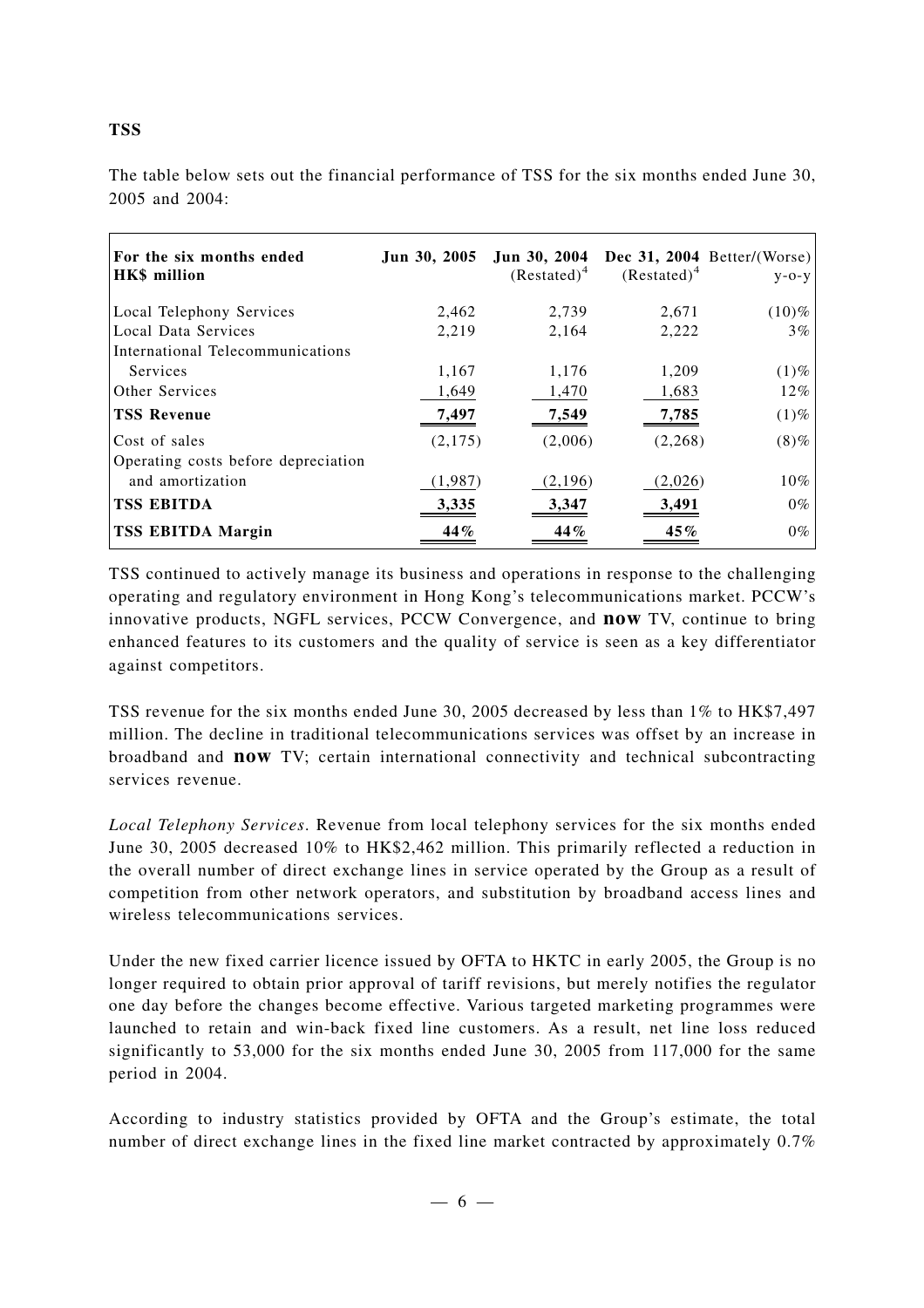in the first six months of 2005 as compared to 0.8% for the same period in 2004. As at June 30, 2005, the Group operated approximately 2,514,000 direct exchange lines with overall market share stabilizing at approximately 67%, compared to 2,567,000 lines and 68% market share at the end of 2004.

*Local Data Services*. Local data services revenue for the six months ended June 30, 2005 increased 3% to HK\$2,219 million. Demand for broadband products and services continued to be strong during the period and customer churn rate remained low as subscription of **now** TV increased stickiness. By the end of June 2005, total broadband access lines reached 857,000 while 441,000 **now** TV services were installed.

Increase in broadband and **now** TV revenue was partially offset by the decline in revenue from the provision of local area and wide area (LAN and WAN) corporate networks, and high-speed, high-volume data transmissions from mobile telephone operators and Internet service providers as a result of severe pricing pressure.

*International Telecommunications Services*. International telecommunications services revenue for the six months ended June 30, 2005 decreased marginally to HK\$1,167 million. The international telecommunications market continued to be competitive, driving down retail prices while boosting traffic volume. IPLC bandwidth sold increased 35% to 6,503 Mbps while retail outgoing IDD traffic increased 12% to 741 million minutes. Unit prices of IPLC, IDD and other international data products were lower than those in 2004, which were in line with the global market trend.

*Other Services*. Other services revenue for the six months ended June 30, 2005 increased 12% to HK\$1,649 million. This was due to a higher contribution from certain international connectivity and technical subcontracting businesses as a result of increased sales force efficiency.

# **Business eSolutions (including Unihub)**

Business eSolutions revenue for the six months ended June 30, 2005 slightly increased 1% to HK\$1,323 million primarily due to a more significant revenue contribution from the Group's retail business broadband business. The number of high-speed business broadband customers (inclusive of leased lines) grew to 80,000 as at June 30, 2005 from 74,000 at the end of 2004. The Group's Unihub business in mainland China continued to grow although the IT and systems integration business in Hong Kong remained competitive.

# **Infrastructure**

Infrastructure revenue for the six months ended June 30, 2005 increased 44% to HK\$3,352 million, primarily representing the contribution from PCPD. Bel-Air continued to show impressive sales performance, riding on the favorable property market conditions in Hong Kong.

Revenue from Infrastructure excluding Bel-Air dropped 23% as a result of the completion of the disposal of PCCW Tower in February 2005.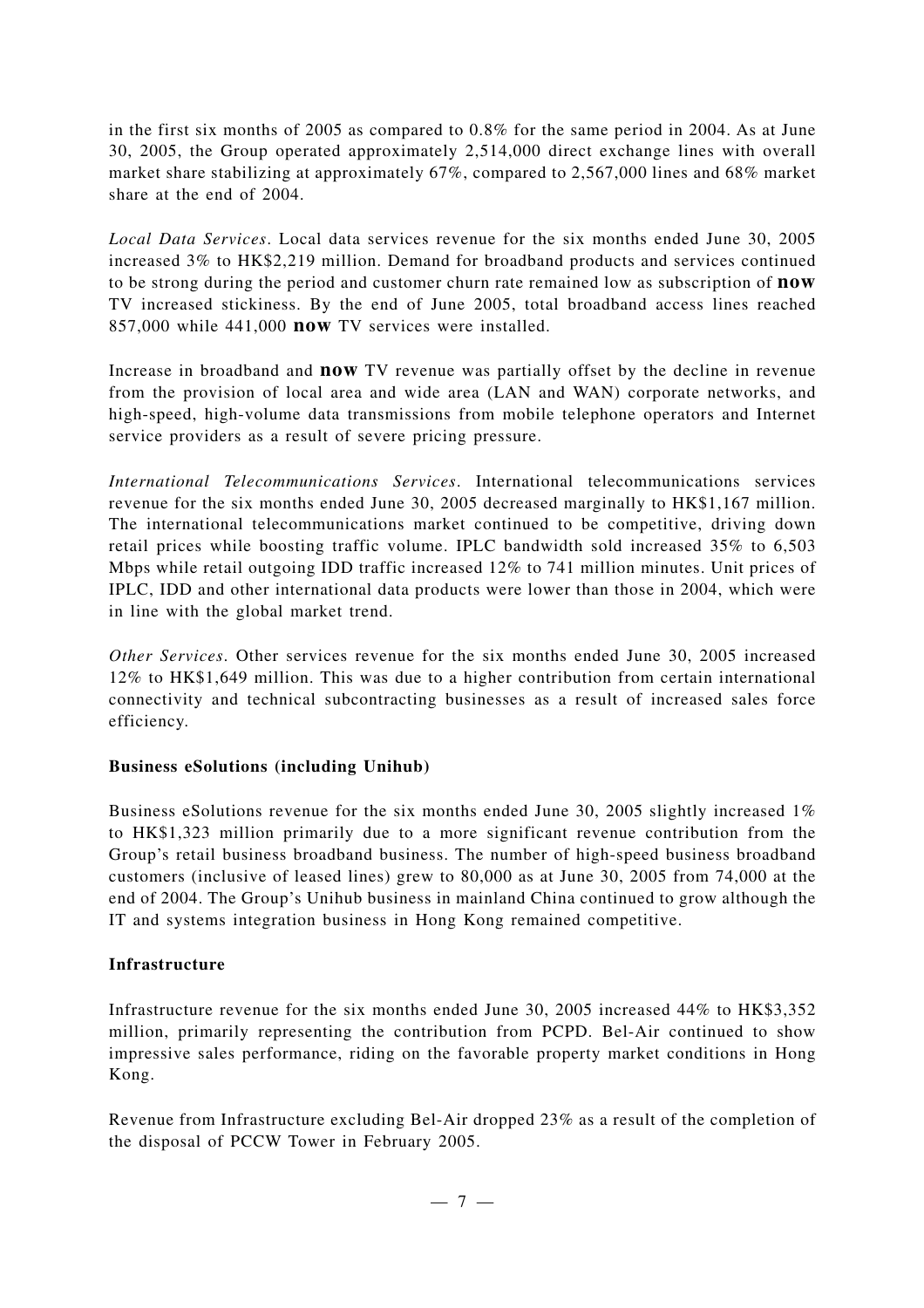The Company converted Tranche A of the Convertible Notes (as defined in the shareholder circular of the Company dated March 26, 2004) issued by PCPD on May 10, 2004 with the principal amount of HK\$1,170 million effective March 1, 2005. Immediately after the conversion and as at June 30, 2005, the stake of the Group in PCPD was 61.66%.

For more information about the performance of the Infrastructure segment, please refer to the 2005 interim results of PCPD released on August 18, 2005.

# **Others and Elimination**

Other revenue primarily included revenue from the Group's businesses in Taiwan and Japan. The Group continued to streamline certain loss-making businesses including JALECO Ltd. ("JALECO"), the Group's gaming business in Japan. Thus, other revenue decreased 18% to HK\$160 million.

Subsequent to June 30, 2005, PCCW announced on July 22, 2005 the disposal of the Group's 79.72% interest in JALECO for a cash consideration of approximately US\$47 million or HK\$367 million. Subject to completion adjustments, the transaction should yield a book profit of approximately HK\$160 million.

Elimination of HK\$631 million predominantly relates to internal charges for communications services consumed, IT support and computer system network charges, customer support services and rental between the Group's business units.

# **COSTS**

Total cost of sales for the six months ended June 30, 2005 increased 30% to HK\$5,893 million primarily due to a higher cost of properties sold in relation to the increased Bel-Air sales, an increase in cost of sales of **now** TV and certain international connectivity business.

| For the six months ended<br><b>HK\$</b> million                   | Jun 30,<br>2005 | <b>Jun 30,</b><br>2004<br>$(Restated)^4$ | Dec 31,<br>2004<br>$(Restated)^4$ | Better/<br>(Worse)<br>$V - O - V$ |
|-------------------------------------------------------------------|-----------------|------------------------------------------|-----------------------------------|-----------------------------------|
| Staff costs                                                       | 1,438           | 1,677                                    | 1,319                             | 14%                               |
| Repair and maintenance                                            | 174             | 173                                      | 185                               | $(1)\%$                           |
| Other operating costs                                             | 959             | 1,215                                    | 1,336                             | 21%                               |
| Total operating costs before<br>depreciation and amortization     | 2,571           | 3,065                                    | 2,840                             | 16%                               |
| Depreciation and amortization<br>(Gain)/Loss on disposal of fixed | 1,296           | 1,257                                    | 1,278                             | $(3)\%$                           |
| assets                                                            | (33)            | (75)                                     | 19                                | $(56)$ %                          |
| General and administrative<br>expenses                            | 3.834           |                                          |                                   | $10\%$                            |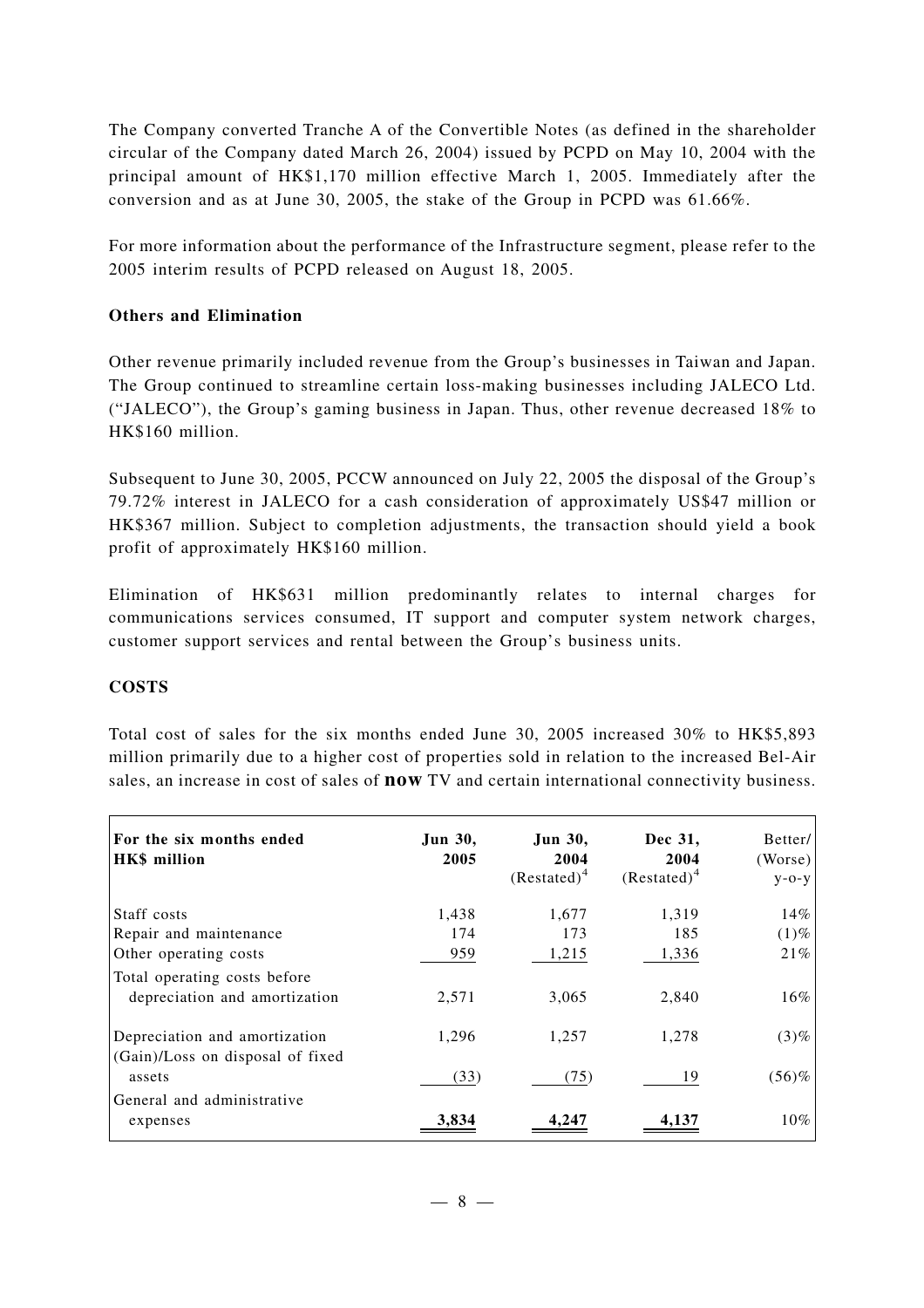The Group achieved 10% savings in general and administrative expenses during the period by further improving corporate overhead efficiency and overall productivity and further streamlining certain loss-making businesses.

# **EBITDA**<sup>3</sup>

Group EBITDA for the six months ended June 30, 2005 increased 2% to HK\$3,237 million while TSS EBITDA remained fairly stable compared to the same period a year ago. This reflected the ongoing effort in slowing fixed line loss, growing new broadband revenue streams and tight control over operating expenses.

Group EBITDA margin and TSS margin for the six months ended June 30, 2005 remained fairly stable at approximately 28% and 44%, respectively.

# **REACH**

Effective from March 1, 2005, the Company agreed with Telstra Corporation Limited ("Telstra") and Reach Ltd. ("REACH") on a new operating model under which REACH would operate as an outsourcer of telecommunications network services for the Group and Telstra and its subsidiaries ("Telstra Group"). As part of the arrangements implementing the new operating model for REACH, the International Services Agreement (dated October 13, 2000, as amended) and the Capacity Prepayment Agreement (dated April 15, 2003) were terminated.

Further, as part of the arrangements, the Group and the Telstra Group agreed to acquire indefeasible rights to use the international undersea cable capacity of REACH and its subsidiaries ("REACH Group") (the "IRU") in consideration for US\$157 million each. In the case of the Group, this amount was settled by way of set-off against the equivalent amount of outstanding shareholder loan owed by the REACH Group, and not by way of new cash injections.

The Group believes that under the new operating model, REACH's cost base and structure can be streamlined for further cost efficiency. REACH's financial position would be further stabilized and, going forward, the shareholders' objective is to ensure REACH's reliance on their financial support can be eliminated.

# **Other Gains, Net**

Net other gains of HK\$545 million for the six months ended June 30, 2005 primarily included net realized and unrealized gains on cross currency swap contracts and on certain other investments of the Group.

# **Interest Income and Finance Costs**

Interest income increased nearly ten times mainly due to the higher average cash balance in the first six months in 2005. HK\$7.9 billion of proceeds from China Netcom Group and the balance from the disposal of PCCW Tower of approximately HK\$2.5 billion were received during the period. Finance costs for the six months ended June 30, 2005 increased 9% to HK\$1,100 million primarily due to interest and premium paid for the early repurchase of the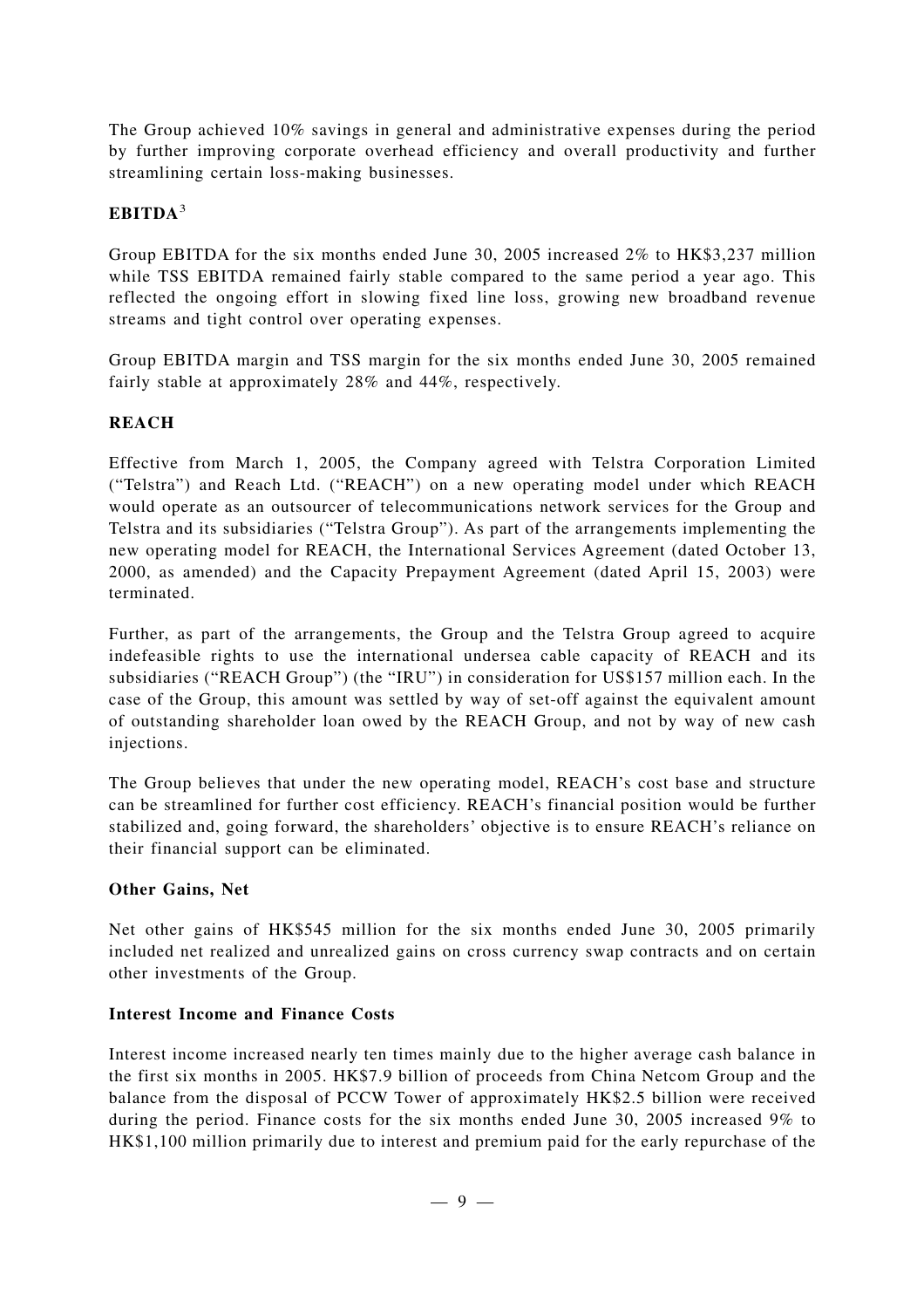Yen 30,000 million 3.65% guaranteed notes due 2031 ("Yen Note"). The Group prudently managed its interest rate risk by moving virtually all of its long-term and short-term debt from floating to fixed rates in view of the rising interest rate environment. Average cost of debt for the six months ended June 30, 2005 was approximately 6.6%.

# **Share of Results of Associates**

Share of results of associates of HK\$100 million for the six months ended June 30, 2005 (2004: HK\$8 million) primarily represented the Group's share of unrealized gain on its investment in MobileOne Ltd ("MobileOne").

Subsequent to June 30, 2005, PCCW announced that on August 17, 2005, a conditional agreement has been signed for the disposal of approximately 12.1% interest in MobileOne, by its joint venture with Cable and Wireless plc, Great Eastern Telecommunications Limited. The Company will receive approximately US\$77 million as its share of the consideration.

# **Taxation**

Taxation expense for the six months ended June 30, 2005 increased 36% to HK\$590 million primarily due to the increase in profit before taxation. The Group's effective tax rate for the six months ended June 30, 2005 was  $35\%$  (2004:  $36\%$ ). This rate is higher than the statutory tax rate of 17.5% mainly due to the fact that the Hong Kong tax system does not allow for group loss relief. The Group's financing costs, to the extent that they are attributable to the acquisition of shares, are non-deductible. Excluding these factors, the Group would have an effective tax rate around the statutory tax rate of 17.5%.

# **Profit Attributable to Equity Holders of the Company**

Profit attributable to equity holders of the Company for the six months ended June 30, 2005 increased 25% to HK\$954 million mainly due to a 9% increase in consolidated revenue, a 10% reduction in general and administrative expenses, higher net realized and unrealized gains on certain other investments of the Group.

# **LIQUIDITY AND CAPITAL RESOURCES**

The Group continued to deleverage and reduce Net Debt<sup>1</sup> by 33% to  $HK$17,614$  million as at June 30, 2005 from HK\$26,200 million as at December 31, 2004. As at June 30, 2005, HKTC had a total of HK\$10,300 million committed medium-term revolving credit facilities which remained undrawn.

In February 2005, PCCW Tower, the Group's headquarters in Hong Kong, was disposed of at a cash consideration of HK\$2,808 million.

In March 2005, the shareholders of PCCW approved the strategic alliance transaction between the Company and China Netcom Group whereby China Netcom Group paid approximately HK\$7,927 million in cash for an approximately 20% stake in the enlarged issued share capital of the Company.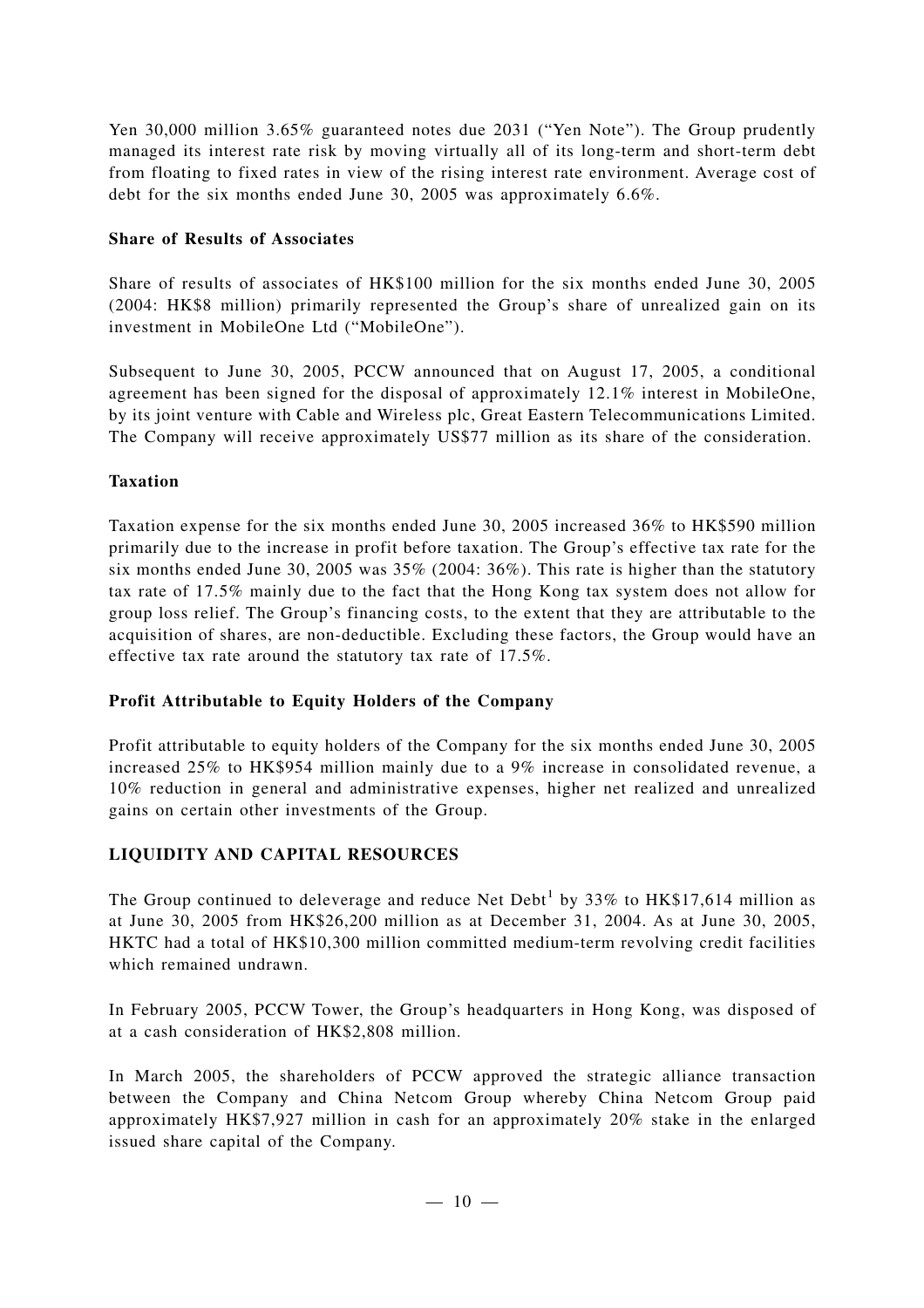Subsequent to the first distribution of the surplus proceeds of the Cyberport project between the Government and PCCW in August 2004, a further HK\$497 million was distributed to the Group in June 2005.

The acquisition of approximately 59.87% of SUNDAY was completed on June 22, 2005 and HK\$1,164 million was paid. On July 29, 2005, the Group provided financial resources to SUNDAY to prepay the loans and performance bonds outstanding under the facility agreement with Huawei Tech. Investment Co., Limited, an equipment supplier to and a shareholder of SUNDAY. Management of the Company believes that such facilities would have been cost ineffective to the Group.

The Group continued to prudently manage its debt profile and the following financing activities took place since the beginning of the year:

- Redemption of US\$54 million 5% mandatory convertible note due to Telstra ("Telstra Note") on June 30, 2005.
- Repurchase and cancellation of the Yen Note on June 30, 2005.
- Issuance of US\$500 million 5.25% guaranteed notes due in 2015 on July 20, 2005.

The Group's gross debt to total assets was 57.5% as at June 30, 2005.

# **Credit Ratings of HKTC**

As of June 30, 2005, HKTC had investment grade ratings with Standard & Poor's Ratings Services (BBB/Positive), Moody's Investors Service (Baa2/Stable) and Fitch Ratings (BBB+/Stable). On July 13, 2005, Fitch Ratings reaffirmed its BBB+ rating but revised the rating outlook to Negative from Stable.

# **CAPITAL EXPENDITURE**

Group capital expenditure for the six months ended June 30, 2005 remained stable at HK\$691 million (2004: HK\$690 million), excluding the IRU acquired by the Group. The majority of capital expenditure was spent on new initiatives including **now** TV, UK Broadband project, NGFL services, broadband access lines, and data services.

PCCW has made significant investment in its communications network in previous years. This included the upgrade and expansion of network coverage, and building a platform for broadband and fast developing IP initiatives. Besides on-going core network expansion, the capital expenditure in 2005 will cover development of the full IP Network, mobile network services and other new products and services. PCCW will continue to invest prudently, using criteria including internal rate of return, net present value and payback period.

# **HEDGING**

Market risk arises from foreign currency exposure and interest rate exposure related to cash investments and borrowings. As a matter of policy, the Group continues to manage the market risk directly relating to its operations and financing and does not undertake any speculative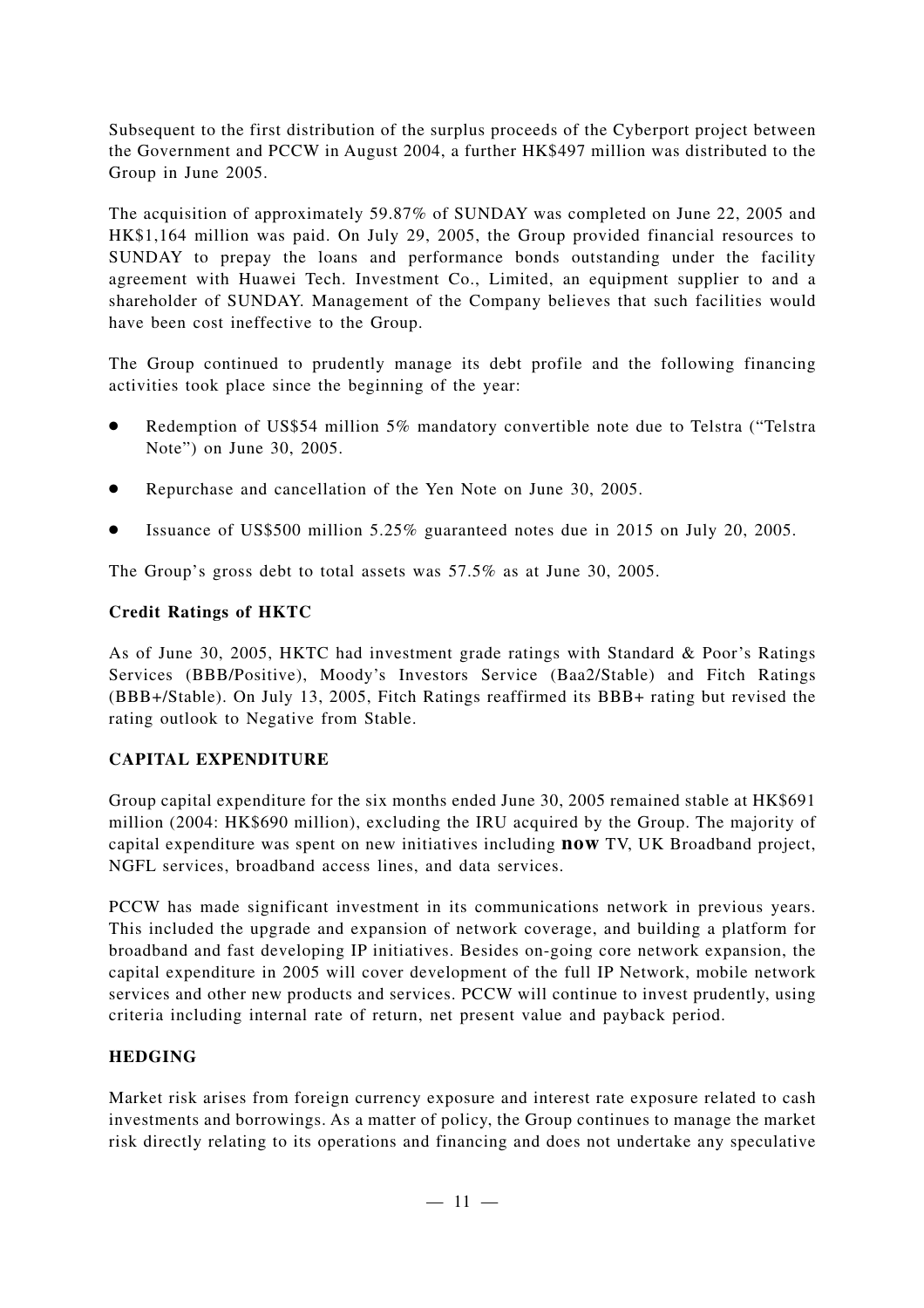derivative trading activities. The Finance and Management Committee, a sub-committee of the Executive Committee of the Board, determines appropriate risk management activities undertaken with the aim of managing prudently the market risk associated with transactions undertaken in the normal course of the Group's business. All treasury risk management activities are carried out in accordance with policies and guidelines approved by the Finance and Management Committee and the Executive Committee of the Company, which are reviewed on a regular basis.

In the normal course of business, the Group enters into forward contracts and other derivative contracts in order to limit its exposure to adverse fluctuations in foreign currency exchange rates and interest rates. These instruments are executed with creditworthy financial institutions, and all contracts are denominated in currencies of major industrial countries. Gains and losses on these contracts serve as hedges in that they offset fluctuations that would otherwise impact the Group's financial results. Costs associated with entering into such contracts are not material to the Group's financial results.

# **CHARGE ON ASSETS**

As at June 30, 2005, certain assets of the Group with an aggregate carrying value of HK\$1,770 million (December 31, 2004: HK\$67 million) were pledged to secure loans and borrowing facilities utilized by the Group.

Certain other financial assets at fair value through profit or loss, with an aggregate value of HK\$168 million (December 31, 2004: HK\$224 million of other investments), were placed as collateral in relation to certain equity-linked transactions entered into by the Group in 2002.

As at December 31, 2004, the Group's equity interest in REACH was used to secure the Telstra Note. The charge was released upon the full redemption of the Telstra Note on June 30, 2005.

| <b>HK\$</b> million             | As at June 30, 2005<br>(Unaudited) | <b>As at Dec 31, 2004</b><br>(Audited) |
|---------------------------------|------------------------------------|----------------------------------------|
| Performance guarantee<br>Others | 288<br>35                          | 129<br>119'                            |
|                                 | 323                                | 248                                    |

# **CONTINGENT LIABILITIES**

Apart from the above, on April 23, 2002, a writ of summons was issued against PCCW-HKT Limited ("HKT"), an indirect wholly-owned subsidiary of the Company, by New Century Infocomm Tech Co., Ltd. for HKT's failure to purchase 6,522,000 shares of Taiwan Telecommunication Network Services Co., Ltd. ("TTNS"), an indirect subsidiary of the Company, pursuant to an option agreement entered into on July 24, 2000. The total claim against HKT amounted to approximately HK\$105 million (NT\$418 million), being the purchase price of shares in TTNS, contractual interest for the period from January 1, 2001 to January 2, 2002 at 6.725% per annum and interest on the due amount pursuant to Sections 48 and 49 of the High Court Ordinance, Chapter 4 of the Laws of Hong Kong. However, this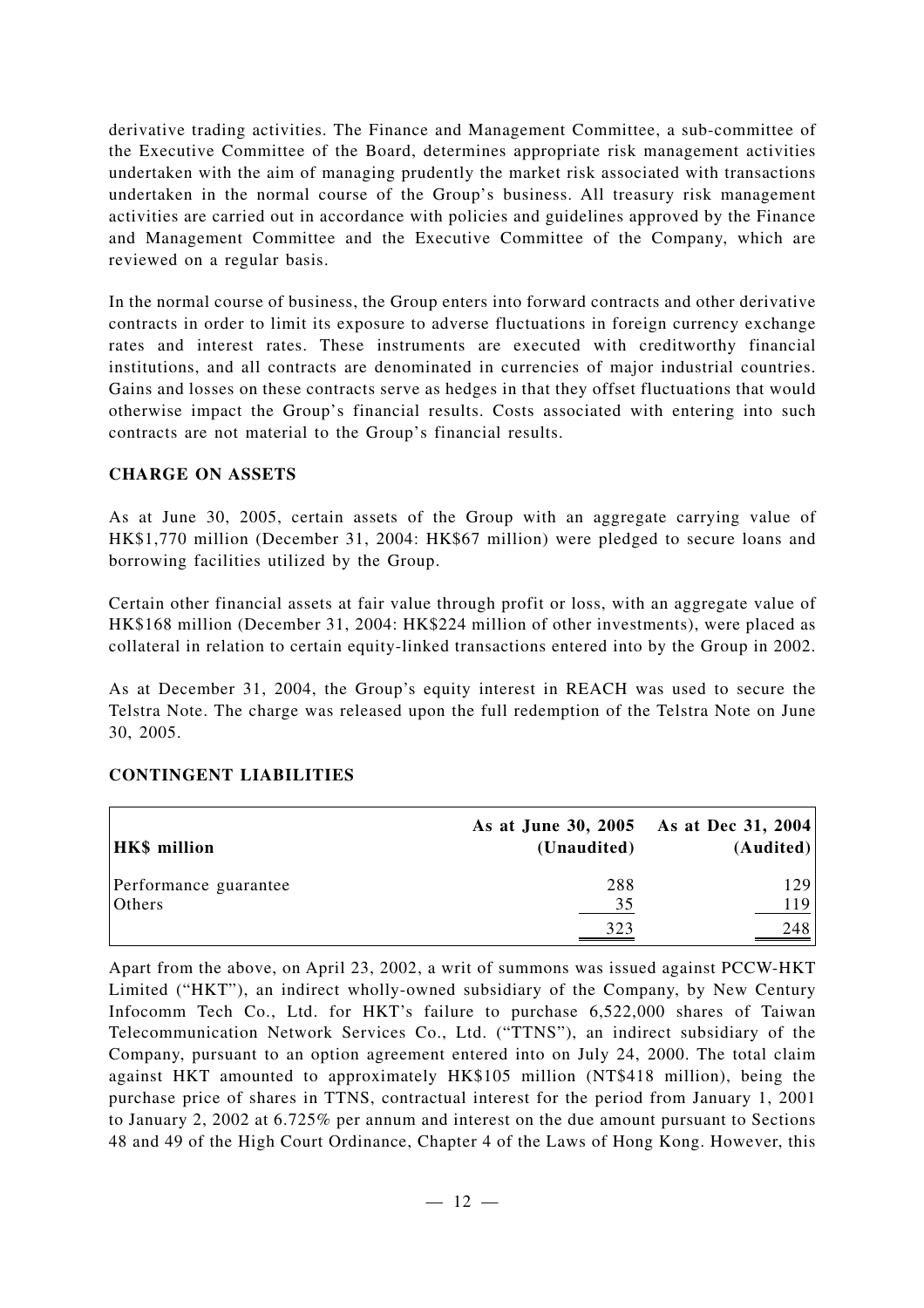figure should be reduced by the current market value of the shares in TTNS which would be transferred to HKT in the event that the claimants are successful in their claim. A defense was filed by HKT on May 29, 2002 and proceedings are ongoing. Based on legal advice received, the Directors consider that HKT has valid defenses and therefore no provision has been made.

HKTC is in dispute with Hong Kong's Inland Revenue Department (the "IRD") regarding the deductibility of certain interest and financing expenses. On April 21, 2005, HKTC received additional assessments for the years of assessment from 2000/01 to 2003/04 totaling HK\$240 million as a result of the disallowance by the IRD of the disputed expenses. A formal objection has been lodged by HKTC to the IRD against the additional assessments on May 20, 2005. The Directors consider that their grounds for claiming the deduction are reasonable and therefore no provision for taxation has been made.

# **HUMAN RESOURCES**

As at June 30, 2005, the Group had approximately 12,661 employees (2004: 12,415), excluding employees of SUNDAY. The majority of these employees work in Hong Kong. The Company has established incentive bonus schemes designed to motivate and reward employees at all levels to achieve the Company's business performance targets. Payment of bonuses is generally based on achievement of revenue and EBITDA targets for the Company's individual businesses and the Group as a whole. The Company also operates a discretionary employee share option scheme and two share award schemes to motivate employee performance in enhancing shareholder value.

# **INTERIM DIVIDEND**

The Board has resolved to declare an interim dividend of 6.5 HK cents per share for the six months ended June 30, 2005 to shareholders whose names appear on the Register of Members of the Company on September 27, 2005 and payable on or around October 4, 2005. An interim dividend of 5.5 HK cents per share was paid by the Company on November 25, 2004.

# **CLOSURE OF REGISTER OF MEMBERS**

The Register of Members will be closed from September 23, 2005 to September 27, 2005 both days inclusive, during which period no transfer of shares will be effected. In order to qualify for the interim dividend of 6.5 HK cents per share, all transfers, accompanied by the relevant share certificates, should be lodged with the Company's Registrars, Computershare Hong Kong Investor Services Limited, Shops 1712-1716, 17th Floor, Hopewell Centre, 183 Queen's Road East, Hong Kong, for registration not later than 4:00 p.m. on September 22, 2005. Dividend warrants will be despatched on or around October 4, 2005.

# **OUTLOOK**

The Group has made significant progress since the target of reducing line loss was set two years ago. In the face of stiff competition but thanks to the Group's unflinching efforts to bring innovative products to the market, line loss has been greatly reduced with little impact on EBITDA margin. The Group has reached the inflection point, beyond which it can look forward to zero line loss.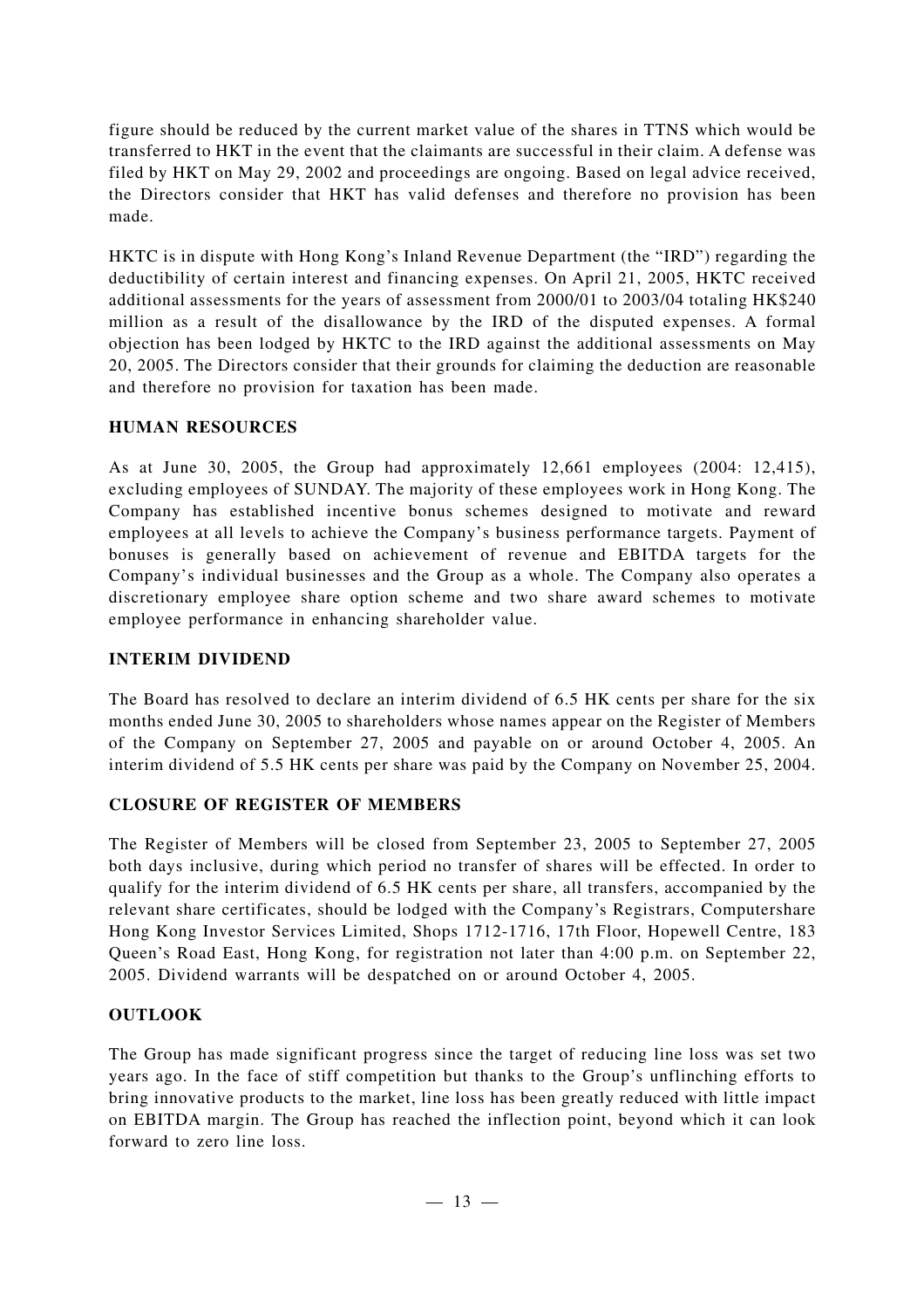The introduction of new products to the market, particularly NGFL services and **now** TV not only solidified the Group's position as the technology leader, it also increased customer loyalty, and has established a whole new business in pay-TV within a very short space of time. The IPTV operation of the Group is being studied by many companies around the world for introduction into their own market. One of the biggest potential markets is mainland China.

The Group is working to establish joint venture investments or cooperation agreements with China Netcom Group in broadband, property development, international business and directories (Yellow Pages). The criteria for making these investments are that they should be capex-light, provide early returns and leverage on the strength of both companies. The Group is confident that its new shareholder will continue to point the Group in the direction of good opportunities.

The acquisition of SUNDAY during the period will certainly enhance the Group's position to participate eventually in the mobile business in mainland China. More immediate benefit to the Group is in bundling all of the fixed line, broadband, and mobile products, and in achieving operating synergies between the Group and SUNDAY. The re-entry into the mobile phone market means the Group is again a comprehensive telecommunications provider and the Group can work with confidence towards the technological goal of fixed-mobile convergence.

The Group will continue to trim operating costs, and eliminate non-core business. The debt repayment profile and average interest costs are at comfortable levels. Meanwhile, both the UK Broadband product launch and the IT operations arm Unihub are making satisfactory progress in the UK and the mainland China, respectively.

When looking back from a few years hence, this year may be regarded as the turn-around point for the Group's core telecom business. The Group's management team is optimistic that building on the foundation already achieved in the core business in Hong Kong, the Group will go on to establish a strong leadership position in the region and internationally.

# **PURCHASE, SALE OR REDEMPTION OF LISTED SECURITIES**

During the six months ended June 30, 2005, neither the Company nor any of its subsidiaries purchased, sold or redeemed any of its listed securities.

# **AUDIT COMMITTEE**

The Company's Audit Committee has reviewed the accounting policies adopted by the Group and the unaudited interim financial statements of the Group for the six months ended June 30, 2005.

# **COMPLIANCE WITH THE CODE ON CORPORATE GOVERNANCE PRACTICES**

The Company has complied with the code provisions of the Code on Corporate Governance Practices (the "Code") as set out in Appendix 14 of the Listing Rules during the six months ended June 30, 2005, except for the deviations from code provisions A.4.1, A.4.2, D.1.2 and E.1.2 of the Code as described below.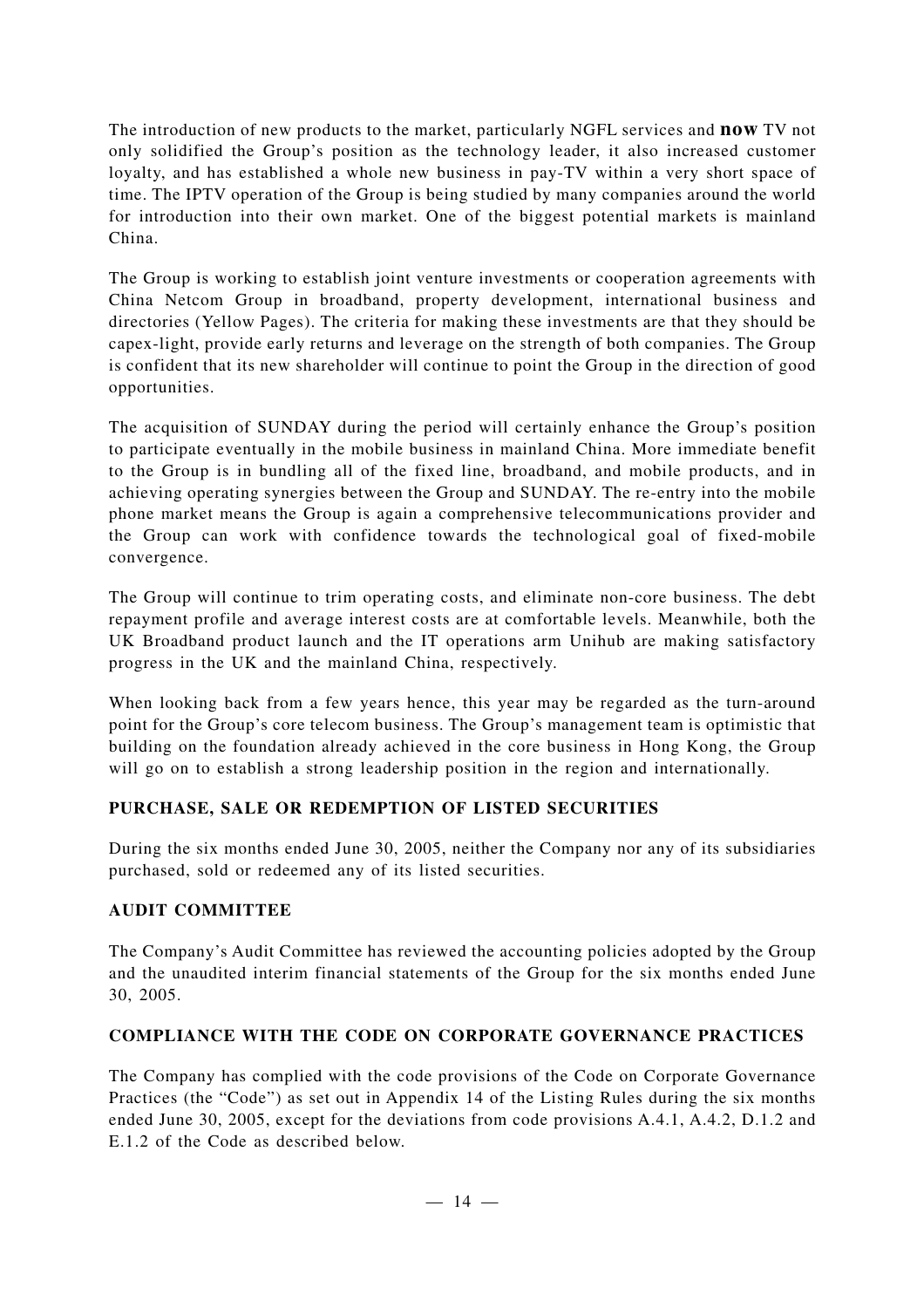Under code provision A.4.1 of the Code, non-executive directors should be appointed for a specific term and subject to re-election. The non-executive Directors of the Company are not appointed for a specific term of office. However, the non-executive Directors of the Company are subject to retirement by rotation and re-election at annual general meetings in accordance with the Company's Articles of Association.

Under the second part of code provision A.4.2 of the Code, every director, including those appointed for a specific term, should be subject to retirement by rotation at least once every three years. All Directors of the Company are subject to retirement by rotation pursuant to the Company's Articles of Association. According to the Company's Articles of Association, one-third of the Directors for the time being (or, if their number is not a multiple of three, then the number nearest to but not greater than one-third) shall retire from office at each annual general meeting. The relevant provisions of the Company's Articles of Association will be reviewed and amendment will be proposed, if necessary, to ensure full compliance with code provision A.4.2 of the Code.

Under the first part of code provision D.1.2 of the Code, an issuer should formalize the functions reserved to the board and those delegated to management. This code provision has been complied with subsequent to June 30, 2005.

Under the first part of code provision E.1.2 of the Code, the chairman of the board should attend annual general meetings. The chairman of the Board did not attend the annual general meeting of the Company held on May 23, 2005 as he had another business engagement.

> By Order of the Board **PCCW Limited Hubert Chak** *Company Secretary*

Hong Kong, August 18, 2005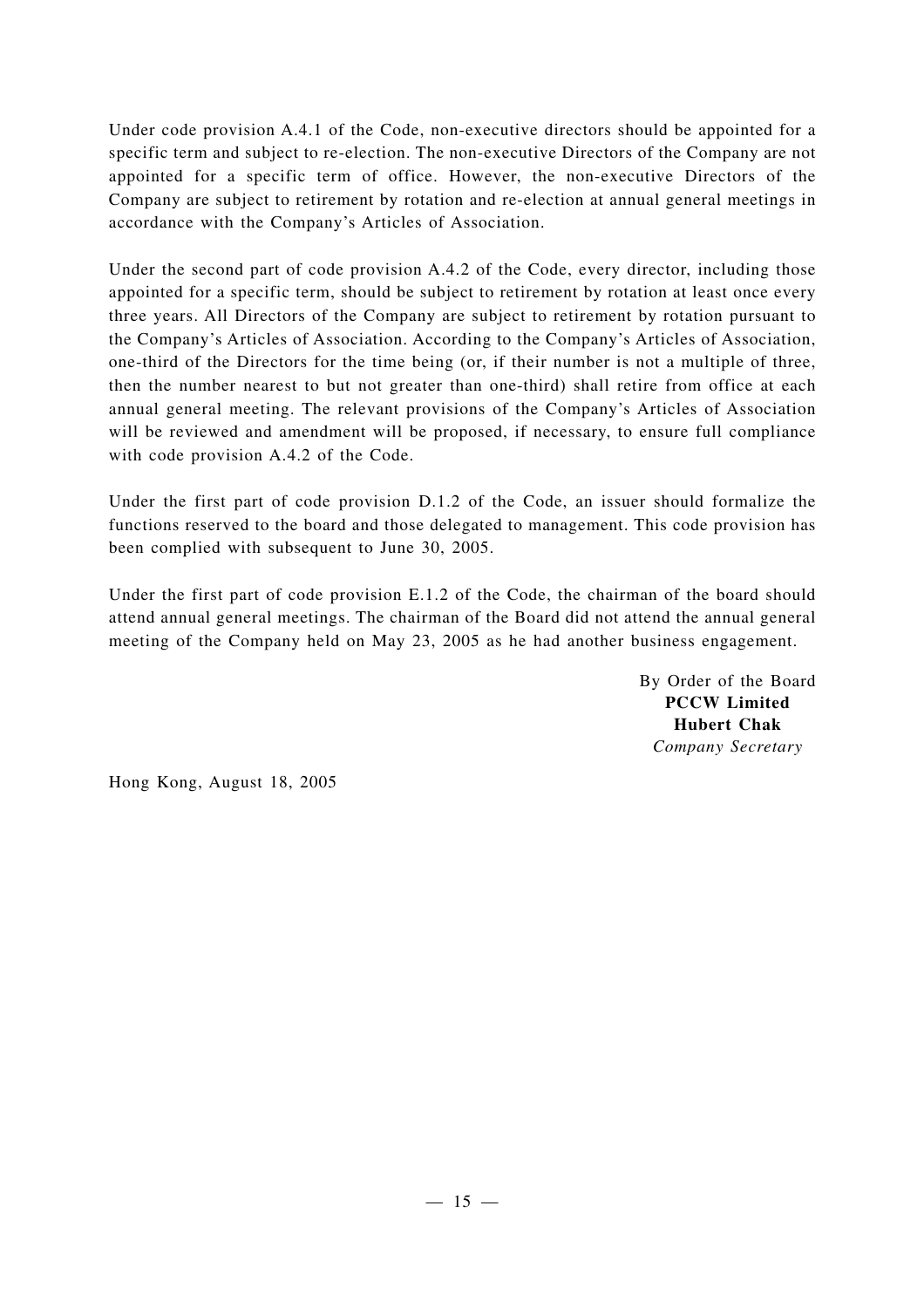# **UNAUDITED CONSOLIDATED INCOME STATEMENT**

For the six months ended June 30, 2005 In HK\$ million (except for earnings per share)

|                                             | <b>Note</b>    | 2005        | 2004<br>(Restated)<br>(Note 14) |
|---------------------------------------------|----------------|-------------|---------------------------------|
| Turnover                                    | $\overline{4}$ | 11,701      | 10,779                          |
| Cost of sales                               |                | (5,893)     | (4, 536)                        |
| General and administrative expenses         |                | (3, 834)    | (4,247)                         |
| Other gains, net                            | 5              | 545         | 224                             |
| Restructuring costs                         |                |             | (27)                            |
| Interest income                             |                | 171         | 16                              |
| Finance costs                               |                | (1,100)     | (1,011)                         |
| Share of results of jointly controlled      |                |             |                                 |
| companies                                   |                |             | (4)                             |
| Share of results of associates              |                | 100         |                                 |
| Profit before taxation                      | 6              | 1,690       | 1,202                           |
| Income tax                                  | 7              | (590)       | (435)                           |
| Profit for the period                       | $\overline{4}$ | 1,100       | 767                             |
| Attributable to:                            |                |             |                                 |
| Equity holders of the Company               |                | 954         | 766                             |
| Minority interests                          |                | 146         |                                 |
| Profit for the period                       |                | 1,100       | 767                             |
| Interim dividend proposed after the interim |                |             |                                 |
| period                                      | 8(a)           | 437         |                                 |
| Earnings per share                          | 9              |             |                                 |
| <b>Basic</b>                                |                | 15.77 cents | 14.27<br>cents                  |
| Diluted                                     |                | 15.75 cents | 14.18 cents                     |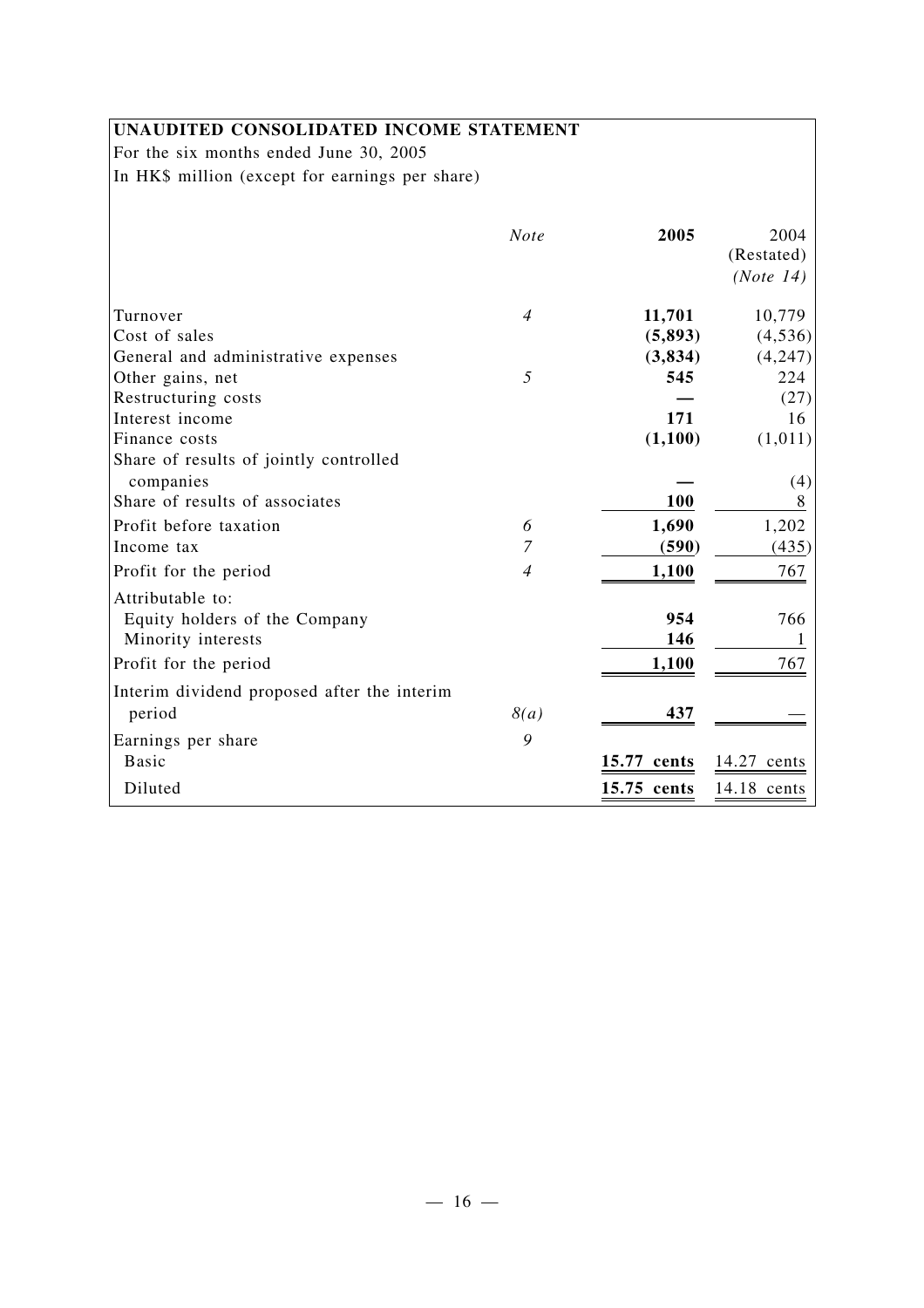# **UNAUDITED CONSOLIDATED BALANCE SHEET**

As at June 30, 2005 In HK\$ million

|                                                                     | <b>Note</b> | As at<br>2005 | As at<br>June 30, December 31,<br>2004<br>(Restated)<br>(Note 14) |
|---------------------------------------------------------------------|-------------|---------------|-------------------------------------------------------------------|
|                                                                     |             |               |                                                                   |
| <b>ASSETS AND LIABILITIES</b>                                       |             |               |                                                                   |
| <b>Non-current assets</b>                                           |             |               |                                                                   |
| Property, plant and equipment                                       |             | 15,602        | 14,023                                                            |
| Investment properties                                               |             | 3,309         | 5,074                                                             |
| Interest in leasehold land held for own use                         |             | 671           | 1,186                                                             |
| Properties held for/under development<br>Goodwill                   |             | 1,846         | 6,082                                                             |
|                                                                     |             | 2,270         | 960                                                               |
| Intangible assets                                                   |             | 1,382<br>11   | 1,266<br>1,227                                                    |
| Interests in jointly controlled companies<br>Interest in associates |             | 676           | 647                                                               |
| Investment securities                                               |             |               | 388                                                               |
| Held-to-maturity investments                                        |             | 21            | 31                                                                |
| Available-for-sale financial assets                                 |             | 456           |                                                                   |
| Net lease payments receivable                                       |             | 259           | 287                                                               |
| Deferred tax assets                                                 |             | 43            | 38                                                                |
| Other non-current assets                                            |             | 125           | 272                                                               |
|                                                                     |             | 26,671        | 31,481                                                            |
| <b>Current</b> assets                                               |             |               |                                                                   |
| Properties under development                                        |             | 5,578         | 469                                                               |
| Sales proceeds held in stakeholders'                                |             |               |                                                                   |
| accounts                                                            |             | 4,812         | 4,418                                                             |
| Restricted cash                                                     |             | 853           | 904                                                               |
| Prepayments, deposits and other current                             |             |               |                                                                   |
| assets                                                              |             | 1,495         | 1,762                                                             |
| Inventories                                                         |             | 446           | 470                                                               |
| Amounts due from related companies                                  |             | 9             | 4                                                                 |
| Derivative financial instruments                                    |             | 69            |                                                                   |
| Other financial assets at fair value through                        |             |               |                                                                   |
| profit or loss                                                      |             | 275           |                                                                   |
| Other investments                                                   |             |               | 313                                                               |
| Investment in unconsolidated subsidiaries                           |             |               |                                                                   |
| held for sale                                                       |             | 45            | 51                                                                |
| Accounts receivable, net                                            | 10          | 1,821         | 1,639                                                             |
| Cash and cash equivalents                                           |             | 10,846        | 3,494                                                             |
|                                                                     |             | 26,249        | 13,524                                                            |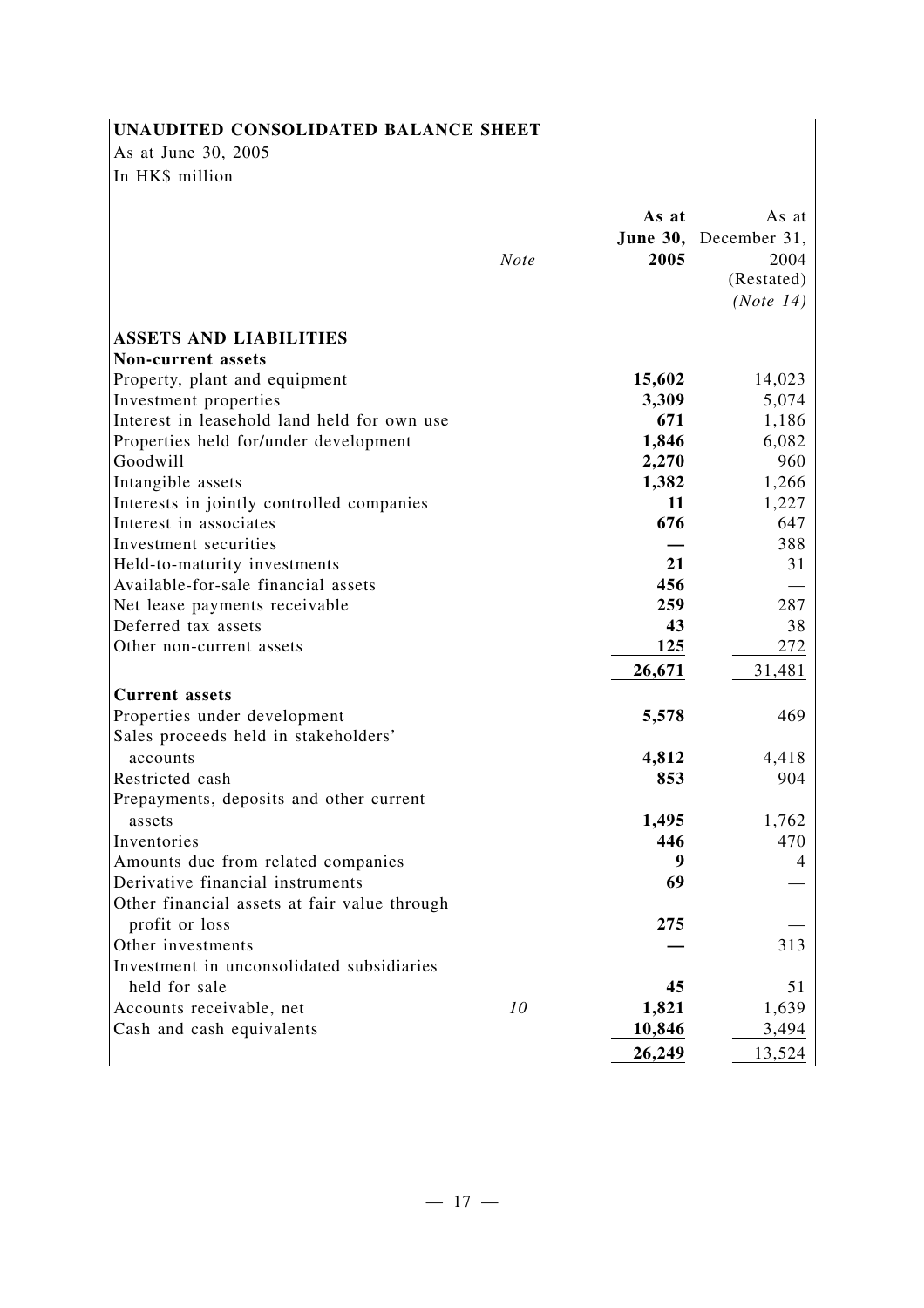|                                          | <b>Note</b> | As at<br>2005 | As at<br>June 30, December 31,<br>2004<br>(Restated)<br>(Note 14) |
|------------------------------------------|-------------|---------------|-------------------------------------------------------------------|
| <b>Current liabilities</b>               |             |               |                                                                   |
| Short-term borrowings                    |             | (10, 119)     | (9,031)                                                           |
| Derivative financial instruments         |             | (192)         |                                                                   |
| Accounts payable                         | 11          | (1, 031)      | (932)                                                             |
| Accruals, other payables and deferred    |             |               |                                                                   |
| income                                   |             | (5,215)       | (6,617)                                                           |
| Provisions                               |             | (4,670)       | (1, 584)                                                          |
| Amounts due to related companies         |             | (419)         | (366)                                                             |
| Gross amounts due to customers for       |             |               |                                                                   |
| contract work                            |             | (18)          | (5)                                                               |
| Advances from customers                  |             | (1,005)       | (1,052)                                                           |
| Taxation                                 |             | (658)         | (1,080)                                                           |
|                                          |             | (23, 327)     | (20, 667)                                                         |
| Net current assets/(liabilities)         |             | 2,922         | (7, 143)                                                          |
| Total assets less current liabilities    |             | 29,593        | 24,338                                                            |
| <b>Non-current liabilities</b>           |             |               |                                                                   |
| Long-term liabilities                    |             | (20, 312)     | (20, 663)                                                         |
| Amounts due to minority shareholders of  |             |               |                                                                   |
| subsidiaries                             |             | (11)          | (11)                                                              |
| Deferred tax liabilities                 |             | (2, 237)      | (2,312)                                                           |
| Deferred income                          |             | (1,142)       | (1,227)                                                           |
| Defined benefit liability                |             | (286)         | (317)                                                             |
| Provisions                               |             | (2,505)       | (4,884)                                                           |
| Other long-term liabilities              |             | (817)         | (704)                                                             |
|                                          |             | (27, 310)     | (30, 118)                                                         |
| Net assets/(liabilities)                 |             | 2,283         | (5,780)                                                           |
| <b>CAPITAL AND RESERVES</b>              |             |               |                                                                   |
| Share capital                            |             | 1,680         | 1,344                                                             |
| Deficit                                  |             | (1, 437)      | (8,983)                                                           |
| Equity attributable to equity holders of |             |               |                                                                   |
| the Company                              |             | 243           | (7,639)                                                           |
| <b>Minority interests</b>                |             | 2,040         | 1,859                                                             |
| <b>Total equity</b>                      |             | 2,283         | (5,780)                                                           |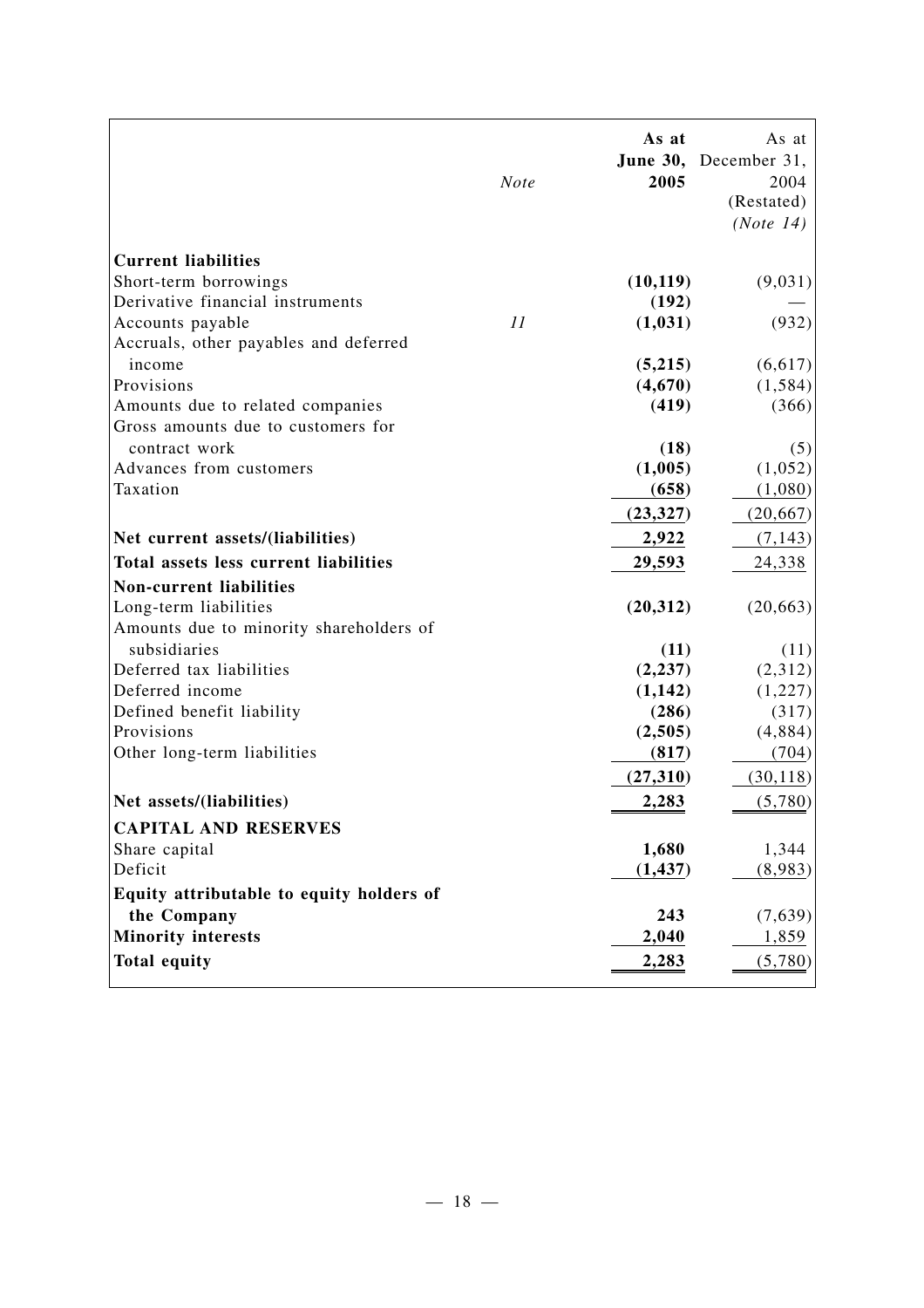#### **NOTES TO THE UNAUDITED CONDENSED CONSOLIDATED FINANCIAL STATEMENTS**

For the six months ended June 30, 2005

#### **1 BASIS OF PREPARATION**

The unaudited condensed consolidated financial statements of PCCW Limited (the "Company") and its subsidiaries (collectively known as the "Group") have been prepared in accordance with Hong Kong Accounting Standard ("HKAS") 34 "Interim Financial Reporting" issued by the Hong Kong Institute of Certified Public Accountants ("HKICPA").

The unaudited condensed consolidated financial statements have been reviewed by the Company's Audit Committee and, in accordance with Statement of Auditing Standard 700 "Engagements to review interim financial reports" issued by the HKICPA, by the Company's auditors.

The preparation of the unaudited condensed consolidated financial statements in conformity with HKAS 34 requires management to make judgements, estimates and assumptions that affect the application of policies and reported amounts of assets and liabilities, income and expenses on a year to date basis. Actual results may differ from these estimates.

The accounting policies and methods of computation used in preparing these unaudited condensed consolidated financial statements are consistent with those followed in preparing the Group's annual financial statements for the year ended December 31, 2004, except that the Group has changed certain of its accounting policies following its adoption of new Hong Kong Financial Reporting Standards ("HKFRSs"), HKASs and Interpretations (hereinafter collectively referred to as "new HKFRSs") which are effective for accounting periods beginning on or after January 1, 2005.

The new HKFRSs that will be effective or are available for voluntary early adoption in the annual financial statements for the year ending December 31, 2005 may be affected by the issue of additional interpretation(s) or other changes announced by the HKICPA subsequent to the date of this announcement. Therefore the policies that will be applied in the Group's financial statements for that period cannot be determined with certainty at the date of this announcement.

The changes to the Group's accounting policies and the effect of adopting these new policies are set out in note 2 below.

#### **2 CHANGES IN ACCOUNTING POLICIES**

The HKICPA has issued a number of new HKFRSs that are effective or available for early adoption for accounting periods beginning on or after January 1, 2005. The Group has adopted the new HKFRSs below, which are relevant to its operations, in the preparation of the unaudited condensed consolidated financial statements. The 2004 comparatives have been amended as required, in accordance with the relevant requirements.

- HKAS 1 Presentation of Financial Statements
- HKAS 2 Inventories
- HKAS 7 Cash Flow Statements
- HKAS 8 Accounting Policies, Changes in Accounting Estimates and Errors
- HKAS 10 Events after the Balance Sheet Date
- HKAS 11 Construction Contracts
- HKAS 12 Income Taxes
- HKAS 14 Segment Reporting
- HKAS 16 Property, Plant and Equipment
- HKAS 17 Leases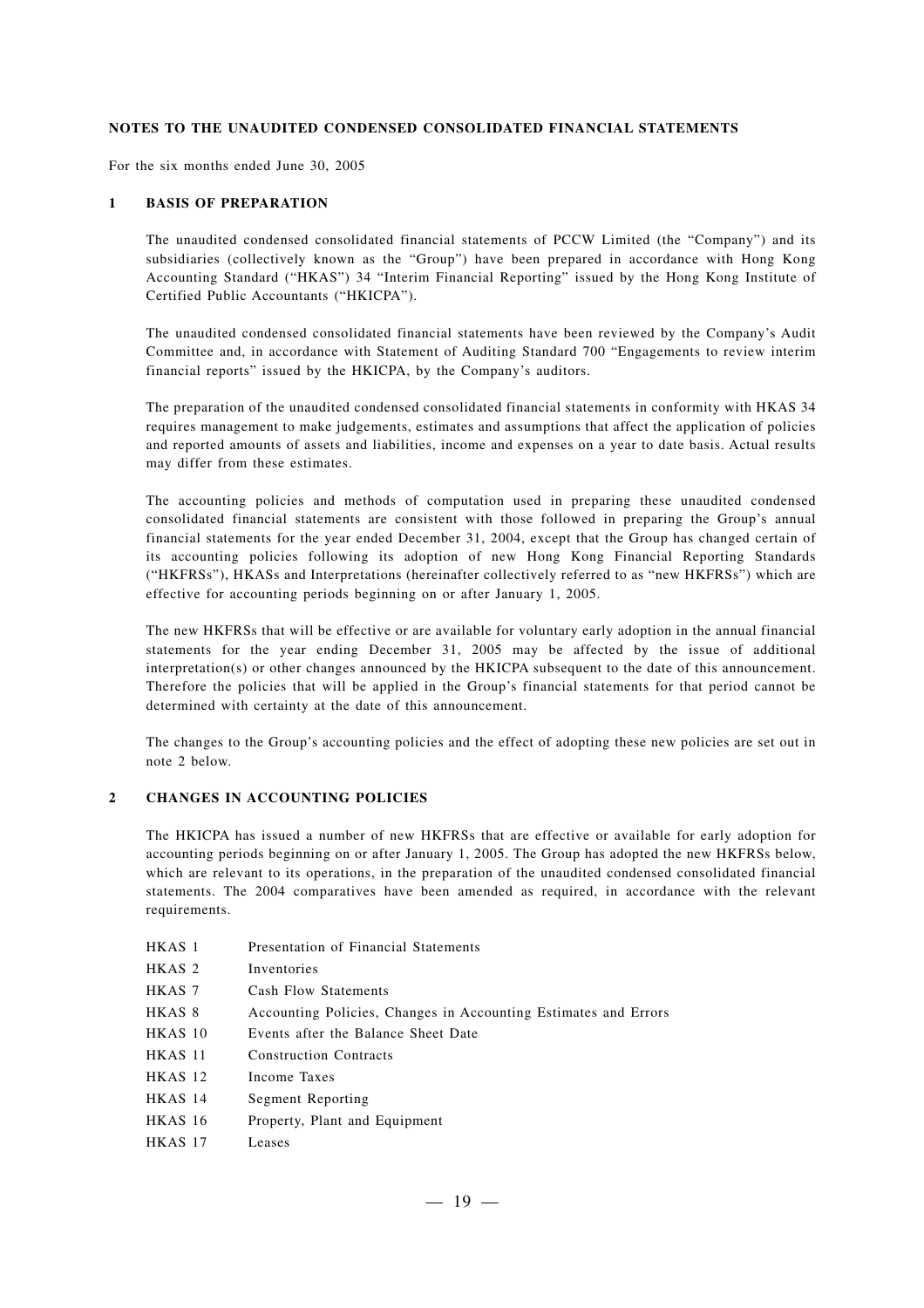| HKAS 18            | Revenue                                                                                |
|--------------------|----------------------------------------------------------------------------------------|
| <b>HKAS 19</b>     | <b>Employee Benefits</b>                                                               |
| HKAS <sub>21</sub> | The Effects of Changes in Foreign Exchange Rates                                       |
| HKAS <sub>23</sub> | <b>Borrowing Costs</b>                                                                 |
| HKAS 24            | Related Party Disclosures                                                              |
| HKAS 27            | Consolidated and Separate Financial Statements                                         |
| HKAS <sub>28</sub> | Investment in Associates                                                               |
| HKAS 31            | Interests in Joint Ventures                                                            |
| HKAS 32            | Financial Instruments: Disclosure and Presentation                                     |
| HKAS 33            | Earnings per Share                                                                     |
| HKAS 34            | Interim Financial Reporting                                                            |
| HKAS 36            | Impairment of Assets                                                                   |
| HKAS 37            | Provisions, Contingent Liabilities and Contingent Assets                               |
| HKAS 38            | Intangible Assets                                                                      |
| HKAS 39            | Financial Instruments: Recognition and Measurement                                     |
| HKAS 40            | <b>Investment Property</b>                                                             |
| HKAS-Int 12        | Consolidation - Special Purpose Entities                                               |
| HKAS-Int 15        | Operating Leases — Incentives                                                          |
| HKAS-Int 21        | Income Taxes — Recovery of Revalued Non-Depreciable Assets                             |
| HKFRS 2            | Share-based Payment                                                                    |
| HKFRS 3            | <b>Business Combinations</b>                                                           |
| HKFRS 5            | Non-current Assets Held for Sale and Discontinued Operations                           |
| $HK-Int$ 3         | Revenue - Pre-completion Contracts for the Sale of Development Properties              |
| HK-Int 4           | Leases — Determination of the Length of Lease Term in respect of Hong Kong Land Leases |

The adoption of HKASs 1, 2, 7, 8, 10, 11, 12, 14, 16, 19, 21, 23, 24, 27, 28, 31, 33, 34 and 37, HKAS-Ints 12 and 15, HKFRS 5 and HK-Int 4 did not result in substantial changes to the Group's accounting policies. In summary:

- HKAS 1 has affected the presentation of minority interests, share of net after-tax results of associates and jointly controlled companies and other disclosures.
- HKASs 2, 7, 8, 10, 11, 12, 14, 16, 19, 21, 23, 27, 28, 31, 33, 34, 37, HKAS-Ints 12 and 15, HKFRS 5 and HK-Int 4 had no material effect on the Group's accounting policies.
- HKAS 24 has affected the identification of related parties and some other related-party disclosures.

The effect of the adoption of certain new HKFRSs, which results in substantial changes to the Group's accounting policies, is set out below.

#### *HKAS 17*

In prior years, leasehold land and buildings held for own use were stated at cost less accumulated depreciation and impairment losses. Depreciation was calculated to write off the cost on a straight-line basis over the shorter of the lease term and the estimated useful lives of the buildings.

With the adoption of HKAS 17 as from January 1, 2005, the interest in leasehold land held for own use is accounted for as being held under an operating lease where the fair value of the interest in any buildings situated on the leasehold land could be separately identified from the fair value of the interest in leasehold land at the time the lease was first entered into by the Group, or taken over from the previous leasee, or at the date of construction of those buildings, if later. Any prepaid land premiums for acquiring the land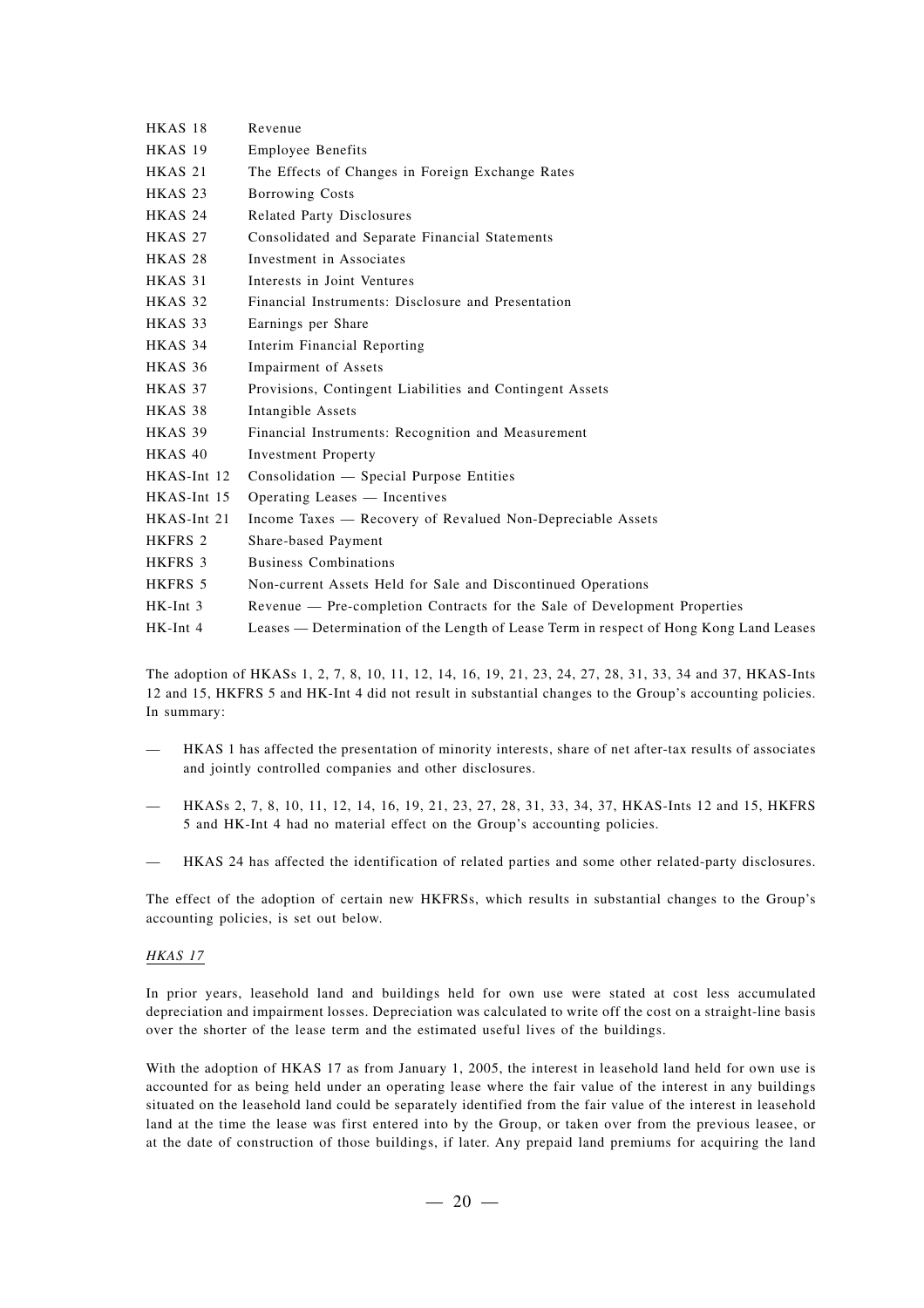leases, or other lease payments, are amortized in the income statement on a straight-line basis over the lease term or where there is impairment, the impairment is expensed in the income statement. This new accounting policy has been adopted retrospectively and comparative amounts have been restated accordingly. The resulting effect on the financial statements of the Group is set out in notes 2(a) and (b) below.

#### *HKAS 18*

In prior years, up-front fees received for installation of equipment and activation of customer service were recognized when installation and activation were completed.

Upon the adoption of HKAS 18 as from January 1, 2005, up-front fees received for installation of equipment and activation of customer service are deferred and recognized over the expected customer relationship period, which is estimated based on the expected stabilized churn rate. The change in accounting policy has been adopted retrospectively and comparative amounts have been restated accordingly. The resulting effect on the financial statements of the Group is set out in notes 2(a) and (b) below.

#### *HKASs 32 and 39*

In prior years, the accounting policies for certain financial instruments were as follows:

- Equity investments, other than investments in subsidiaries, associates, joint ventures and jointly controlled companies, were classified as (i) investment securities, where the investments were held on a continuing basis for an identifiable long-term purpose were classified as investment securities and were stated at cost less any provisions for diminution in value; and (ii) other investments, where the investments were other than investment securities and held-to-maturity securities and were stated at fair value with changes in fair value recognized in the income statement as they arose.
- The notional amounts of derivative financial instruments, including interest rate and currency swaps, forward interest rate agreements, interest rate options and equity options, entered into by the Group were not reflected in the balance sheet. The related interest flows were accounted for on an accrual basis and the premiums received or paid on written or purchased options were amortized over the terms of the respective options.
- Convertible note and bonds issued were stated at amortized cost (including transaction costs), with any difference between the cost and redemption value being recognized in the income statement over the period of the convertible note and bonds on a straight-line basis.

With effect from January 1, 2005, and in accordance with HKASs 32 and 39, the following new accounting policies have been adopted for the financial instruments mentioned above:

- All non-trading investments, other than investments in subsidiaries, associates, joint ventures and jointly controlled companies, are classified as available-for-sale financial assets and carried at fair value. Changes in fair value are recognized in the fair value reserve under equity, unless there is objective evidence that an individual investment has been impaired. If there is objective evidence that an individual investment has been impaired, any amount held in the fair value reserve in respect of the investment is transferred to the income statement for the period in which the impairment is identified. Any subsequent increase in the fair value of available-for-sale financial assets is recognized directly in the fair value reserve. If there is no reasonable estimate on the fair value, the available-for-sale financial asset is stated at cost less impairment loss.
- All derivative financial instruments entered into by the Group are stated at fair value. Changes in fair value are recognized in the income statement as they arise.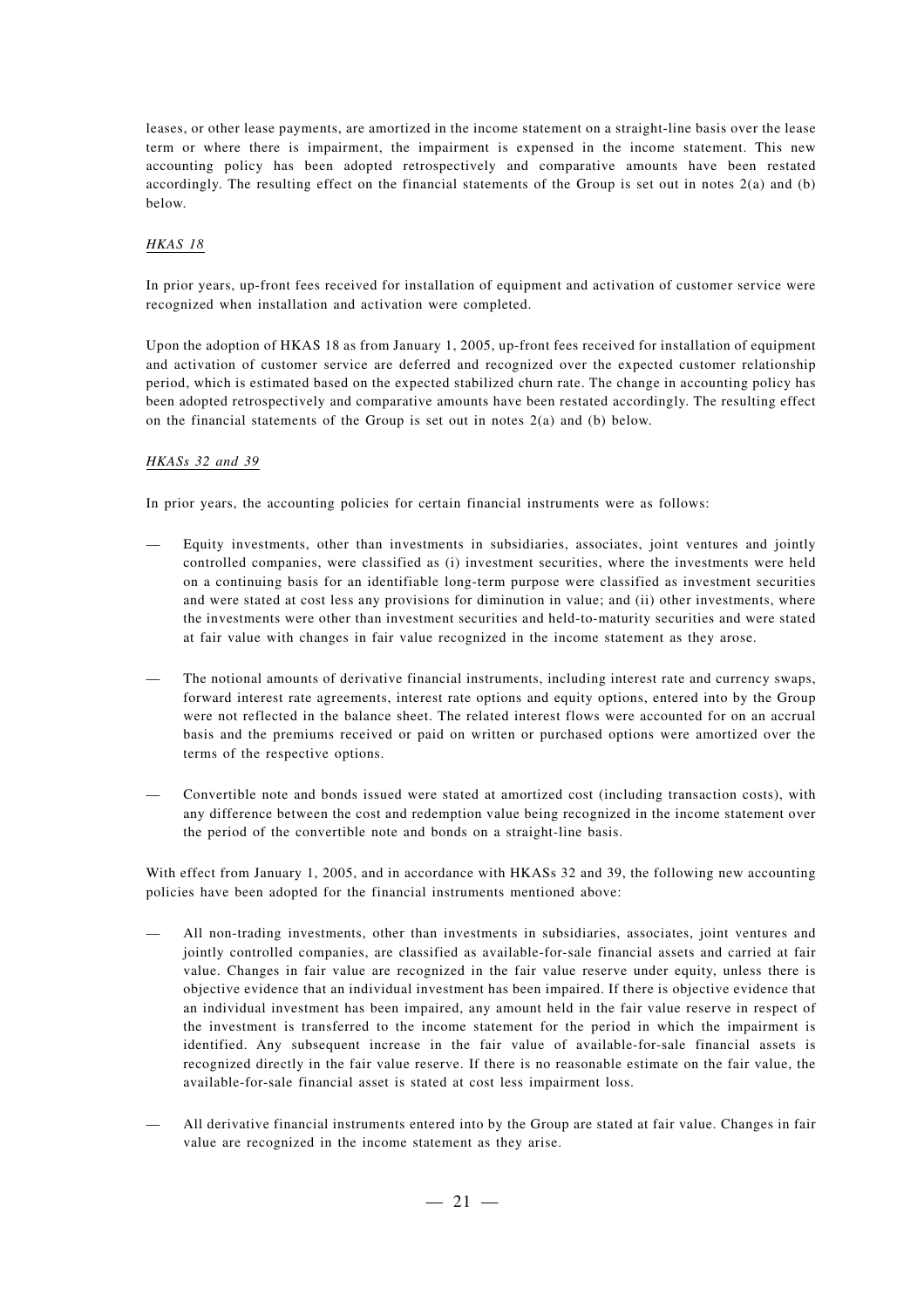- Convertible note and bonds issued, that are convertible into shares of the Company at a fixed number, are split into their liability and equity components at initial recognition by recognizing the liability component at its fair value and attributing to the equity component the difference between the proceeds from the issue and the fair value of the liability component. The liability component is subsequently carried at amortized cost, with any difference between the costs and redemption value being recognized in the income statement over the period of the convertible note and bonds on an effective interest rate basis. The equity component is recognized in the convertible note and bonds reserve until the note or bond is either converted (in which case it is transferred to share premium) or the note or bond is redeemed (in which case it is released directly to deficit).
- Fair value of financial instruments is estimated as follows:
	- (i) The fair value of financial instruments traded in active markets (such as publicly traded derivatives, and trading and available-for-sale securities) is based on quoted market prices at the balance sheet date.
	- (ii) The fair value of financial instruments that are not traded in an active market (for example, over-the-counter derivatives) is determined by using valuation techniques. The Group uses a variety of methods and makes assumptions that are based on market conditions existing at each balance sheet date. Quoted market prices or dealer quotes for similar instruments are used for long-term debt. Other techniques, such as estimated discounted cash flows, are used to determine the fair value for the remaining financial instruments. The fair value of interest rate swaps is calculated as the present value of the estimated future cash flows. The fair value of forward foreign exchange contracts is determined using forward exchange market rates at the balance sheet date.
	- (iii) The nominal value less estimated credit adjustments of trade receivables and payables are assumed to approximate their fair values. The fair value of financial liabilities for disclosure purposes is estimated by discounting the future contractual cash flows at the current market interest rate that is available to the Group for similar financial instruments.

The above changes in accounting policies were adopted by way of an adjustment to the opening balances of deficit or convertible note and bonds reserve as at January 1, 2005. Comparative amounts have not been restated nor has the opening balance of the fair value reserve been restated as this is prohibited by the transitional arrangements in HKAS 39. The resulting effect on the financial statements of the Group is set out in notes 2(a) and (b) below.

#### *HKFRS 3 and HKASs 36 and 38*

In prior periods, goodwill arising on consolidation for acquisitions:

- before January 1, 2001 was taken directly to reserves at the time it arose, and was not recognized in the income statement until disposal or impairment of the acquired business; and
- on or after January 1, 2001 was amortized on a straight-line basis over its useful life and was subject to impairment testing when there were indications of impairment.

With effect from January 1, 2005, in accordance with the transitional arrangements under HKFRS 3, and the provisions of HKASs 36 and 38:

- The Group ceased amortization of goodwill prospectively;
- The cumulative amount of amortization as at January 1, 2005 has been offset against the cost of the goodwill, with no comparative amounts restated;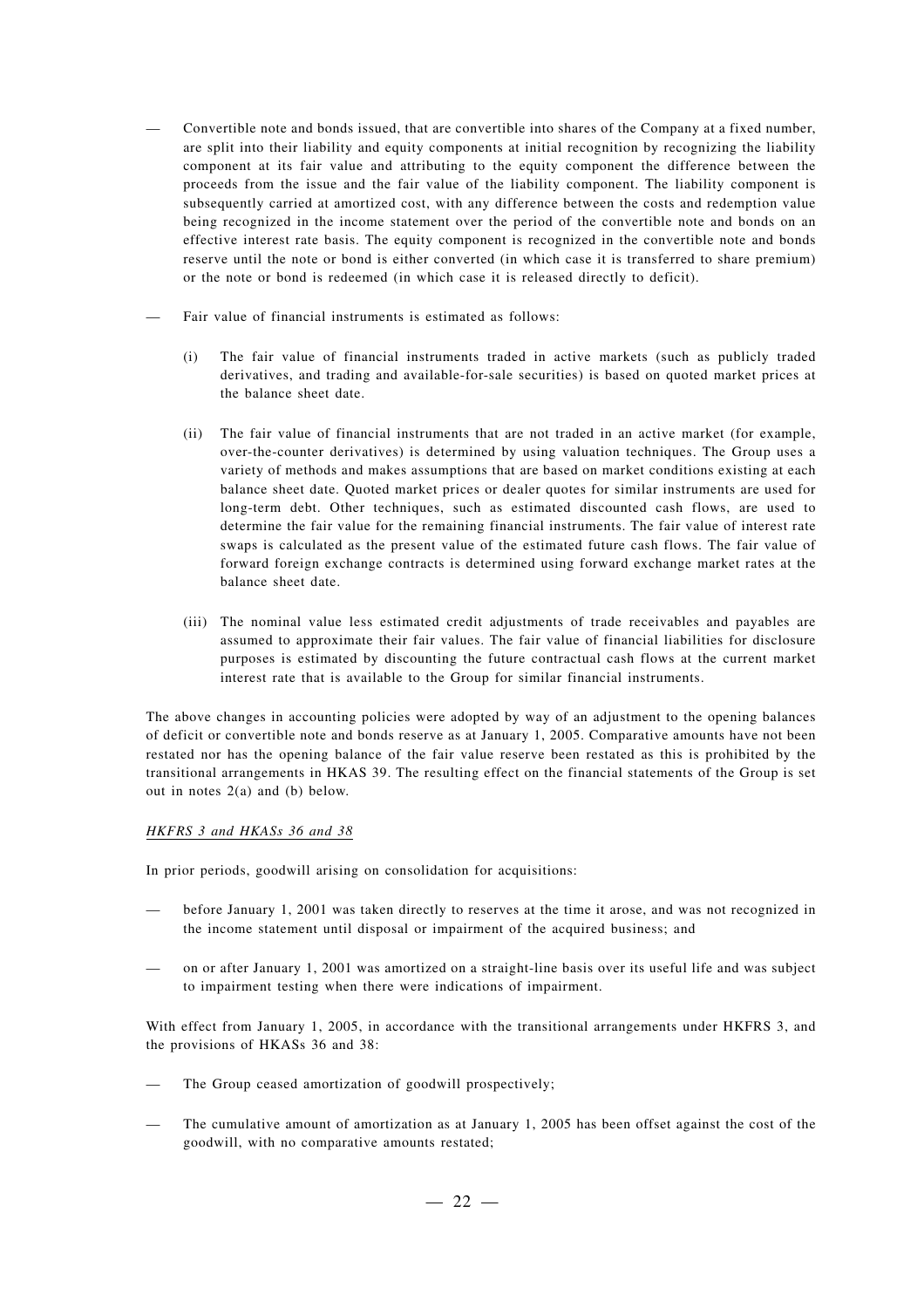- Goodwill which had previously been taken directly to reserves will not be recognized in the income statement on disposal or impairment of the acquired business, or under any other circumstances;
- Goodwill is tested annually for impairment, including in the year of its initial recognition, as well as when there are indications of impairment. Impairment losses are recognized when the carrying amount of the cash generating unit to which the goodwill has been allocated exceeds its recoverable amount; and
- The Group has reassessed the useful lives of its intangible assets and no adjustment is resulted from this reassessment.

The resulting effect on the financial statements of the Group is set out in notes 2(a) and (b) below.

#### *HKAS 40*

In prior years, changes arising on the revaluation of the Group's investment properties were recognized directly in the property revaluation reserve except when, on a portfolio basis, the reserve was insufficient to cover a deficit on the portfolio, in which case the excess was charged to the income statement. When a deficit previously recognized in the income statement reversed, the reversal was recognized as a credit in the income statement. Revaluation reserve was included in the calculation of the gain or loss on disposal of an individual investment property.

For dual use properties, the parts held for own use and used as investment properties were accounted for separately if more than 15% by area or value of the property was occupied by members of the Group.

Upon the adoption of HKAS 40 as from January 1, 2005, all changes in the fair value of investment properties are recognized directly in the income statement in accordance with the fair value model in HKAS 40. There is no requirement for the Group to restate the comparative information and accordingly, any adjustment relating to the treatment of the property revaluation surplus has made to the deficit as at January 1, 2005, including the reclassification of any amount held in the property revaluation reserve.

In addition, HKAS 40 states that dual use properties can only be classified as investment properties if:

- the portion used as investment properties can be separately sold or leased out under finance lease; or
- the portion occupied by members of the Group is insignificant.

Upon the adoption of HKAS 40 as from January 1, 2005, part of the properties being accounted for as investment properties in prior years is treated as properties held for own use and hence is accounted for in accordance with HKAS 16. The change in accounting policy has been adopted retrospectively and comparative amounts have been restated accordingly.

The resulting effect on the financial statements of the Group is set out in notes 2(a) and (b) below.

#### *HKAS-Int 21*

In prior years, the Group was required to apply the tax rate that would be applied for recovery of the carrying value of the investment properties through sale to determine whether any amounts of deferred tax liabilities should be recognized on the revaluation of investment properties.

As from January 1, 2005, in accordance with HKAS-Int 21, the Group recognizes deferred tax liabilities on movements in the value of an investment property using tax rates that are applied for recovery of the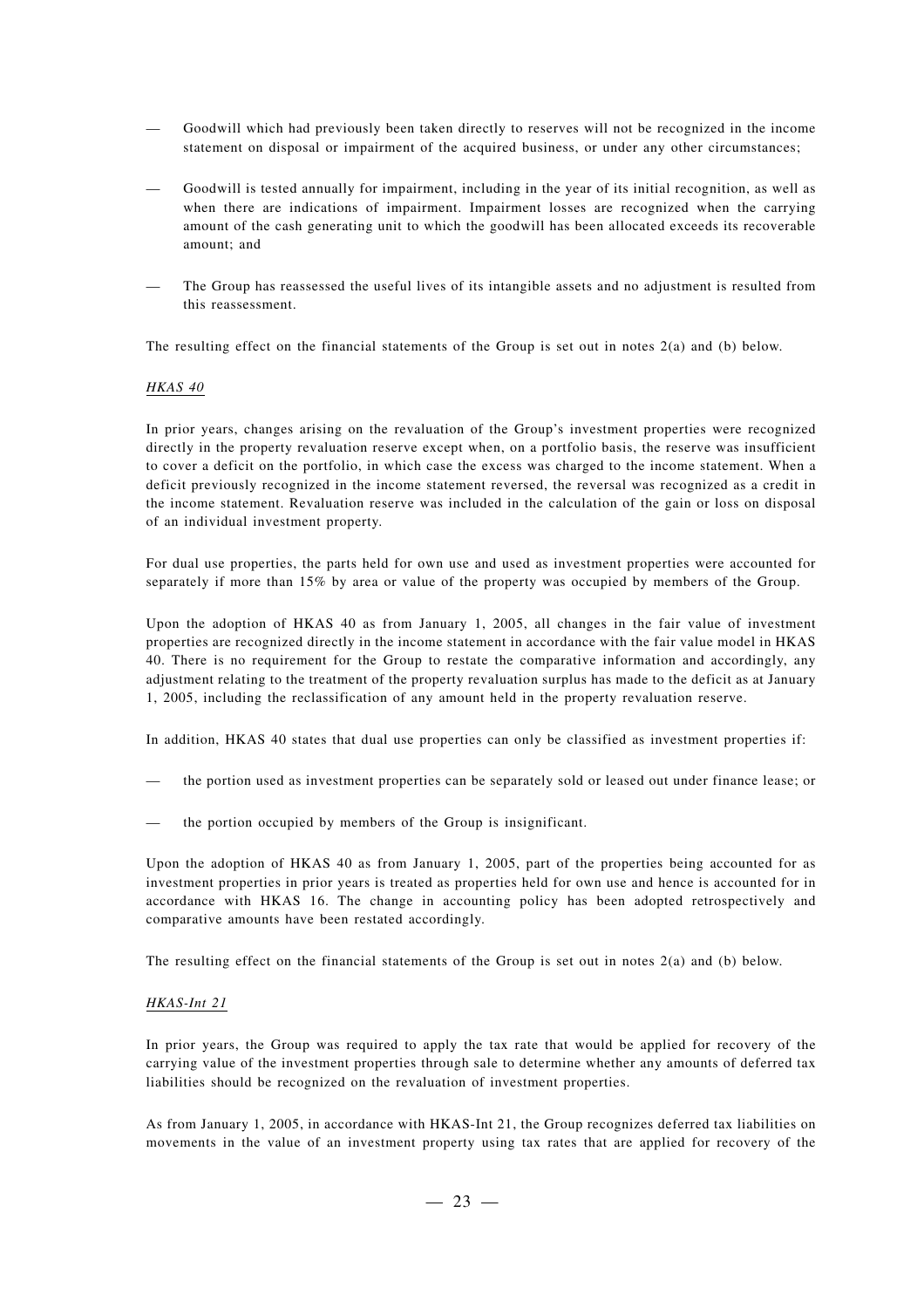carrying value of the investment properties through use, if the Group has no intention to sell it and the property would have been depreciable had the Group not adopted the fair value model. The change in accounting policy has been adopted retrospectively and the resulting effect on the financial statements of the Group is set out in notes 2(a) and (b) below.

### *HKFRS 2*

In prior years, no amounts were recognized for the equity-settled share-based payment transactions in the Group, including:

- share options granted to employees or Directors of the Group to acquire shares of the Company at specified exercise prices under the share option schemes operated by the Group;
- shares of the Company granted to employees (but not Directors) of the Group under the share award schemes operated by the Group; and
- certain shares granted to employees of the Group by the principal shareholder of the Company.

If the employees or Directors of the Group chose to exercise the share options, the nominal amount of share capital and share premium were credited only to the extent of the share option's exercise price receivable.

With effect from January 1, 2005, in order to comply with HKFRS 2, the Group recognizes the fair value of such share options or shares as an expense in the income statement. A corresponding increase is recognized in the employee share-based compensation reserve under equity. Where the employees or Directors are required to meet vesting conditions before they become entitled to the share options or shares, the Group recognizes the fair value of the share options or shares granted as an expense over the vesting period. If the employees or Directors choose to exercise share options, the respective amount in the employee share-based compensation reserve is transferred to share capital and share premium, together with the exercise price. At each balance sheet date, the Group revises its estimate of the number of share options or shares that are expected to become vested. The impact of the revision of original estimates, if any, is recognized in the income statement with a corresponding adjustment to the employee share-based compensation reserve over the remaining vesting period.

The new accounting policy has been applied retrospectively with comparatives restated in accordance with HKFRS 2, except that the Group has taken advantage of the transitional provisions set out in paragraph 53 of HKFRS 2 under which the new recognition and measurement policies have not been applied to the following grants of share options or shares:

- all share options or shares granted to employees or Directors on or before November 7, 2002; and
- all share options or shares granted to employees after November 7, 2002 but had been vested before January 1, 2005.

The resulting effect on the financial statements of the Group is set out in notes 2(a) and (b) below.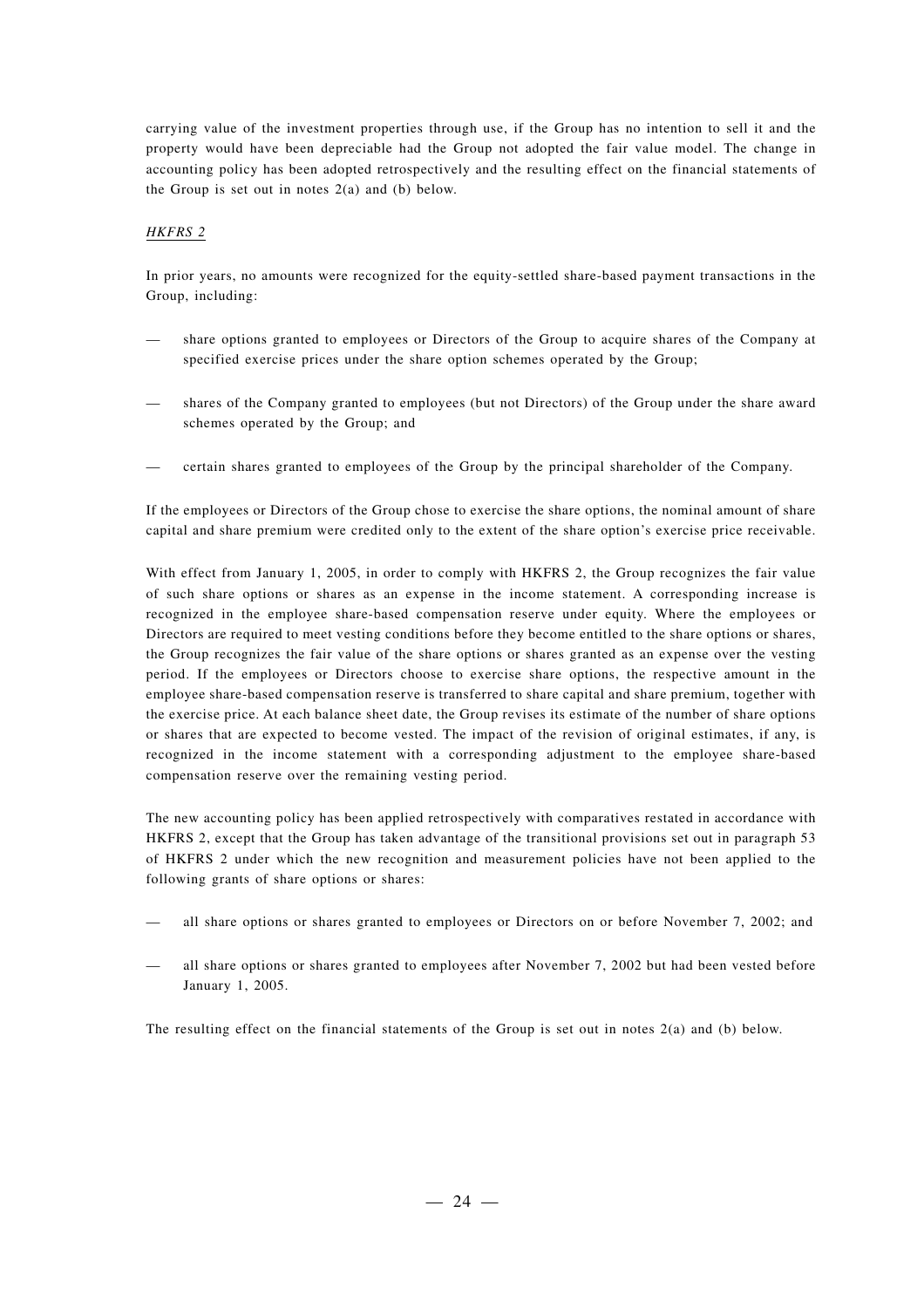#### *HK-Int 3*

In prior years, revenue arising from the pre-sales of properties under development was recognized on the percentage of construction completion basis.

Upon the adoption of HK-Int 3 as from January 1, 2005, revenue arising from the pre-completion contracts for the sale of development properties entered into on or after January 1, 2005 is recognized when the property is completed. Payments received from the purchasers prior to this stage are recorded as customers' deposits received and are deducted from the carrying value of properties under development. The resulting effect on the financial statements of the Group is set out in notes 2(a) and (b) below.

The following sets out summary of the effect of the abovementioned changes in accounting policies for the annual accounting period beginning on January 1, 2005 which have been reflected in the unaudited condensed consolidated financial statements.

#### a. **Effect on the unaudited consolidated income statement**

In respect of the six-month period ended June 30, 2005, the following table provides estimates of the extent to which the profits for that period are higher or lower than they would have been had the previous policies still been applied in the interim period, where it is practicable to make such estimates.

In respect of the six-month period ended June 30, 2004, the table discloses the adjustments that have been made to the profits as previously reported for that period, in accordance with the transitional provisions of the respective new HKFRSs. As retrospective adjustments have not been made for all changes in accounting policies as explained above, the amounts shown for the six months ended June 30, 2004 may not be comparable to the amounts shown for the current interim period.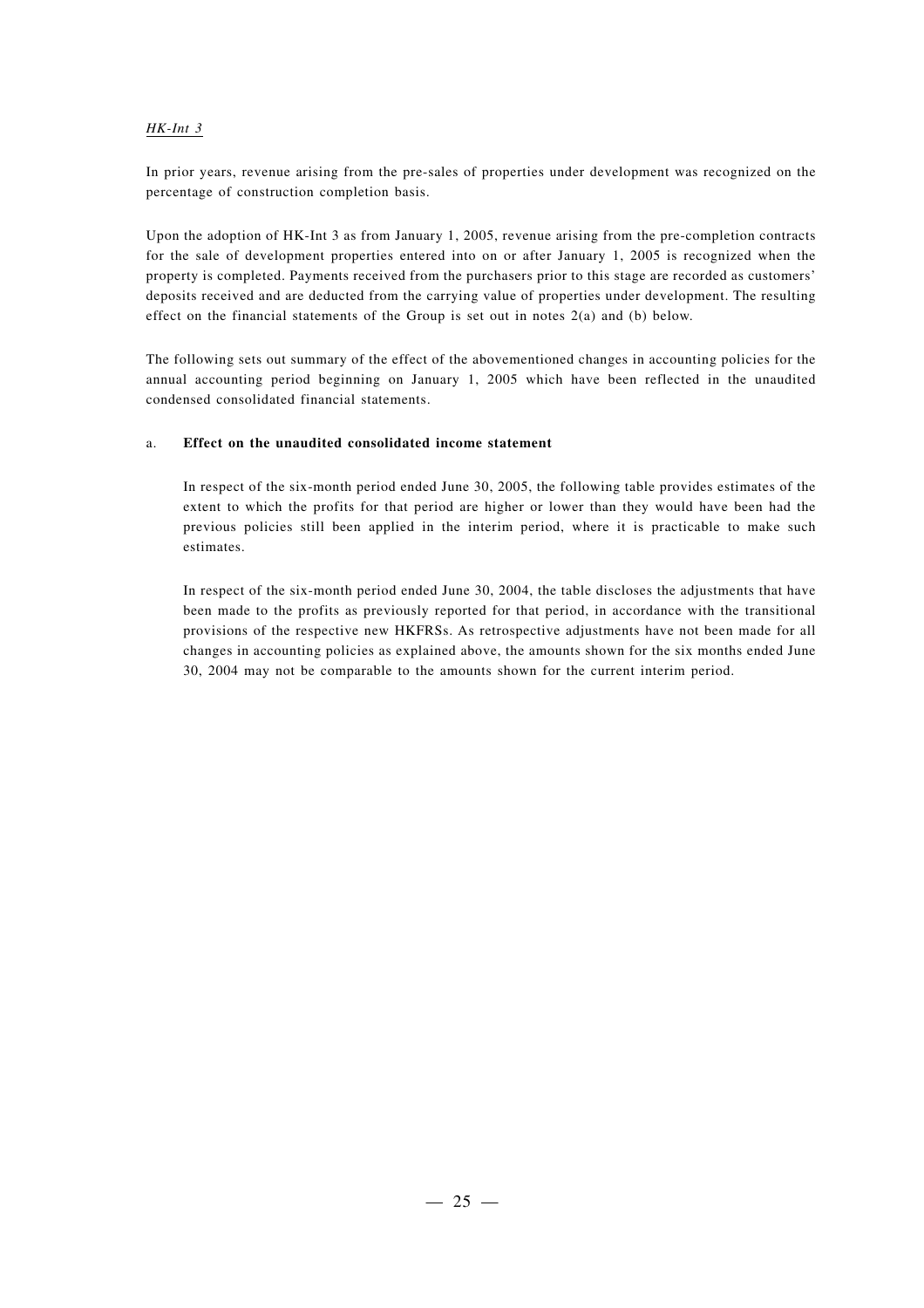| In HK\$ million                     |                  |                |                         |                           |                 |              |
|-------------------------------------|------------------|----------------|-------------------------|---------------------------|-----------------|--------------|
| (except for earnings per share)     |                  |                |                         | <b>Effect of adoption</b> |                 |              |
|                                     |                  |                |                         | HKFRS 3,                  |                 |              |
|                                     | HK-Int 3 HKAS 18 |                | <b>HKASs</b><br>32 & 39 | <b>HKASs</b>              | 36 & 38 HKFRS 2 | Total        |
|                                     |                  |                |                         |                           |                 |              |
| For the six months ended            |                  |                |                         |                           |                 |              |
| June 30, 2005                       |                  |                |                         |                           |                 |              |
| Increase/(Decrease) in profit       |                  |                |                         |                           |                 |              |
| (Decrease)/Increase in turnover     | (373)            | 76             |                         |                           |                 | (297)        |
| Decrease in cost of sales           | 322              |                |                         |                           |                 | 322          |
| Increase in staff costs             |                  |                |                         |                           | (54)            | (54)         |
| Decrease in amortization of         |                  |                |                         |                           |                 |              |
| goodwill                            |                  |                |                         | 30                        |                 | 30           |
| Increase in other gains, net        |                  |                | 351                     |                           |                 | 351          |
| Increase in finance costs           |                  |                | (27)                    |                           |                 | (27)         |
| Decrease/(Increase) in income tax   | 9                | (13)           | (53)                    |                           |                 | (57)         |
| Decrease in minority interests      | 18               |                |                         |                           |                 | 18           |
| Total (decrease)/increase in profit |                  |                |                         |                           |                 |              |
| attributable to equity holders of   |                  |                |                         |                           |                 |              |
| the Company                         | (24)             | 63             | 271                     | 30                        | (54)            | 286          |
|                                     |                  |                |                         |                           |                 |              |
| (Decrease)/Increase in basic        |                  |                |                         |                           |                 |              |
| earnings per share                  |                  |                |                         |                           |                 |              |
| (in HK cents)                       | (0.40)           | 1.04           | 4.48                    | 0.50                      | (0.89)          | 4.73         |
| (Decrease)/Increase in diluted      |                  |                |                         |                           |                 |              |
| earnings per share                  |                  |                |                         |                           |                 |              |
| (in HK cents)                       | (0.40)           | 1.04           | 4.47                    | 0.50                      | (0.89)          | 4.72         |
|                                     |                  |                |                         |                           |                 |              |
| In HK\$ million                     |                  |                |                         |                           |                 |              |
| (except for earnings per share)     |                  |                |                         | <b>Effect of adoption</b> |                 |              |
|                                     | HKAS-Int 21      | <b>HKAS 17</b> |                         | HKAS 18 HKFRS 2           |                 | <b>Total</b> |
|                                     |                  |                |                         |                           |                 |              |
| For the six months ended            |                  |                |                         |                           |                 |              |
| June 30, 2004                       |                  |                |                         |                           |                 |              |
| Increase/(Decrease) in profit       |                  |                |                         |                           |                 |              |
| Increase in turnover                |                  |                |                         | 53                        |                 | 53           |
| Increase in staff costs             |                  |                |                         |                           | (53)            | (53)         |
| Decrease in depreciation            |                  |                | 3                       |                           |                 | 3            |
| Decrease in other gains, net        | (32)             |                |                         |                           |                 | (32)         |
| Increase in income tax              |                  |                |                         | (10)                      |                 | (10)         |
| Total (decrease)/increase in profit |                  |                |                         |                           |                 |              |
| attributable to equity holders of   |                  |                |                         |                           |                 |              |
| the Company                         |                  |                |                         |                           |                 |              |
|                                     | (32)             |                | $\overline{3}$          | $\frac{43}{5}$            | (53)            | (39)         |
| (Decrease)/Increase in basic        |                  |                |                         |                           |                 |              |
| earnings per share (in HK cents)    | (0.60)           |                | 0.06                    | 0.80                      | (0.99)          | (0.73)       |
| (Decrease)/Increase in diluted      |                  |                |                         |                           |                 |              |
| earnings per share (in HK cents)    | (0.58)           |                | 0.06                    | 0.78                      | (0.97)          | (0.71)       |
|                                     |                  |                |                         |                           |                 |              |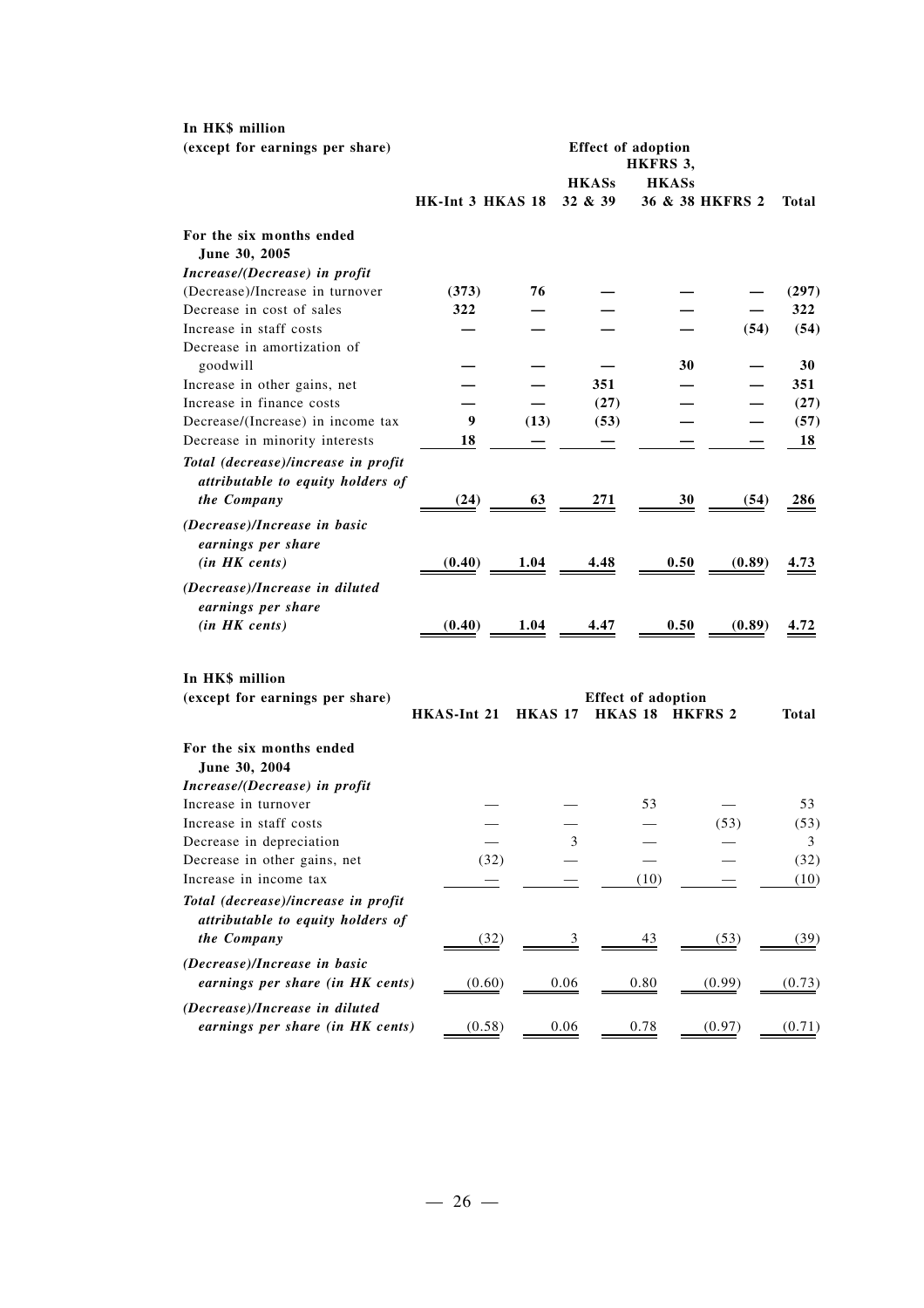#### b. **Effect on the unaudited consolidated balance sheet**

In respect of the position as at June 30, 2005, the following table sets out (i) the adjustments that have been made to the opening balances at January 1, 2005, which are the aggregate effect of retrospective adjustments as at December 31, 2004 and the opening balance adjustments made as at January 1, 2005; and (ii) the estimates of the extent to which movement of balances for that period are higher or lower than they would have been had the previous policies still been applied in the interim period, where it is practicable to make such estimates.

In respect of the position as at December 31, 2004, the table only discloses the aggregate effect of retrospective adjustments as at December 31, 2004, which are in accordance with the relevant transitional provisions of the respective new HKFRSs as explained above.

| In HK\$ million                                                            |          |                          |                    |                          | <b>Effect of adoption</b> |              |                         |       |          |
|----------------------------------------------------------------------------|----------|--------------------------|--------------------|--------------------------|---------------------------|--------------|-------------------------|-------|----------|
|                                                                            |          |                          |                    |                          |                           | HKFRS 3,     |                         |       |          |
|                                                                            | HK-Int 3 | <b>HKAS-Int</b>          | 21 HKAS 17 HKAS 18 |                          | <b>HKASs</b><br>32 & 39   | <b>HKASs</b> | 36 & 38 HKAS 40 HKFRS 2 |       | Total    |
| At June 30, 2005                                                           |          |                          |                    |                          |                           |              |                         |       |          |
| Increase/(Decrease) in assets                                              |          |                          |                    |                          |                           |              |                         |       |          |
| (Decrease)/Increase in property, plant and<br>equipment                    |          |                          | (1,157)            |                          |                           |              | 118                     |       | (1,039)  |
| Decrease in investment properties                                          |          |                          |                    |                          |                           |              | (110)                   |       | (110)    |
| Increase/(Decrease) in interest in leasehold<br>land held for own use      |          |                          | 1,189              |                          |                           |              | (3)                     |       | 1,186    |
| Increase in goodwill                                                       |          |                          |                    |                          |                           | 30           |                         |       | 30       |
| Decrease in other financial assets at fair<br>value through profit or loss |          |                          |                    |                          | (51)                      |              |                         |       | (51)     |
| Increase in derivative financial instruments<br>(assets)                   |          |                          |                    |                          | 69                        |              |                         |       | 69       |
| Decrease in property under development                                     | (42)     |                          |                    |                          |                           |              |                         |       | (42)     |
| Decrease in other non-current assets                                       |          |                          |                    |                          | (174)                     |              |                         |       | (174)    |
| Decrease in prepayments, deposits and<br>other current assets              |          |                          |                    |                          | (8)                       |              |                         |       | (8)      |
| (Increase)/Decrease in liabilities                                         |          |                          |                    |                          |                           |              |                         |       |          |
| Increase in derivative financial instruments<br>(liabilities)              |          |                          |                    |                          | (192)                     |              |                         |       | (192)    |
| Decrease in accruals, other payables and<br>deferred income                |          |                          |                    | —                        | 1,605                     |              |                         |       | 1,605    |
| Increase in short-term borrowings                                          |          |                          |                    |                          | (1, 569)                  |              |                         |       | (1, 569) |
| Decrease in long-term liabilities                                          |          | $\overline{\phantom{0}}$ |                    | $\overline{\phantom{0}}$ | 328                       |              |                         |       | 328      |
| Decrease in deferred tax liabilities                                       |          | 88                       |                    | 200                      |                           |              |                         |       | 288      |
| Increase in deferred income                                                |          |                          |                    | (1,142)                  |                           |              |                         |       | (1, 142) |
| Decrease in other long-term liabilities                                    |          |                          |                    |                          | 465                       |              |                         |       | 465      |
| (Increase)/Decrease in equity                                              |          |                          |                    |                          |                           |              |                         |       |          |
| Increase in employee share-based<br>compensation reserve                   |          |                          |                    |                          |                           |              |                         | (201) | (201)    |
| Increase in convertible note and bonds<br>reserve                          |          |                          |                    |                          | (202)                     |              |                         |       | (202)    |
| Increase/(Decrease) in deficit                                             | 24       | 77                       | (32)               | 942                      | (271)                     | (30)         | (152)                   | 201   | 759      |
| (Increase)/Decrease in property revaluation<br>reserve                     |          | (122)                    |                    |                          |                           |              | 147                     |       | 25       |
| Decrease/(Increase) in minority interests                                  | 18       | (43)                     |                    |                          |                           |              |                         |       | (25)     |
|                                                                            |          |                          |                    |                          |                           |              |                         |       |          |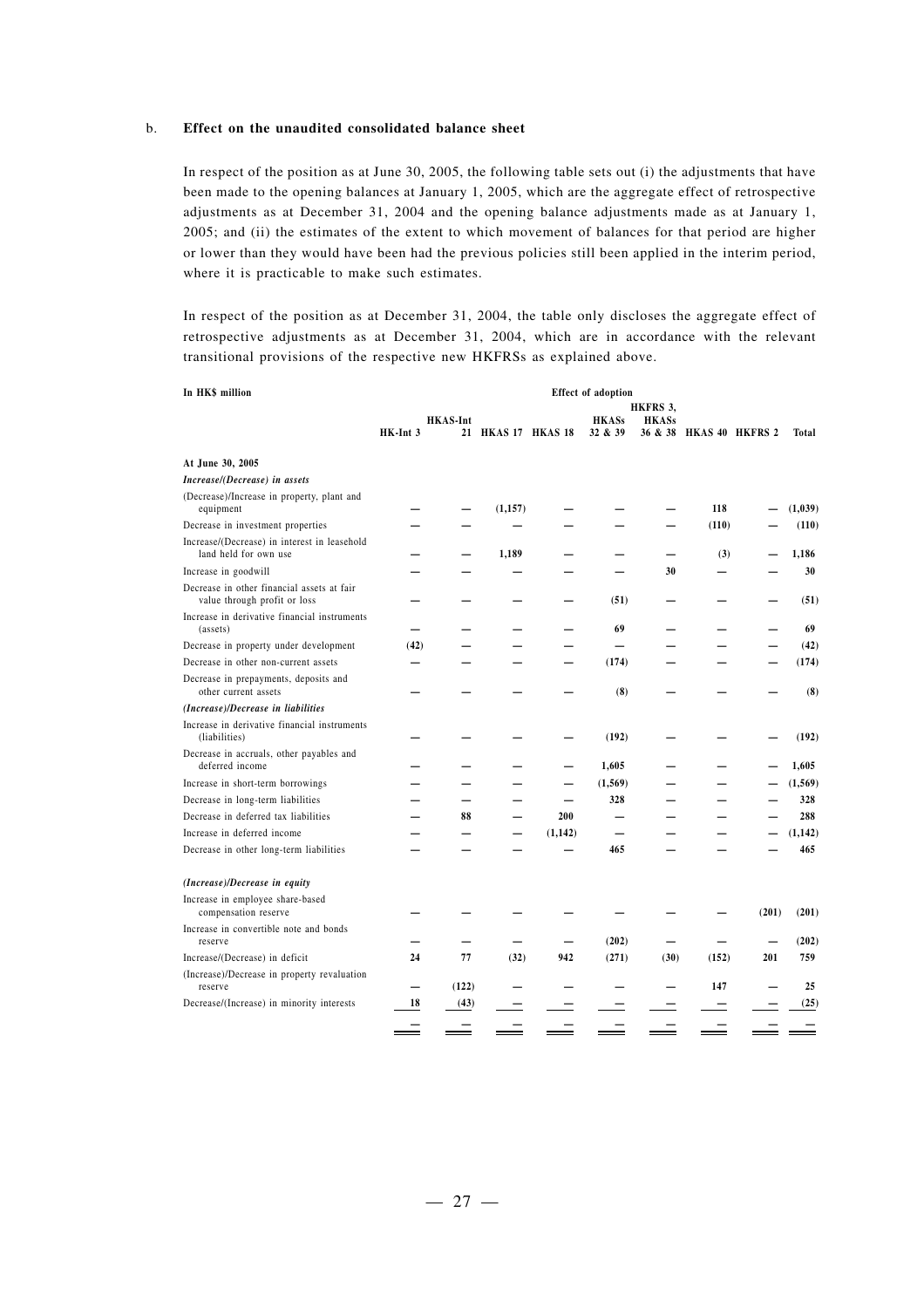| In HK\$ million                                                          | <b>Effect of adoption</b> |                |                |                |                |         |  |  |
|--------------------------------------------------------------------------|---------------------------|----------------|----------------|----------------|----------------|---------|--|--|
|                                                                          | HKAS-Int 21               | <b>HKAS 17</b> | <b>HKAS 18</b> | <b>HKAS 40</b> | <b>HKFRS 2</b> | Total   |  |  |
| At December 31, 2004                                                     |                           |                |                |                |                |         |  |  |
| Increase/(Decrease) in assets                                            |                           |                |                |                |                |         |  |  |
| (Decrease)/Increase in property,<br>plant and equipment                  |                           | (1, 157)       |                | 118            |                | (1,039) |  |  |
| Decrease in investment<br>properties                                     |                           |                |                | (110)          |                | (110)   |  |  |
| Increase/(Decrease) in interest<br>in leasehold land held for<br>own use |                           | 1,189          |                | (3)            |                | 1,186   |  |  |
| (Increase)/Decrease in<br><i>liabilities</i>                             |                           |                |                |                |                |         |  |  |
| Increase in deferred income                                              |                           |                | (1,218)        |                |                | (1,218) |  |  |
| Decrease in deferred tax<br>liabilities                                  | 88                        |                | 213            |                |                | 301     |  |  |
| (Increase)/Decrease in equity                                            |                           |                |                |                |                |         |  |  |
| Increase in property revaluation<br>reserve                              | (122)                     |                |                | (8)            |                | (130)   |  |  |
| Increase in employee share-<br>based                                     |                           |                |                |                |                |         |  |  |
| compensation reserve                                                     |                           |                |                |                | (147)          | (147)   |  |  |
| Increase/(Decrease) in deficit                                           | 77                        | (32)           | 1,005          | 3              | 147            | 1,200   |  |  |
| Increase in minority interests                                           | (43)                      |                |                |                |                | (43)    |  |  |
|                                                                          |                           |                |                |                |                |         |  |  |

#### **3 MATERIAL TRANSACTIONS**

- a. On January 19, 2005, China Network Communications Group Corporation ("China Netcom Group"), a state-owned enterprise established under the laws of the People's Republic of China (the "PRC"), and China Netcom Group Corporation (BVI) Limited ("CNC (BVI)"), a company incorporated in the British Virgin Islands which is a wholly-owned subsidiary of China Netcom Group, entered into a conditional subscription agreement (the "Subscription Agreement") with the Company. Pursuant to the Subscription Agreement, CNC (BVI) conditionally agreed to subscribe for 1,343,571,766 new ordinary shares of the Company of HK\$0.25 each at a price of HK\$5.90 per share (the "Subscription"), representing approximately 20% of the Company's issued share capital as enlarged by the allotment and issue of the subscription shares. The proceeds of the Subscription were approximately HK\$7,927 million (before deduction of expenses). Subject to the Group's capital investment procedures and the identification of appropriate investment opportunities, the Company intends to invest up to HK\$5,000 million of these proceeds in telecommunications opportunities in the PRC. The remainder will be used for reducing the Group's debt and general corporate purposes. The Subscription Agreement and related matters were approved by the Company's shareholders pursuant to an ordinary resolution passed at an extraordinary general meeting of the Company held on March 16, 2005. On April 1, 2005, the Subscription was completed and CNC (BVI) became a substantial shareholder and connected person (as defined in the Rules Governing the Listing of Securities on The Stock Exchange of Hong Kong Limited (the "Listing Rules")) of the Company.
- b. Pursuant to the property sale and purchase agreement dated December 21, 2004 between Partner Link Investments Limited ("Partner Link"), an indirect subsidiary of the Company, and an independent third party purchaser ("Property Sale and Purchase Agreement"), the disposal by Partner Link of PCCW Tower, the Group's headquarters in Hong Kong, was completed on February 7, 2005 such that the entire cash consideration of HK\$2,808 million was all received by Partner Link and the assignment of PCCW Tower to the purchaser was completed on February 7, 2005, resulting in a gain on disposal of approximately HK\$13 million to the Group for the period ended June 30, 2005. On completion of the disposal of PCCW Tower, there is a rental guarantee pursuant to which Partner Link will guarantee to the purchaser a net monthly rental of approximately HK\$13.3 million.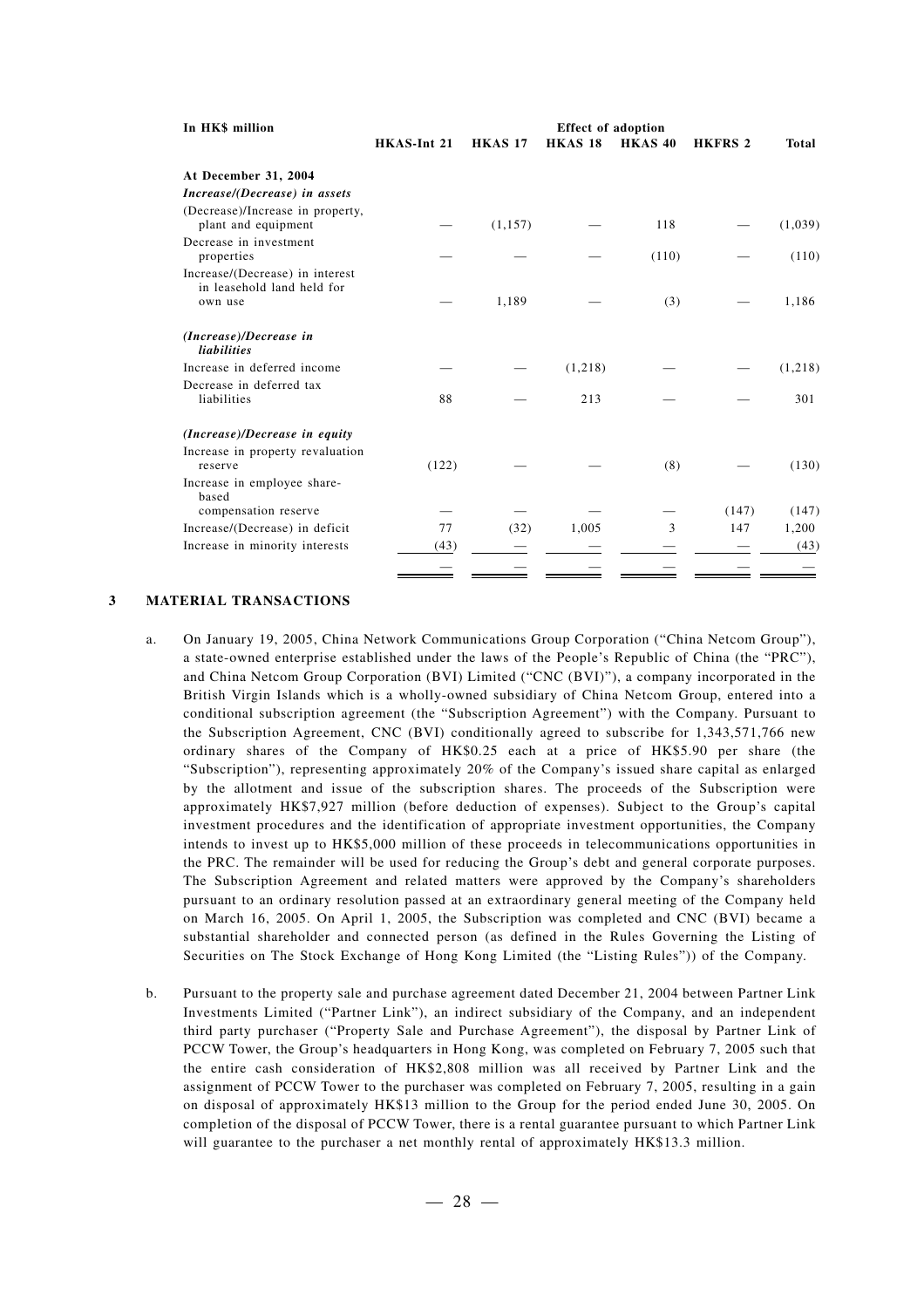- c. On February 24, 2005, the Company elected to convert Tranche A of the convertible note with the principal amount of HK\$1,170 million, which was issued by Pacific Century Premium Developments Limited ("PCPD"), an indirect non wholly-owned subsidiary of the Company, to the Company on May 10, 2004, into new shares of PCPD of HK\$0.10 each at HK\$2.25 per PCPD share. Upon the exercise of conversion rights by the Company effective March 1, 2005, PCPD allotted and issued 520,000,000 new PCPD shares to Asian Motion Limited ("Asian Motion"), a wholly-owned subsidiary of the Company, as directed by the Company, which rank pari passu in all respects with the existing shares of PCPD. Immediately after the conversion and as at June 30, 2005, the Company holds an equity interest of approximately 61.66% in the issued share capital of PCPD.
- d. On April 16, 2005, the Company agreed with Telstra Corporation Limited ("Telstra") and Reach Ltd. ("REACH") on a new operating model under which REACH would operate as an outsourcer of telecommunications network services for the Group and Telstra and its subsidiaries (the "Telstra Group"). To implement this new operating model, PCCW Communications (Singapore) Pte Ltd ("PCCW Communications"), an indirect wholly-owned subsidiary of the Company, and Telstra each agreed to acquire indefeasible rights to use international undersea cable capacity of REACH and its subsidiaries ("Reach Group") (the "IRU"), for which PCCW Communications and Telstra each paid Reach Global Networks Limited, a wholly-owned subsidiary of REACH, US\$157 million (approximately HK\$1,225 million) which was settled by way of set-off against, in the case of the Group and pursuant to the Reach Debt and Asset Restructure Deed dated April 16, 2005 between certain members of the Group, the Telstra Group and the Reach Group, the equivalent amount of the outstanding loan of approximately US\$600 million plus interest of US\$8 million owed to the Group by the Reach Group ("Shareholder Loan"), and not by way of new cash injections.

PCCW Communications and Telstra also each assumed one half of REACH's committed future capital expenditure payments in order to support growth in their own retail services. PCCW Communications' share of these payments over the next 17-year period from March 2005 to 2022 is expected to be approximately US\$106 million. PCCW Communications and Telstra will only assume any additional future capital expenditure if such expenditure is approved by both parties.

For accounting purposes, the IRU has been recognized as "Property, plant and equipment" in the amount of HK\$1,576 million. It consists of an offset against an existing shareholder loan of US\$157 million (approximately HK\$1,225 million) and the assumption of one half of REACH's future capital expenditure payments relating to the IRU totalling approximately US\$45 million (approximately HK\$351 million). The remaining future capital expenditure will be recognized as "Property, plant and equipment" as and when it is incurred as the substantive risks and rewards in relation to the underlying assets would be assumed by the Group.

In addition, interest of US\$6 million due by REACH to the Group was waived and US\$290 million of the remaining balance of the Shareholder Loan was capitalized by way of the issue of 445,000,000 shares in REACH to Pacific Century Cable Holdings Limited, a wholly-owned subsidiary of the Company and holder of the Group's interest in REACH since its formation. Following the set-off and capitalization referred to above, REACH's aggregate indebtedness to the Group was reduced to US\$155 million.

The subscription of additional shares in REACH and waiver of interest payable would have no impact on the financial statements of the Group as the carrying value of the Shareholder Loan and the outstanding amount under the capacity prepayment agreement entered into on April 15, 2003, together with their accrued interest, had been written off entirely in prior years.

Further, pursuant to the Reach Network Services Agreement dated April 16, 2005 between certain members of the Group, the Telstra Group and the Reach Group ("Reach Network Services Agreement"), REACH will provide to the Group and the Telstra Group certain outsourcing services in relation to the international undersea cable capacity allocated by way of the grant of the IRU.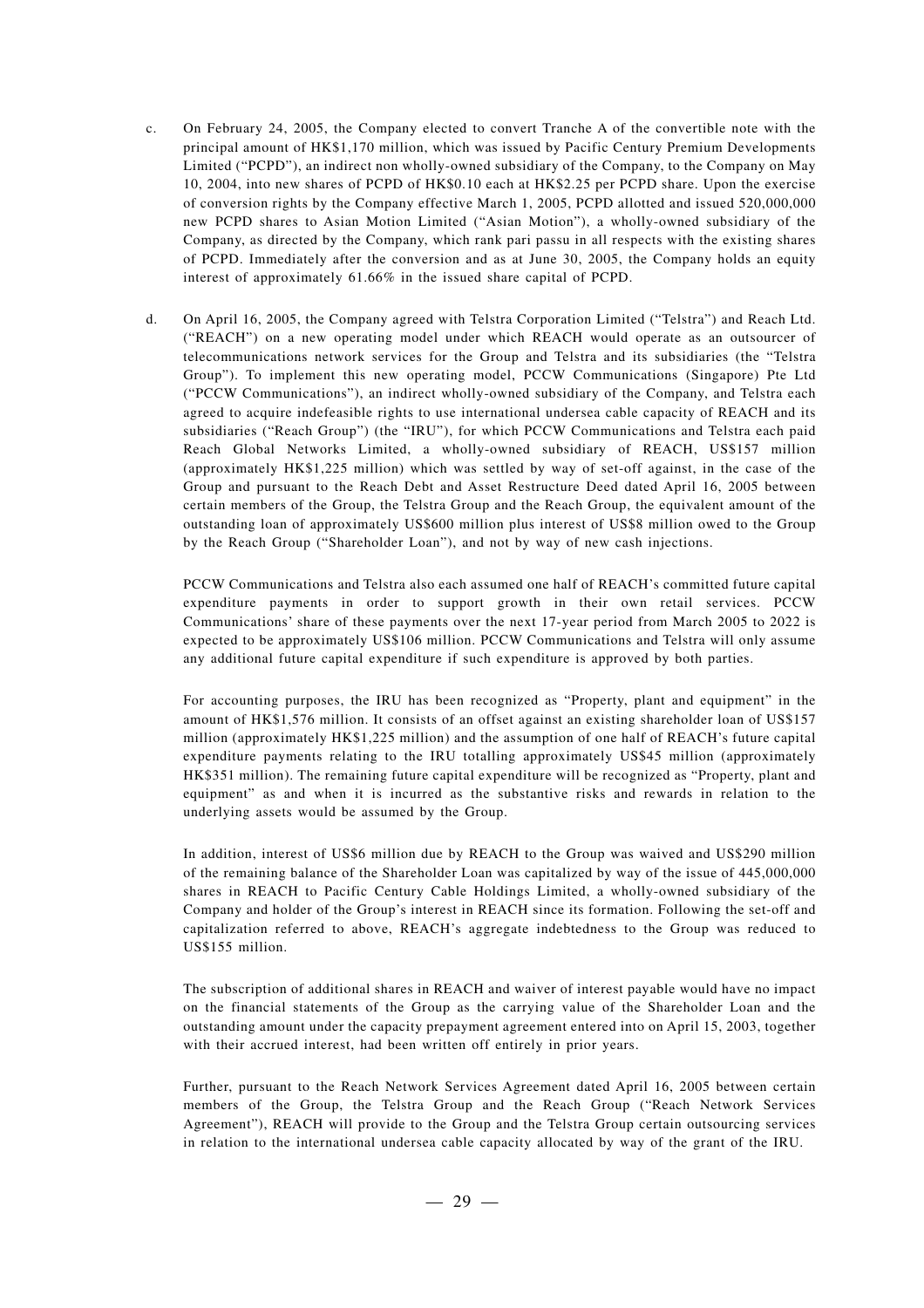As part of the arrangements relating to the establishment of the new operating model for REACH, the International Services Agreement was terminated pursuant to the provisions of the Reach Network Services Agreement and the Group's obligations under the capacity prepayment agreement have been satisfied under the Reach Debt and Asset Restructure Deed.

- e. On May 26, 2005, the Company and Telstra agreed that the Company would redeem the US\$54 million 5% mandatory convertible note due 2005 issued to Telstra ("Telstra Note") upon its scheduled maturity on June 30, 2005 for US\$58,386,346.06 in cash, which is a 5% discount to the outstanding principal amount and accrued interest as at June 30, 2005 of US\$61,459,311.64, and not by the mandatory conversion into ordinary shares of the Company. Subsequently, the Telstra Note was fully redeemed on June 30, 2005.
- f. On June 13, 2005, the Company entered into a conditional sale and purchase agreement ("First Agreement") with Distacom Hong Kong Limited ("Distacom HK") and Distacom Communications Limited, whereby the Company conditionally agreed to purchase (or procure the purchase by one of its wholly-owned subsidiaries) and Distacom HK conditionally agreed to sell an aggregate of 1,380,000,000 ordinary shares of HK\$0.10 each ("SUNDAY Shares") of SUNDAY Communications Limited ("SUNDAY"), a company incorporated in the Cayman Islands with limited liability whose shares are listed on The Stock Exchange of Hong Kong Limited (the "Stock Exchange") and on NASDAQ National Market in the United States of America, representing approximately 46.15% of the issued share capital of SUNDAY, for the consideration of HK\$897,000,000 in cash, being a price of HK\$0.65 per SUNDAY Share. On the same date, the Company entered into a separate conditional sale and purchase agreement ("Second Agreement") with Townhill Enterprises Limited ("Townhill") and USI Holdings Limited, whereby the Company conditionally agreed to purchase (or procure the purchase by one of its wholly-owned subsidiaries) and Townhill conditionally agreed to sell an aggregate of 410,134,000 SUNDAY Shares, representing approximately 13.72% of the issued share capital of SUNDAY, for the consideration of HK\$266,587,100 in cash, being a price of HK\$0.65 per SUNDAY Share. Upon the completion of both the First Agreement and the Second Agreement on June 22, 2005, the Company, through PCCW Mobile Holding No. 2 Limited ("Mobile Holding No. 2"), was interested in an aggregate of 1,790,134,000 SUNDAY Shares, representing approximately 59.87% of the existing issued share capital of SUNDAY, and as a result, SUNDAY became a subsidiary of the Company.

Under Rule 26.1 of the Hong Kong Code on Takeovers and Mergers ("Takeovers Code"), upon completion of the First Agreement, Mobile Holding No. 2 is required to make a mandatory unconditional cash offer (the "Offer") for all the SUNDAY Shares not already owned or agreed to be acquired by Mobile Holding No. 2. Details of the Offer are set out in note  $13(a)$ .

g. On June 30, 2005, Profit Century Finance Limited, an indirect wholly-owned subsidiary of the Company, repurchased and cancelled in full the Yen 30,000 million 3.65% guaranteed notes due 2031.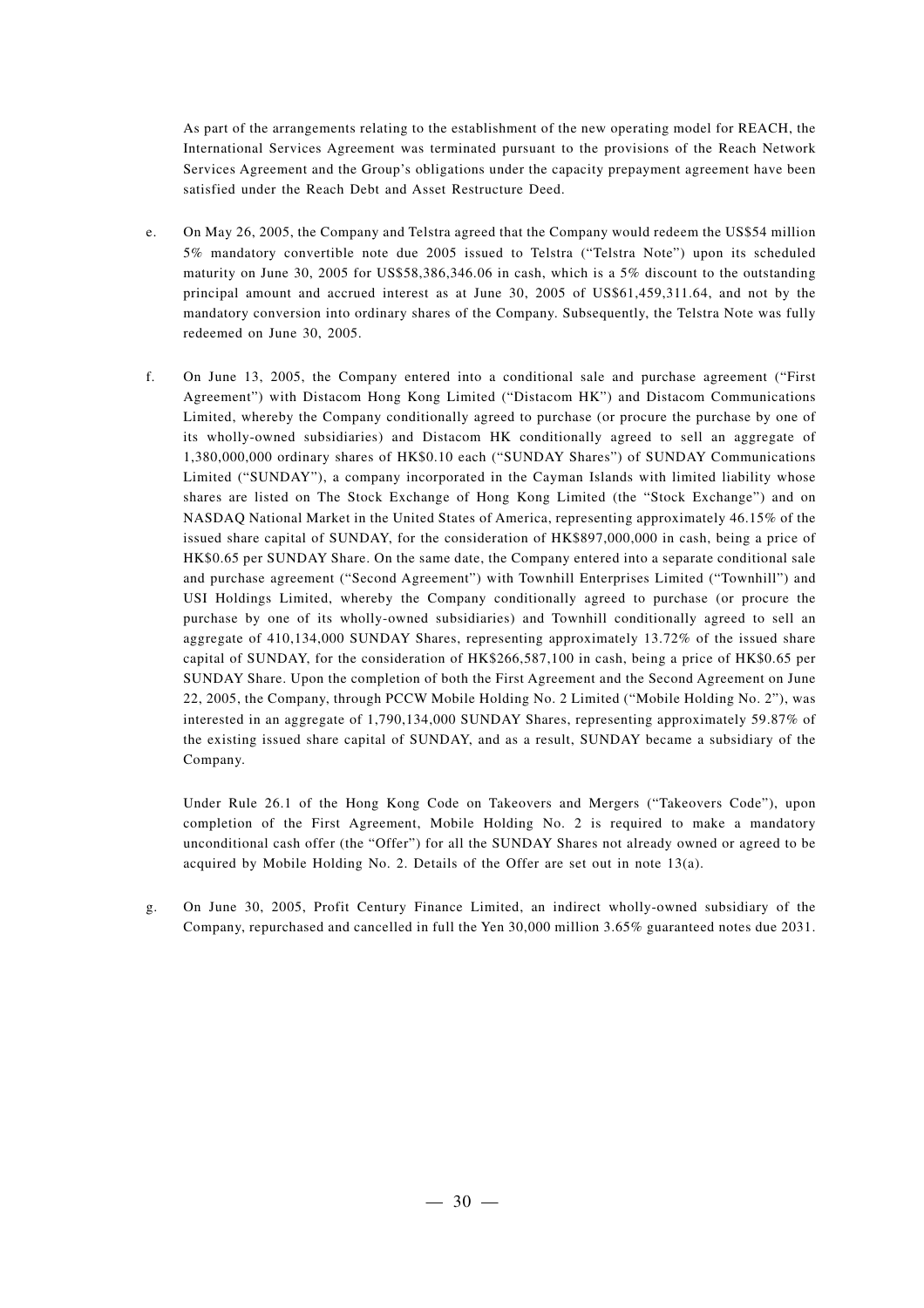#### **4 SEGMENT INFORMATION**

An analysis of turnover and contribution to the Group's results by business segment is set out below:

| In HK\$ million<br>For the six months ended                                                                       | Telecommunications<br><b>Services</b> |                                 | <b>Business eSolutions</b>      |                                                            | Infrastructure |                                                            | Others |                                 | Elimination |                                 | Consolidated                                                        |                                 |
|-------------------------------------------------------------------------------------------------------------------|---------------------------------------|---------------------------------|---------------------------------|------------------------------------------------------------|----------------|------------------------------------------------------------|--------|---------------------------------|-------------|---------------------------------|---------------------------------------------------------------------|---------------------------------|
| June 30,                                                                                                          | 2005<br>(Unaudited)                   | 2004<br>(Restated)<br>(Note 14) | 2005<br>(Unaudited) (Unaudited) | 2004<br>(Unaudited) (Unaudited)<br>(Restated)<br>(Note 14) | 2005           | 2004<br>(Unaudited) (Unaudited)<br>(Restated)<br>(Note 14) | 2005   | 2004<br>(Restated)<br>(Note 14) | 2005        | 2004<br>(Restated)<br>(Note 14) | 2005<br>(Unaudited) (Unaudited) (Unaudited) (Unaudited) (Unaudited) | 2004<br>(Restated)<br>(Note 14) |
| <b>TURNOVER</b>                                                                                                   | 7,497                                 | 7,549                           | 1,323                           | 1,312                                                      | 3,352          | 2,321                                                      | 160    | 194                             | (631)       | (597)                           | 11,701                                                              | 10,779                          |
| <b>RESULT</b><br>Segment results<br><b>Interest income</b><br><b>Finance costs</b><br>Share of results of jointly | 2,260                                 | 2,319                           | (37)                            | (10)                                                       | 288            | 630                                                        | 8      | (746)                           |             |                                 | 2,519<br>171<br>(1,100)                                             | 2,193<br>16<br>(1,011)          |
| controlled companies and<br>associates                                                                            | 100                                   | 9                               |                                 | (1)                                                        |                |                                                            |        | (4)                             |             |                                 | 100                                                                 |                                 |
| Profit before taxation<br>Income tax                                                                              |                                       |                                 |                                 |                                                            |                |                                                            |        |                                 |             |                                 | 1,690<br>(590)                                                      | 1,202<br>(435)                  |
| Profit for the period                                                                                             |                                       |                                 |                                 |                                                            |                |                                                            |        |                                 |             |                                 | 1,100                                                               | 767                             |

#### **5 OTHER GAINS, NET**

|                                                                                                                                               | Six months ended    |               |  |
|-----------------------------------------------------------------------------------------------------------------------------------------------|---------------------|---------------|--|
|                                                                                                                                               | June 30, 2005       | June 30, 2004 |  |
|                                                                                                                                               | (Unaudited)         | (Unaudited)   |  |
|                                                                                                                                               |                     | (Restated)    |  |
|                                                                                                                                               |                     | (Note 14)     |  |
|                                                                                                                                               | <b>HK\$</b> million | HK\$ million  |  |
| Net realized gains from disposals of investments in a subsidiary and<br>an associate, available-for-sale financial assets and other financial |                     |               |  |
| assets at fair value through profit or loss                                                                                                   | 98                  |               |  |
| Net unrealized gains on other financial assets at fair value through                                                                          |                     |               |  |
| profit or loss                                                                                                                                | 26                  |               |  |
| Impairment loss on investment in unconsolidated subsidiaries held                                                                             |                     |               |  |
| for sale                                                                                                                                      | (6)                 |               |  |
| Net unrealized holding losses on other investments                                                                                            |                     | (13)          |  |
| Net realized gains from disposals of investment securities and other                                                                          |                     |               |  |
| investments                                                                                                                                   |                     | 9             |  |
| Provision for impairment of investments                                                                                                       |                     | (33)          |  |
| Net realized and unrealized fair value gains on derivative financial                                                                          |                     |               |  |
| instruments                                                                                                                                   | 426                 |               |  |
| Amortization of premium received from equity options                                                                                          |                     | 2             |  |
| Gain on deemed disposal of interest in subsidiaries (note a)                                                                                  |                     | 26            |  |
| Gain on placement of shares of PCPD, net of expenses (note b)                                                                                 |                     | 230           |  |
| Dividend income                                                                                                                               |                     | 3             |  |
|                                                                                                                                               | 545                 | 224           |  |

a. On March 5, 2004, the Company and Dong Fang Gas Holdings Limited ("DFG"), a company incorporated in Bermuda and whose shares are listed on the Stock Exchange, entered into an agreement, under which DFG conditionally agreed to purchase the Company's interest in certain investment properties, the Cyberport project and related property and facilities management companies for an aggregate consideration of HK\$6,557 million. Such consideration was satisfied by the issuance of the then 93.42% of the increased share capital of DFG of approximately HK\$2,967 million to Asian Motion, and the issuance of convertible notes of HK\$3,590 million to the Company respectively. The agreement became unconditional on May 10, 2004 and DFG was subsequently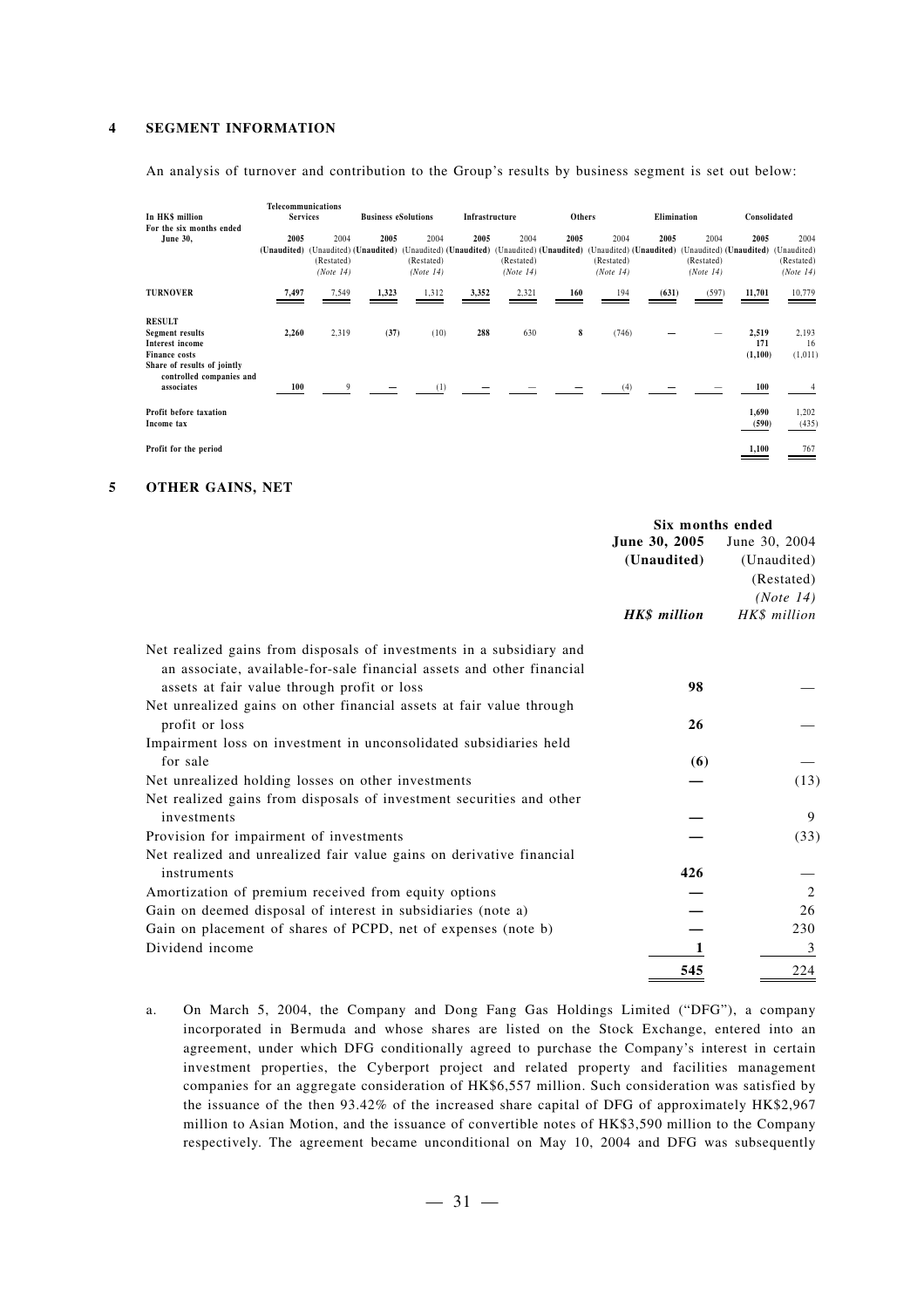renamed Pacific Century Premium Developments Limited. As the Company became the controlling shareholder (as defined under the Listing Rules) of DFG on completion of the transaction, the transaction was accounted for as a reverse acquisition and the Company was treated as acquiring a 93.42% interest in DFG. Accordingly, the Group recorded a deemed disposal gain of approximately HK\$36 million for the period ended June 30, 2004. Upon the adoption of new HKFRSs effective January 1, 2005, the deemed disposal gain was restated to approximately HK\$26 million.

b. On April 30, 2004, the Company and Asian Motion agreed to sell, through Citigroup Global Markets Hong Kong Futures and Securities Limited, 237,000,000 PCPD shares at a price of HK\$2.65 per PCPD share. The Group's gain (net of expenses) from the share placing was approximately HK\$252 million for the period ended June 30, 2004 and the net proceeds were used for the general working capital purposes of Asian Motion. Upon the adoption of new HKFRSs effective January 1, 2005, the gain on placement of shares of PCPD was restated to approximately HK\$230 million.

#### **6 PROFIT BEFORE TAXATION**

Profit before taxation is stated after crediting and charging the following:

|                                            | Six months ended     |               |
|--------------------------------------------|----------------------|---------------|
|                                            | <b>June 30, 2005</b> | June 30, 2004 |
|                                            | (Unaudited)          | (Unaudited)   |
|                                            |                      | (Restated)    |
|                                            |                      | (Note 14)     |
|                                            | HK\$ million         | HK\$ million  |
| Crediting:                                 |                      |               |
| Revenue from properties sold               | 3,179                | 2,096         |
| Gain on disposal of fixed assets           | 33                   | 75            |
| Charging:                                  |                      |               |
| Cost of sales, excluding properties sold   | 3,045                | 2,738         |
| Cost of properties sold                    | 2,848                | 1,798         |
| Depreciation                               | 1,240                | 1,170         |
| Amortization of goodwill/intangible assets | 48                   | 80            |
| Amortization of land lease premium         | 8                    | 7             |
| Finance costs on borrowings                | 1,021                | 1,011         |
| Staff costs                                | 1,438                | 1,677         |
|                                            |                      |               |

#### **7 INCOME TAX**

|                               | Six months ended    |               |  |
|-------------------------------|---------------------|---------------|--|
|                               | June 30, 2005       | June 30, 2004 |  |
|                               | (Unaudited)         | (Unaudited)   |  |
|                               |                     | (Restated)    |  |
|                               |                     | (Note 14)     |  |
|                               | <b>HK\$</b> million | HK\$ million  |  |
| Current income tax:           |                     |               |  |
| Hong Kong profits tax         | 648                 | 534           |  |
| Overseas tax                  | $\mathbf{2}$        |               |  |
| Recovery of deferred taxation | (60)                | (100)         |  |
|                               | 590                 | 435           |  |

Hong Kong profits tax has been provided at the rate of 17.5% (2004: 17.5%) on the estimated assessable profits for the period. Overseas taxation has been calculated on the estimated assessable profits for the period at the rates prevailing in the respective jurisdictions.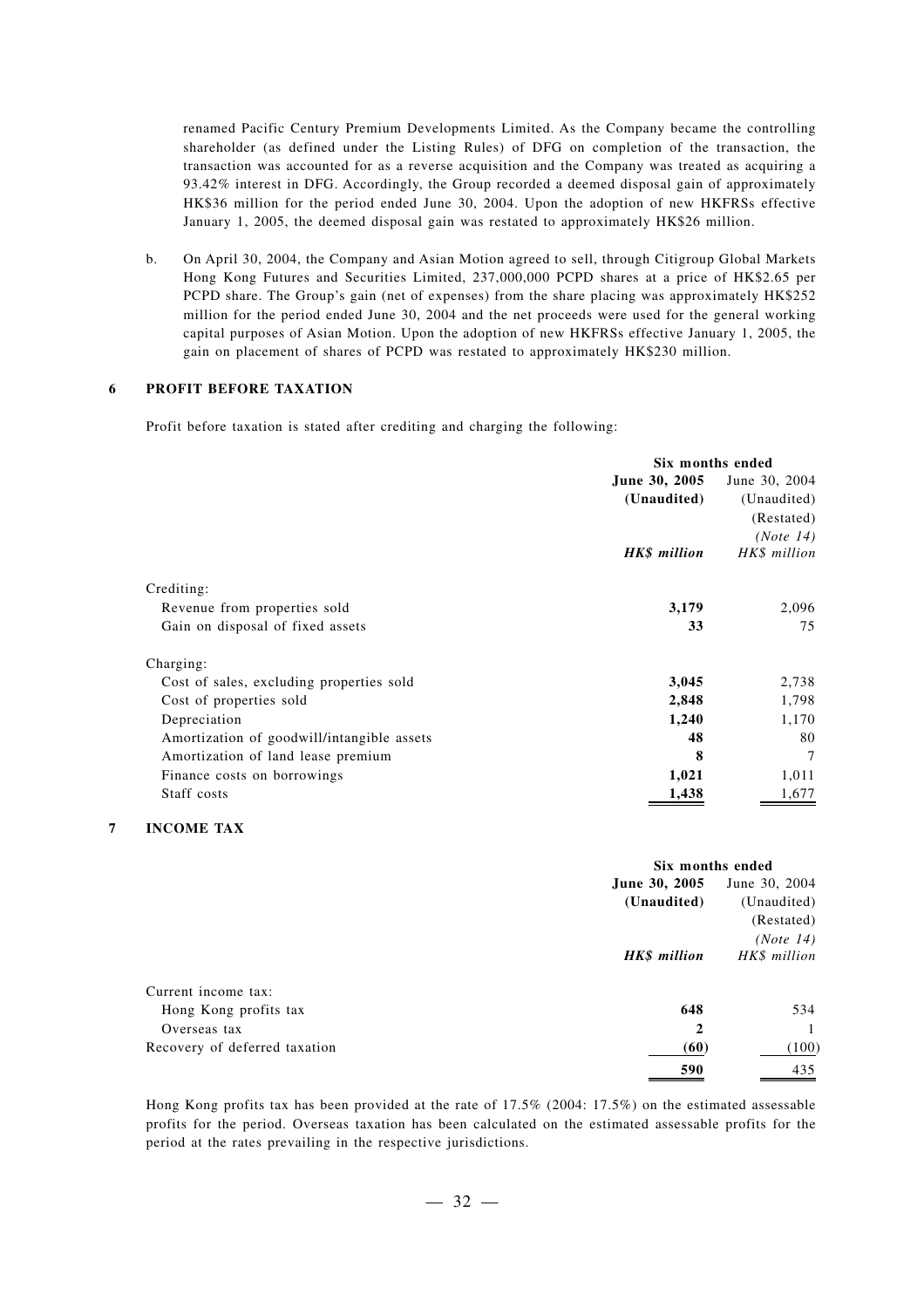#### **8 DIVIDENDS**

#### a. **Dividend attributable to the interim period**

|                                                              | Six months ended                                   |                                              |  |
|--------------------------------------------------------------|----------------------------------------------------|----------------------------------------------|--|
|                                                              | June 30, 2005<br>(Unaudited)<br><b>HKS</b> million | June 30, 2004<br>(Unaudited)<br>HK\$ million |  |
| Interim dividend proposed after the interim period of 6.5 HK |                                                    |                                              |  |
| cents (2004: Nil) per ordinary shares                        | 437                                                |                                              |  |

At a meeting held on August 18, 2005, the Directors declared an interim dividend of 6.5 HK cents per share for the year ending December 31, 2005. This proposed dividend is not reflected as a dividend payable in these unaudited condensed consolidated financial statements, but will be reflected as an appropriation of retained earnings for the year ending December 31, 2005.

#### b. **Dividend attributable to the previous financial year, approved and paid during the interim period**

|                                                                                                                       | Six months ended   |               |  |
|-----------------------------------------------------------------------------------------------------------------------|--------------------|---------------|--|
|                                                                                                                       | June 30, 2005      | June 30, 2004 |  |
|                                                                                                                       | (Unaudited)        | (Unaudited)   |  |
|                                                                                                                       | <b>HKS</b> million | HK\$ million  |  |
| Final dividend in respect of the previous financial year<br>approved and paid during the following interim period, of |                    |               |  |
| 9.6 HK cents (2004: Nil) per ordinary shares                                                                          | 645                |               |  |

#### **9 EARNINGS PER SHARE**

The calculations of basic and diluted earnings per share are based on the following data:

|                                                               | Six months ended |               |
|---------------------------------------------------------------|------------------|---------------|
|                                                               | June 30, 2005    | June 30, 2004 |
|                                                               | (Unaudited)      | (Unaudited)   |
|                                                               |                  | (Restated)    |
|                                                               |                  | (Note 14)     |
| Earnings (HK\$ million)                                       |                  |               |
| Earnings for the purpose of basic earnings per share          | 954              | 766           |
| Interest on convertible bonds                                 |                  | 11            |
| Earnings for the purpose of diluted earnings per share        | 954              | 777           |
| Number of shares                                              |                  |               |
| Weighted average number of ordinary shares for the purpose of |                  |               |
| basic earnings per share                                      | 6,049,937,035    | 5,368,754,074 |
| Effect of dilutive potential ordinary shares                  | 6,123,399        | 112,687,485   |
| Weighted average number of ordinary shares for the purpose of |                  |               |
| diluted earnings per share                                    | 6,056,060,434    | 5,481,441,559 |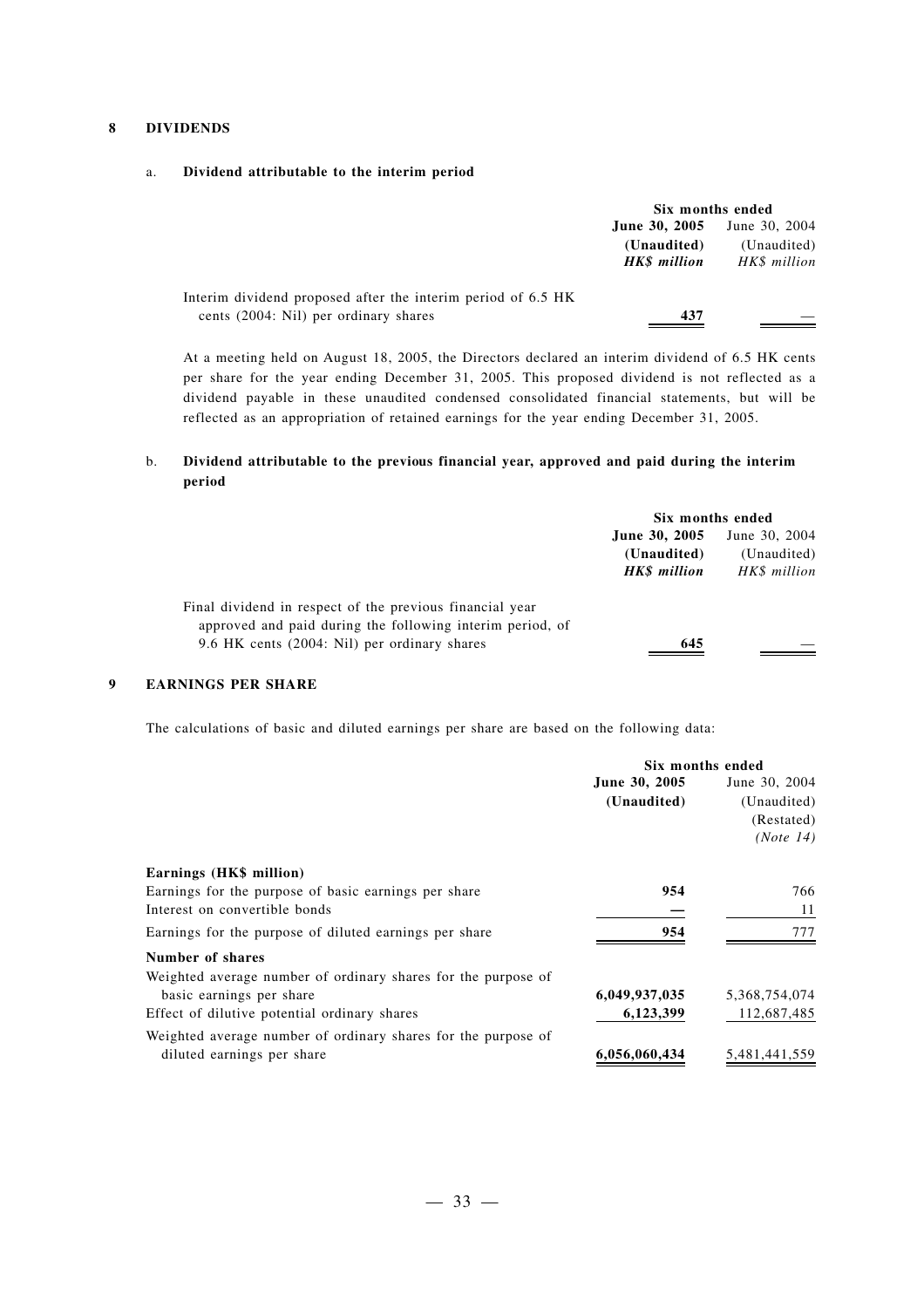#### **10 ACCOUNTS RECEIVABLE, NET**

An aging analysis of accounts receivable is set out below:

|                                    | As at               | As at        |
|------------------------------------|---------------------|--------------|
|                                    | <b>June 30,</b>     | December 31, |
|                                    | 2005                | 2004         |
|                                    | (Unaudited)         | (Audited)    |
|                                    | <b>HK\$</b> million | HK\$ million |
| $0 - 30$ days                      | 1,153               | 1,055        |
| $31 - 60$ days                     | 225                 | 253          |
| $61 - 90$ days                     | 124                 | 108          |
| $91 - 120$ days                    | 79                  | 88           |
| Over 120 days                      | 441                 | 327          |
|                                    | 2,022               | 1,831        |
| Less: Provision for doubtful debts | (201)               | (192)        |
|                                    | 1,821               | 1,639        |

The normal credit period granted by the Group ranges from 18 days to 30 days from the date of the invoice.

### **11 ACCOUNTS PAYABLE**

An aging analysis of accounts payable is set out below:

|                 | As at           | As at        |
|-----------------|-----------------|--------------|
|                 | <b>June 30,</b> | December 31, |
|                 | 2005            | 2004         |
|                 | (Unaudited)     | (Audited)    |
|                 | HK\$ million    | HK\$ million |
| $0 - 30$ days   | 594             | 636          |
| $31 - 60$ days  | 76              | 67           |
| $61 - 90$ days  | 40              | 22           |
| $91 - 120$ days | 38              | 41           |
| Over 120 days   | 283             | 166          |
|                 | 1,031           | 932          |

#### **12 ACQUISITION OF SUBSIDIARIES**

As set out in note 3(f), on June 22, 2005, the Group, through Mobile Holding No. 2, acquired approximately 59.87% of the issued share capital of SUNDAY for a total cash consideration of HK\$1,163,587,100. SUNDAY and its subsidiaries ("SUNDAY Group") is a developer and provider of wireless communications and data services in Hong Kong, and a 3G license holder. Revenue and net profit contributed by the acquired business to the Group from June 22, 2005 to June 30, 2005 were considered immaterial. If the acquisition had occurred on January 1, 2005, the estimated Group revenue would have been HK\$12,259 million, and profit before taxation would have been HK\$1,625 million.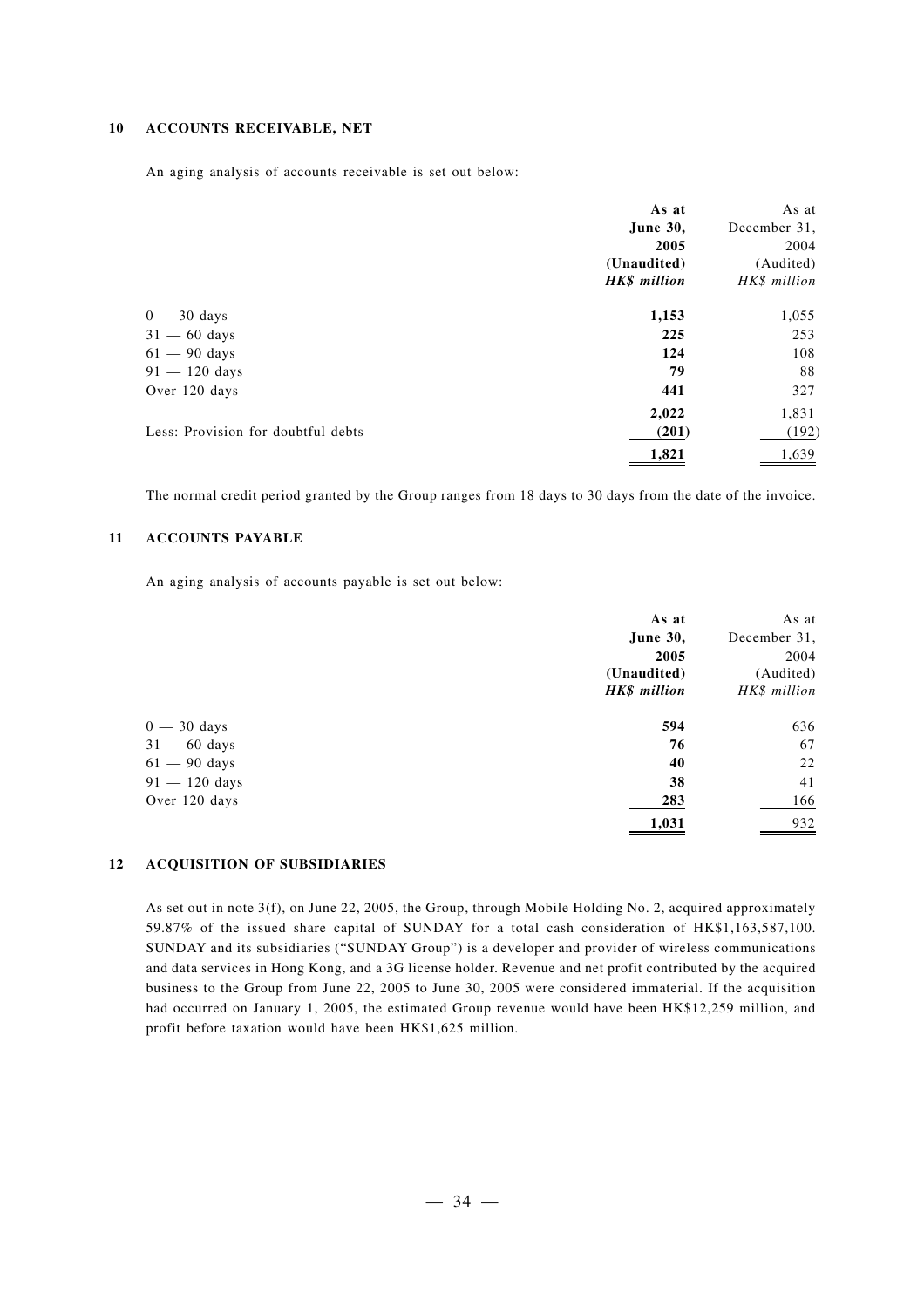Details of net assets acquired and goodwill are as follows:

|                                         | HK\$ million |
|-----------------------------------------|--------------|
| Purchase consideration:<br>Cash paid    | 1,164        |
| Less: Fair value of net assets acquired | (11)         |
| Goodwill on acquisition                 | 1,153        |

The goodwill is attributable to the cost of entry into wireless communications market in Hong Kong, control premium of SUNDAY and the significant synergies expected to arise after the Group's acquisition of SUNDAY.

Acquiree's net assets at the acquisition date are as follows:

|                                                                | Fair value<br>HK\$ million | Carrying<br>amounts<br><b>HK\$</b> million |
|----------------------------------------------------------------|----------------------------|--------------------------------------------|
| Property, plant and equipment                                  | 1,276                      | 1,477                                      |
| 3G license                                                     | 101                        |                                            |
| Customer base                                                  | 65                         |                                            |
| Trademark                                                      | 10                         |                                            |
| Inventories                                                    | 13                         | 13                                         |
| Trade receivables, deposits, prepayments and other receivables | 199                        | 266                                        |
| Restricted cash deposits, bank balances and cash               | 113                        | 113                                        |
| Trade payables, other payables and accrued charges             | (380)                      | (380)                                      |
| Long-term loans                                                | (850)                      | (850)                                      |
| Obligation on remaining 3G license annual fees payable         | (529)                      |                                            |
| Net assets                                                     | 18                         | 639                                        |
| Minority interests $(40.13\%)$                                 | (7)                        |                                            |
| Net assets acquired                                            |                            |                                            |

#### **13 POST BALANCE SHEET EVENTS**

- a. As set out in note 3(f), on July 8, 2005, Mobile Holding No. 2 made the Offer, through Citigroup Global Markets Asia Limited, to acquire all the SUNDAY Shares other than those owned by Mobile Holding No. 2 pursuant to Rule 26.1 of the Takeovers Code. The offer price is at HK\$0.65 per SUNDAY Share, which is the same as the price payable by Mobile Holding No. 2 for each SUNDAY Share purchased under the First Agreement and the Second Agreement. As at July 29, 2005, Mobile Holding No. 2 had received valid acceptances in respect of 515,013,960 SUNDAY Shares, representing approximately 17.22% of the entire issued share capital of SUNDAY. As a result, Mobile Holding No. 2 was interested in an aggregate of 2,305,147,960 SUNDAY Shares, representing approximately 77.10% of the entire issued share capital of SUNDAY. In addition, the Offer period has been extended and the Offer will remain open for acceptance until further notice. The Offer is not closed at the date of this announcement.
- b. On July 8, 2005, the Company has confirmed to Mandarin Communications Limited ("Mandarin"), an indirect wholly-owned subsidiary of SUNDAY, its in-principle agreement (directly or through one or more of its subsidiaries) to provide the necessary financial resources to Mandarin to repay the principal and accrued interest and performance bonds outstanding under a facility agreement ("Facility Agreement") entered into, among others, with Huawei Tech. Investment Co., Limited ("Huawei Tech."), an equipment provider to and shareholder of SUNDAY, and to cancel any undrawn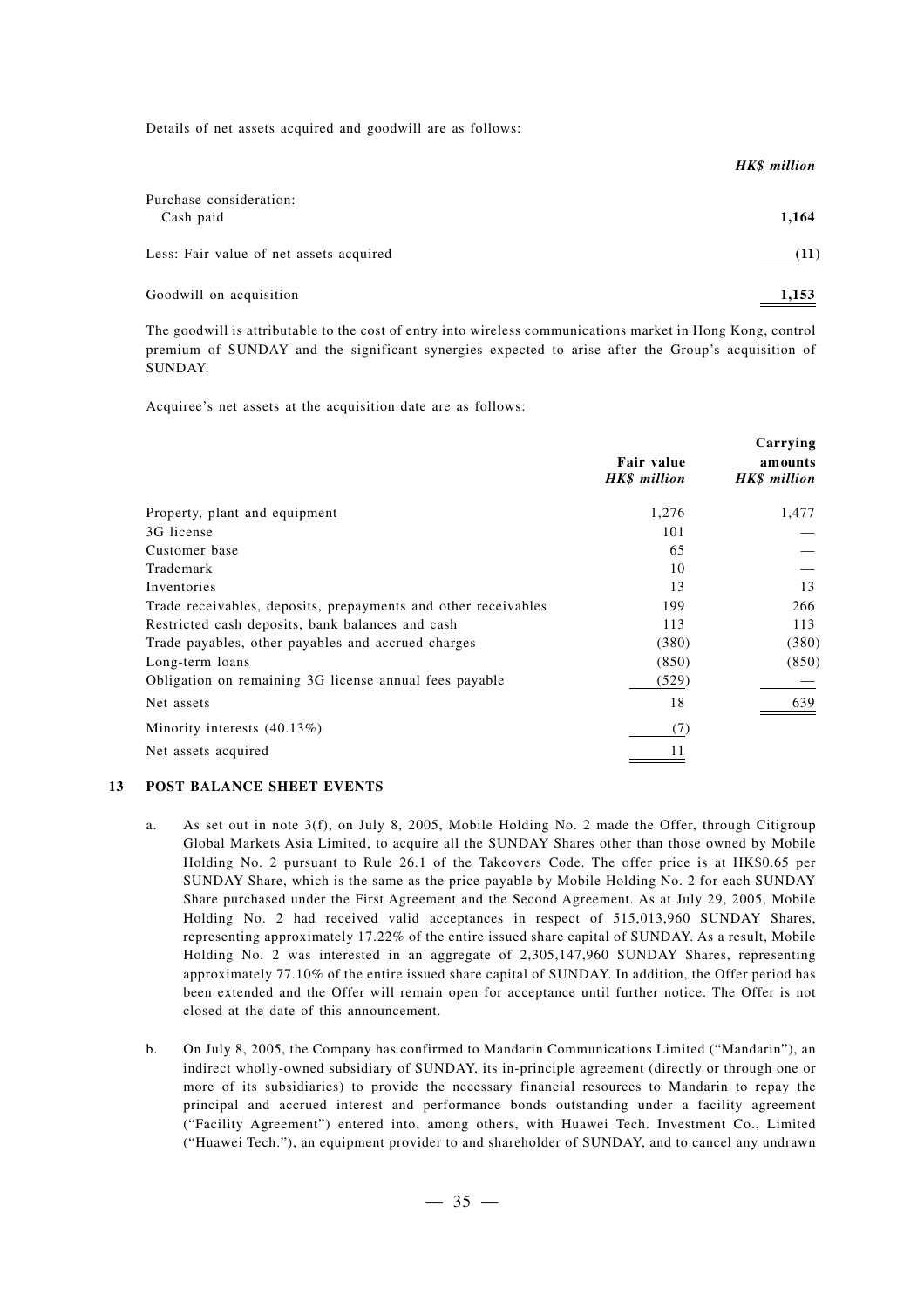facilities under the Facility Agreement. On July 25, 2005, the Company and SUNDAY 3G (Hong Kong) Limited ("SUNDAY 3G"), an indirect wholly-owned subsidiary of SUNDAY, entered into a performance bond fee letter whereby SUNDAY 3G shall pay to the Company a non refundable commission (which is at a commercial rate or better) in consideration of the Company having entered into a banking facility ("PCCW Performance Bond Facility") and having arranged for the issue of performance bonds in replacement of the then existing performance bonds in the aggregate amount of HK\$210.746 million issued under the Facility Agreement. In addition, on July 27, 2005, Mandarin and an indirect wholly-owned subsidiary of the Company entered into a facility agreement ("Intercompany Facility Agreement") pursuant to which, a general facility and an equipment facility ("Facilities") are made available to Mandarin for prepayment of the general facility and the equipment facility under the Facility Agreement. The Facilities are interest bearing at a commercial rate or better. On July 29, 2005, all principal and accrued interest and performance bonds outstanding under the Facility Agreement were prepaid by the drawdown of approximately HK\$874 million under the Intercompany Facility Agreement and the issuance of performance bonds under the PCCW Performance Bond Facility and the undrawn facilities under the Facility Agreement were cancelled.

- c. On July 20, 2005, PCCW-HKT Capital No.3 Limited, an indirect wholly-owned subsidiary of the Company, issued US\$500 million 5.25% guaranteed notes due 2015. The notes are irrevocably and unconditionally guaranteed by PCCW-HKT Telephone Limited ("HKTC"), an indirect wholly-owned subsidiary of the Company, and rank pari passu with all other outstanding unsecured and unsubordinated obligations of HKTC. The proceeds are used for general corporate purposes.
- d. On July 22, 2005, a sale and purchase agreement was signed to dispose of the Company's 79.72% interest in JALECO Ltd. for a consideration of approximately US\$47 million subject to certain completion adjustments, at an estimated disposal gain of approximately HK\$160 million for the Group. The disposal is expected to be completed before the end of August 2005.
- e. On August 17, 2005, the Company announced that a conditional agreement has been signed to dispose of approximately 12.1% interest in MobileOne Ltd, one of the three mobile telephone operators in Singapore, by Great Eastern Telecommunications Limited ("GET"), an associate of the Company, for a consideration of approximately S\$260.8 million, subject to the approval from The Infocommunications Development Authority of Singapore ("IDA"). As a 49% shareholder of GET, the Group will receive approximately US\$77 million (approximately HK\$601 million) and the disposal is estimated to realize a gain of approximately HK\$27 million to the Group. The official approval from IDA is anticipated by the end of September 2005.

#### **14 COMPARATIVE FIGURES**

The comparative figures presented in these unaudited condensed consolidated financial statements are prepared by the Group and have been adjusted for the impact of the relevant new HKFRSs as set out in note 2.

The Directors as at the date of this announcement are as follows:

#### *Executive Directors:*

Li Tzar Kai, Richard (Chairman); So Chak Kwong, Jack (Deputy Chairman and Group Managing Director); Yuen Tin Fan, Francis (Deputy Chairman); Peter Anthony Allen; Alexander Anthony Arena; Chung Cho Yee, Mico; Lee Chi Hong, Robert; Dr Fan Xingcha

*Non-Executive Directors:*

Sir David Ford, KBE, LVO; Zhang Chunjiang; Dr Tian Suning (Deputy Chairman)